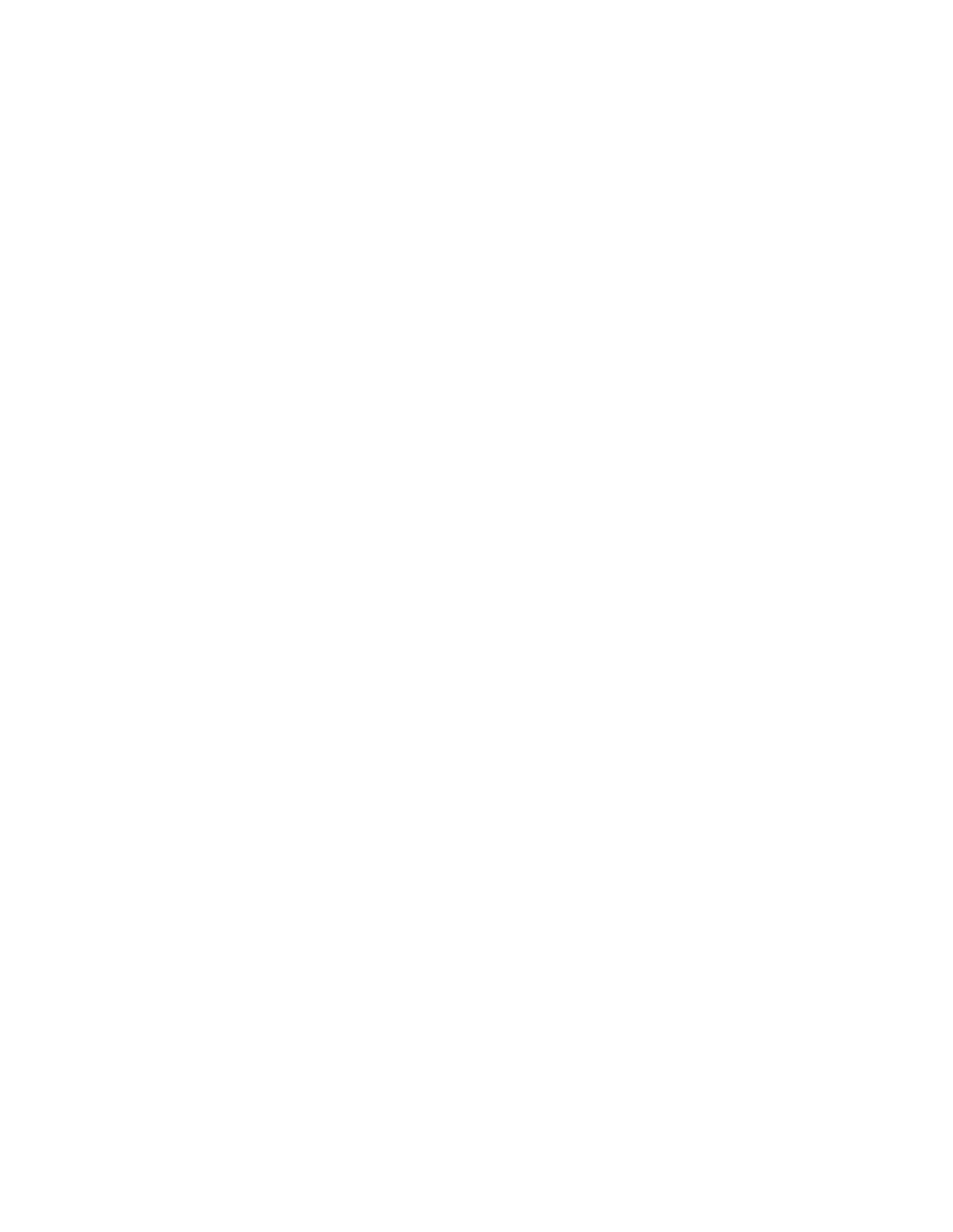# Family & Volunteer Guardian's Handbook —

# — How to be an Effective Guardian — A Handbook

<span id="page-2-0"></span>l

In large part this manual is the result of two men who have dedicated a large part of their retirement to making sure guardianship works for those in need. One is Raymond W. May, a long time member of the Senior Citizens Lobby Board of Directors from the National Association of Retired Federal Employees. The other is Michael Courtney, Former Chair of the State Legislative Committee of AARP and developer of the Volunteer Guardianship Monitoring Program in Washington State.

This *Handbook* was updated in 2010 by members of the Guardianship and Elder Law Section of the King County Bar Association. Carla Calogero, an attorney practicing in Seattle, was Chief Editor of the updated 2010 *Handbook.*

This *Handbook* was prepared as a public service and is designed to inform readers about legal rights and obligations of persons involved in the Guardianship System. It contains general information and is not intended to apply to any specific situation. This *Handbook* does not serve as legal advice. If you need legal advice or have questions about the application of the law in a particular matter, you should consult a lawyer familiar with guardianship laws.

Forms used or referred to may include model forms from the Office of the Administrator of the Courts, which are subject to change. Please check appropriate sources for the most current and accurate forms.

©*Copyrighted 2010* by King County Bar Association. *All rights reserved*. King County Bar Association and contributors make no express or implied warranties. Attorneys, guardians and/or lay people are hereby advised that KCBA materials are not authoritative in any legal proceeding. Viewpoints and conclusions expressed herein are not necessarily those of the King County Bar Association or any division or committee thereof. To order copies of this Handbook or request permission to reprint or distribute for non-commercial purposes, please contact King County Bar Association: King County Bar Association, CLE Department, 1200 Fifth Ave., Suite 600, Seattle, WA 98101. Telephone: 206.267.7100. Fax: 206.267.7099. Email: [cle@kcba.org](mailto:cle@kcba.org)

*The Department of Social and Health Services (DSHS), shall have perpetual license to use, edit, re-print and distribute this handbook or any portion thereof at no charge to DSHS. DSHS shall have perpetual license to publish this Handbook on the Internet for individual users.*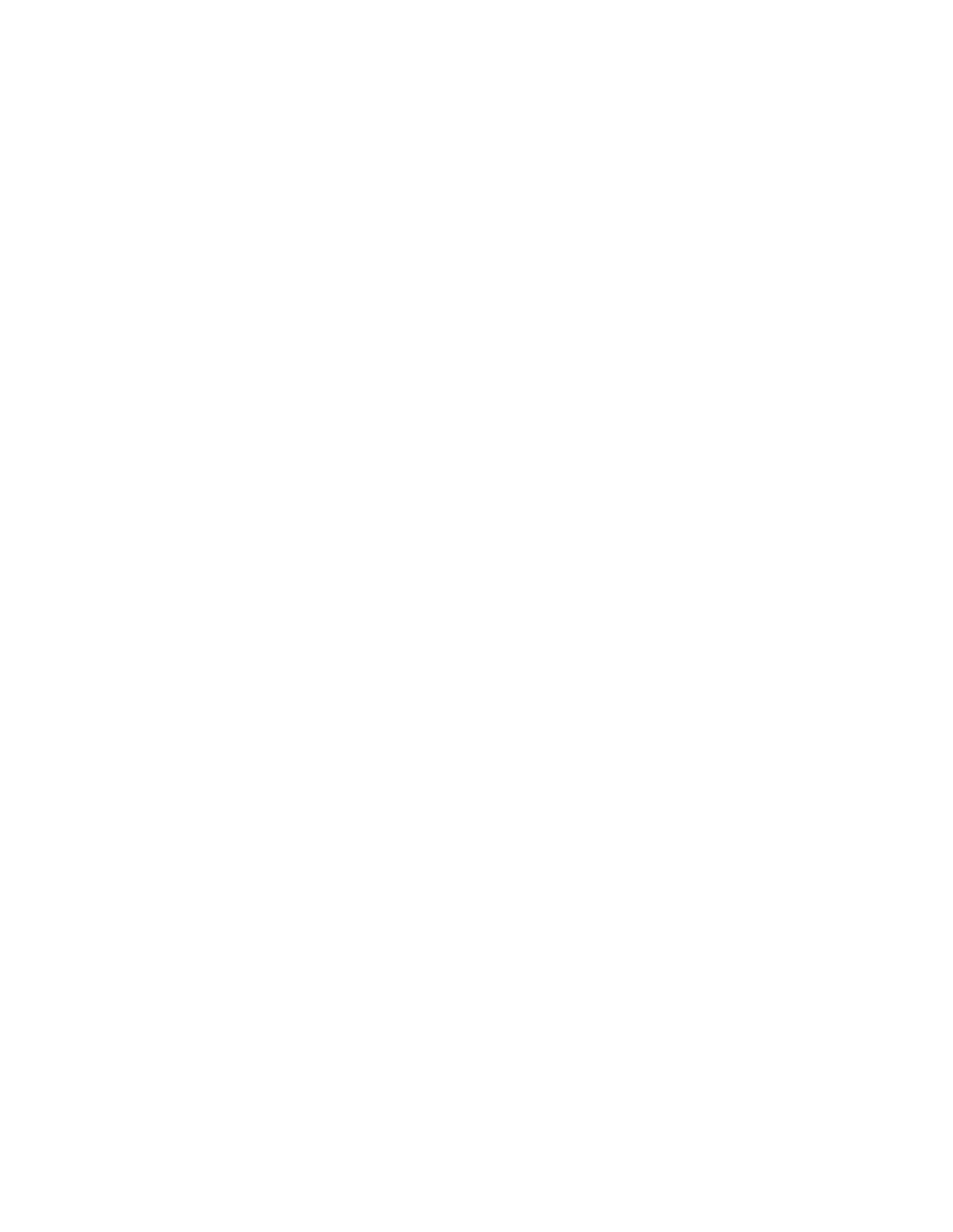#### **TABLE OF CONTENTS**

| What are the rights of the Alleged Incapacitated Person during the guardianship proceeding? 16 |  |
|------------------------------------------------------------------------------------------------|--|
|                                                                                                |  |
|                                                                                                |  |
| Can a guardian place a Protected Person in an institution or to move to a new residence? 17    |  |
|                                                                                                |  |
|                                                                                                |  |
|                                                                                                |  |
|                                                                                                |  |
| If substituted judgment is not possible, the "best interests" standard should be used 20       |  |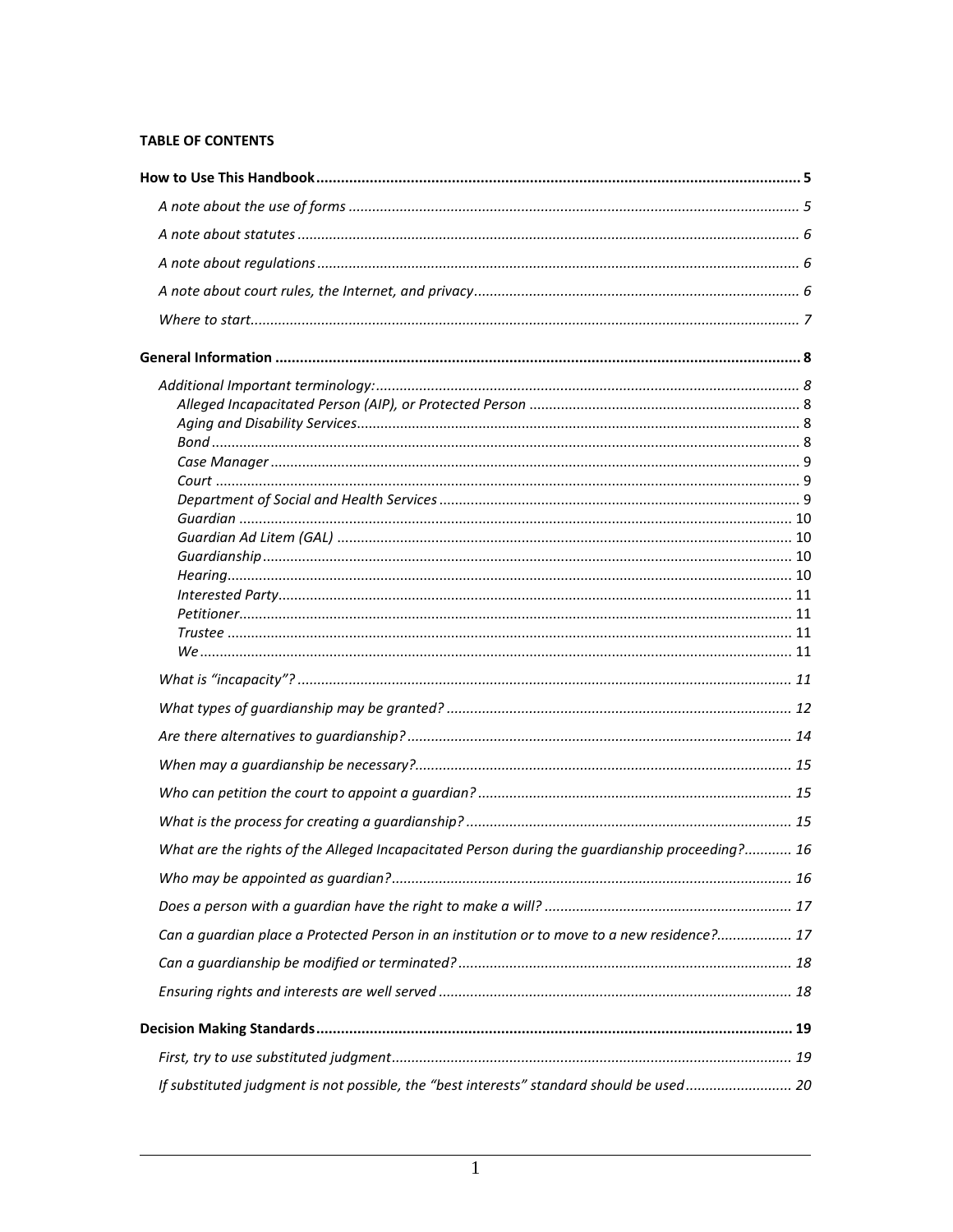| Preparing for and attending the hearing on the petition to establish a guardianship 22 |  |
|----------------------------------------------------------------------------------------|--|
|                                                                                        |  |
|                                                                                        |  |
|                                                                                        |  |
|                                                                                        |  |
|                                                                                        |  |
|                                                                                        |  |
|                                                                                        |  |
|                                                                                        |  |
| Facts for a personal care plan and report - things a guardian needs to know  32        |  |
|                                                                                        |  |
|                                                                                        |  |
|                                                                                        |  |
|                                                                                        |  |
|                                                                                        |  |
|                                                                                        |  |
|                                                                                        |  |
|                                                                                        |  |
|                                                                                        |  |
|                                                                                        |  |
|                                                                                        |  |
|                                                                                        |  |
|                                                                                        |  |
|                                                                                        |  |
|                                                                                        |  |
|                                                                                        |  |
|                                                                                        |  |
|                                                                                        |  |
|                                                                                        |  |
|                                                                                        |  |
|                                                                                        |  |
|                                                                                        |  |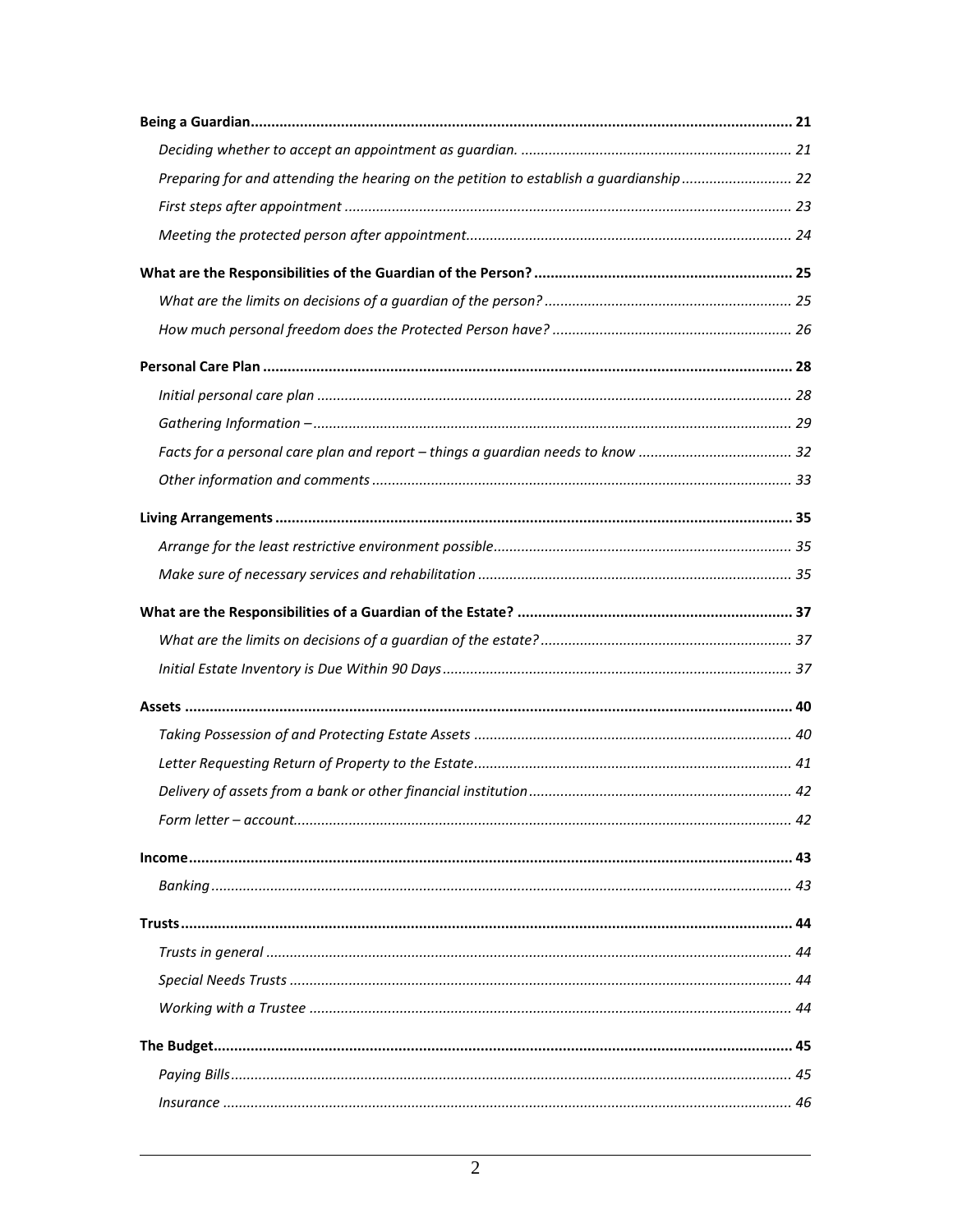| Court Permission Needed to Sell, Gift, Donate, or Otherwise Dispose of Personal Property 52 |  |
|---------------------------------------------------------------------------------------------|--|
|                                                                                             |  |
|                                                                                             |  |
|                                                                                             |  |
|                                                                                             |  |
|                                                                                             |  |
|                                                                                             |  |
|                                                                                             |  |
|                                                                                             |  |
| Compensation as a Guardian; Reimbursement for Costs; Payment of Attorney Fees from the      |  |
|                                                                                             |  |
|                                                                                             |  |
|                                                                                             |  |
|                                                                                             |  |
|                                                                                             |  |
|                                                                                             |  |
|                                                                                             |  |
|                                                                                             |  |
|                                                                                             |  |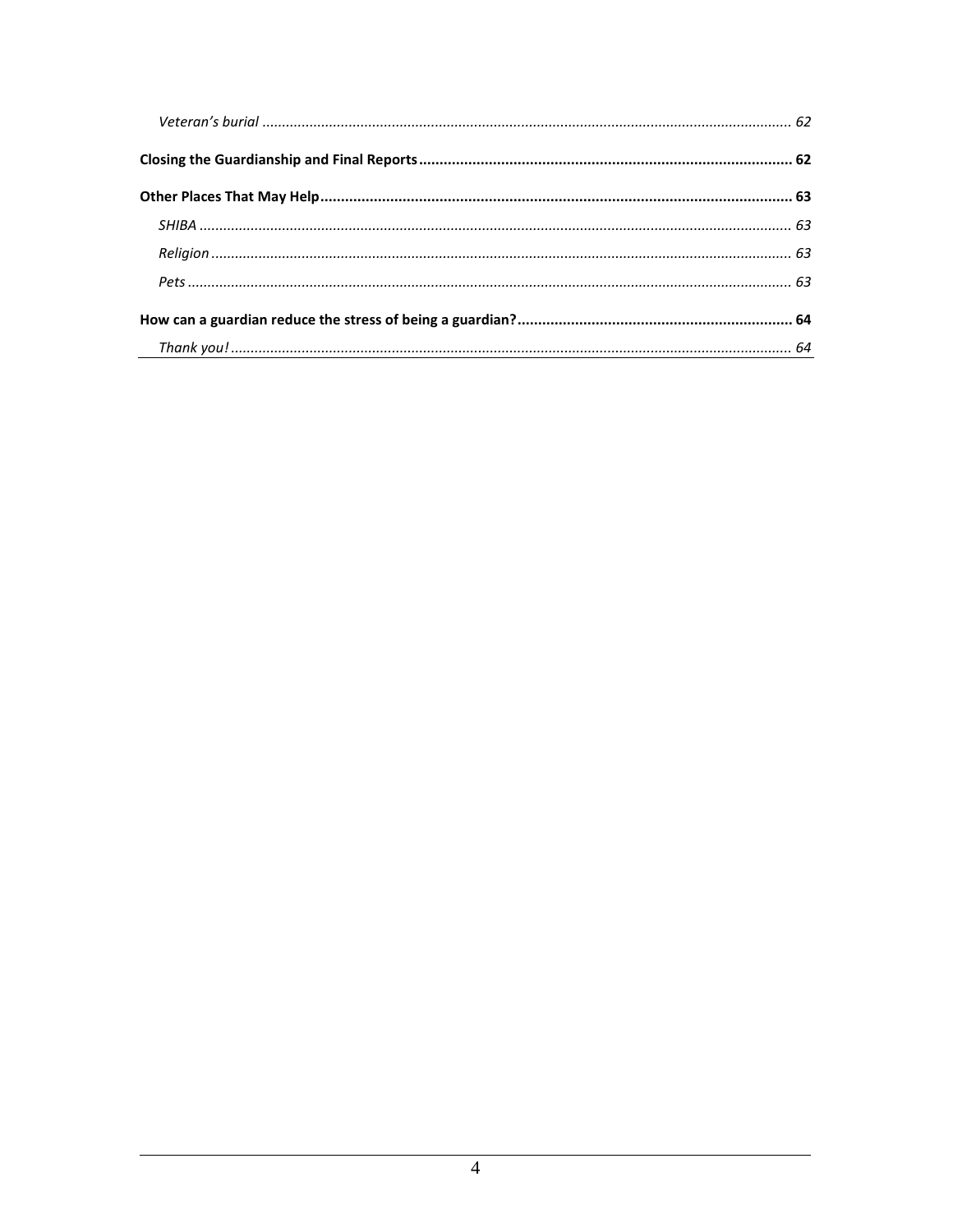# <span id="page-8-0"></span>**How to Use This Handbook**

This handbook can help inform a court appointed guardian how to perform the responsibilities of a guardian, and may be a handy reference. In addition to helping a guardian produce court-required documentation and reports, this *Handbook* includes checklists and suggestions for addressing day-to-day issues or concerns that may arise for a guardian.

The needs and circumstances of each person whom a guardian serves are unique, but resources such as this and model forms are meant to serve as guides and assist the guardian in fulfilling his or her responsibilities.

Because guardianship laws, court rules and forms can be complex and are always subject to change, this *Handbook* is intended to provide general information only; it is not a substitute for legal advice. To receive legal advice, you must consult with an attorney who is familiar with guardianship law.

## <span id="page-8-1"></span>**A note about the use of forms**

Throughout this handbook, we suggest that you use certain forms (called "model forms") that are available from Washington State or the King County Superior Court Clerk's Office at <http://www.courts.wa.gov/forms/> and [http://www.kingcounty.gov/courts/scforms/guardianship.aspx.](http://www.kingcounty.gov/courts/scforms/guardianship.aspx) The *Handbook* is written to assist you in gathering the information necessary to complete these forms. However, you must be aware of several things.

First, the model forms may change, or the name of a form may change. The use of a particular form may no longer be suggested or required, or a new form may come about. Thus, it is critical that before the guardian begins to complete any form or report, he or she check the Superior Court website.

If the guardian is working with an attorney to file reports with the court and to make court appearances on the guardian's behalf, it will be much more time and cost efficient for the guardian to have completed a draft of the appropriate form to provide him or her prior to the conference with him or her. At a minimum, the forms may be used as a checklist.

If your local county Superior Court provides model forms, it is preferable that you use those forms. In King County they are found at [http://www.kingcounty.gov/courts/scforms/guardianship.aspx.](http://www.kingcounty.gov/courts/scforms/guardianship.aspx) If your county does not, then you may use the forms available at the Washington State Courts

website [http://www.courts.wa.gov/forms/.](http://www.courts.wa.gov/forms/) You should double-check with your local county Superior Court to make sure that no local model forms have recently been created.

The King County Superior Court website [\(http://www.kingcounty.gov/courts/scforms/guardianship.aspx\)](http://www.kingcounty.gov/courts/scforms/guardianship.aspx) also provides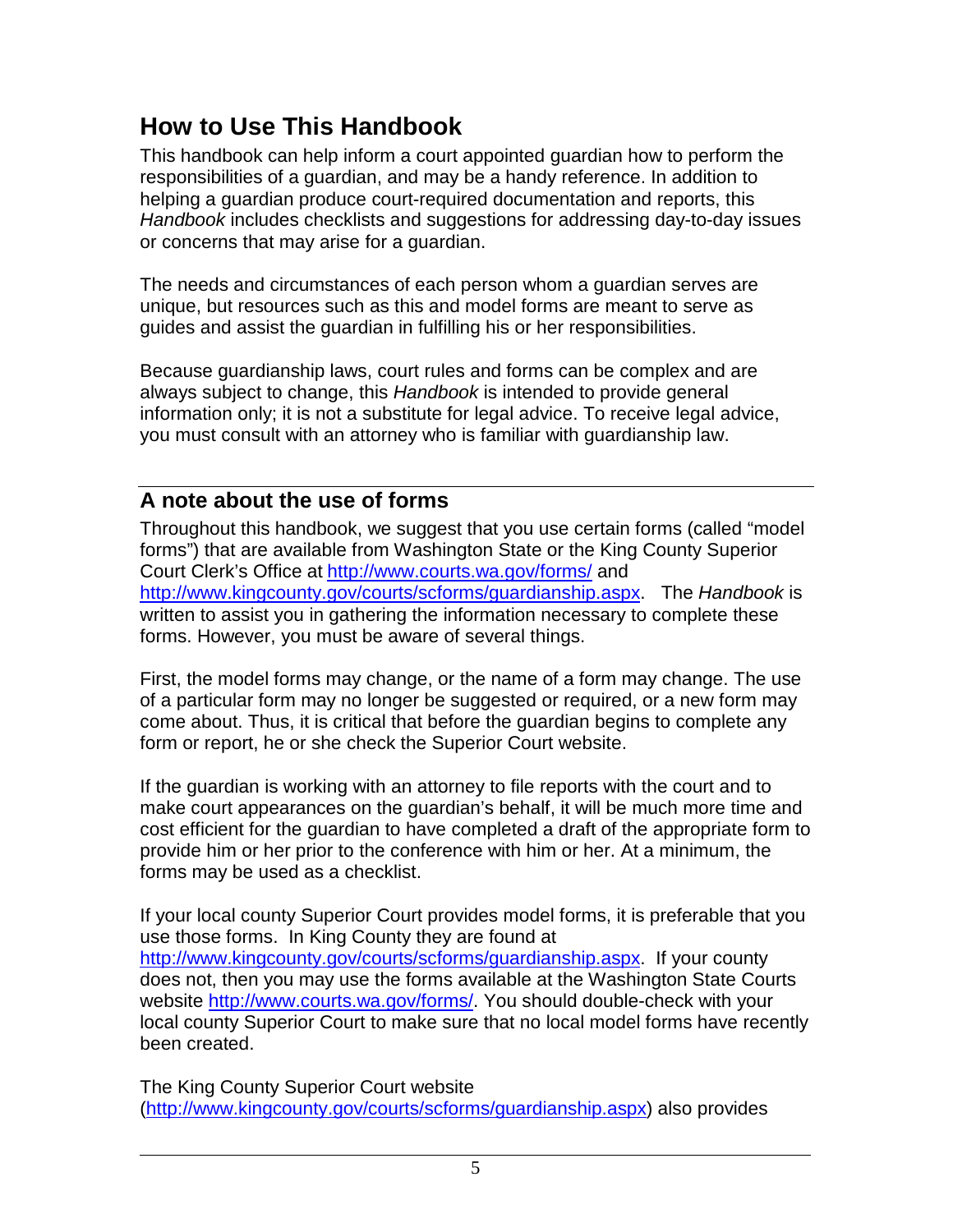instructions on how to complete some of the model forms found at the website. Guardians are strongly encouraged to use the instructions provided there in addition to this handbook.

#### <span id="page-9-0"></span>**A note about statutes**

Statutes are laws that have been enacted by the Washington State Legislature. The statutes governing guardianships are found in Chapters 11.88 and 11.92 of the Revised Code of Washington ("RCW"). These can found at, respectively: <http://apps.leg.wa.gov/rcw/default.aspx?cite=11.88> <http://apps.leg.wa.gov/rcw/default.aspx?cite=11.92>

This handbook references certain sections of the guardianship statutes. However, statutes are subject to change by the Legislature. If you have any concerns about the meaning or state of the law, consult with an attorney familiar with guardianship law.

The statues referenced in this handbook, cited by RCW, are those in effect as of September 8, 2010.

In addition to the RCWs being available online, you may also review them at your local public library or county law library, usually located at the courthouse.

## <span id="page-9-1"></span>**A note about regulations**

This handbook references certain sections of the Washington Administrative Code ("WAC"). Regulations, laws that execute and enforce statutes, are written by the administrative agencies of the executive branch of government. Regulations are modified frequently. If you have any concerns about the meaning or state of a regulation, consult with an attorney familiar with guardianship law.

Regulations cited are those in effect as of September 8, 2010. These are available on line at:<http://www.legalwa.org/> or at your local public library, or county law library, usually located at the courthouse.

# <span id="page-9-2"></span>**A note about court rules, the Internet, and privacy**

The information contained in guardianship records is often inherently personal and subject to misuse by others. Thus, there are court rules and court forms that seek to protect confidential information as much as is practicable. These are General Rules 22 and 31. The court rules are available at: [http://www.courts.wa.gov/court\\_rules/?fa=court\\_rules.list&group=ga&set=GR](http://www.courts.wa.gov/court_rules/?fa=court_rules.list&group=ga&set=GR)

General Rule 22 requires that confidential medical, financial and other personally identifying information be sealed. Forms to be used as coversheets for materials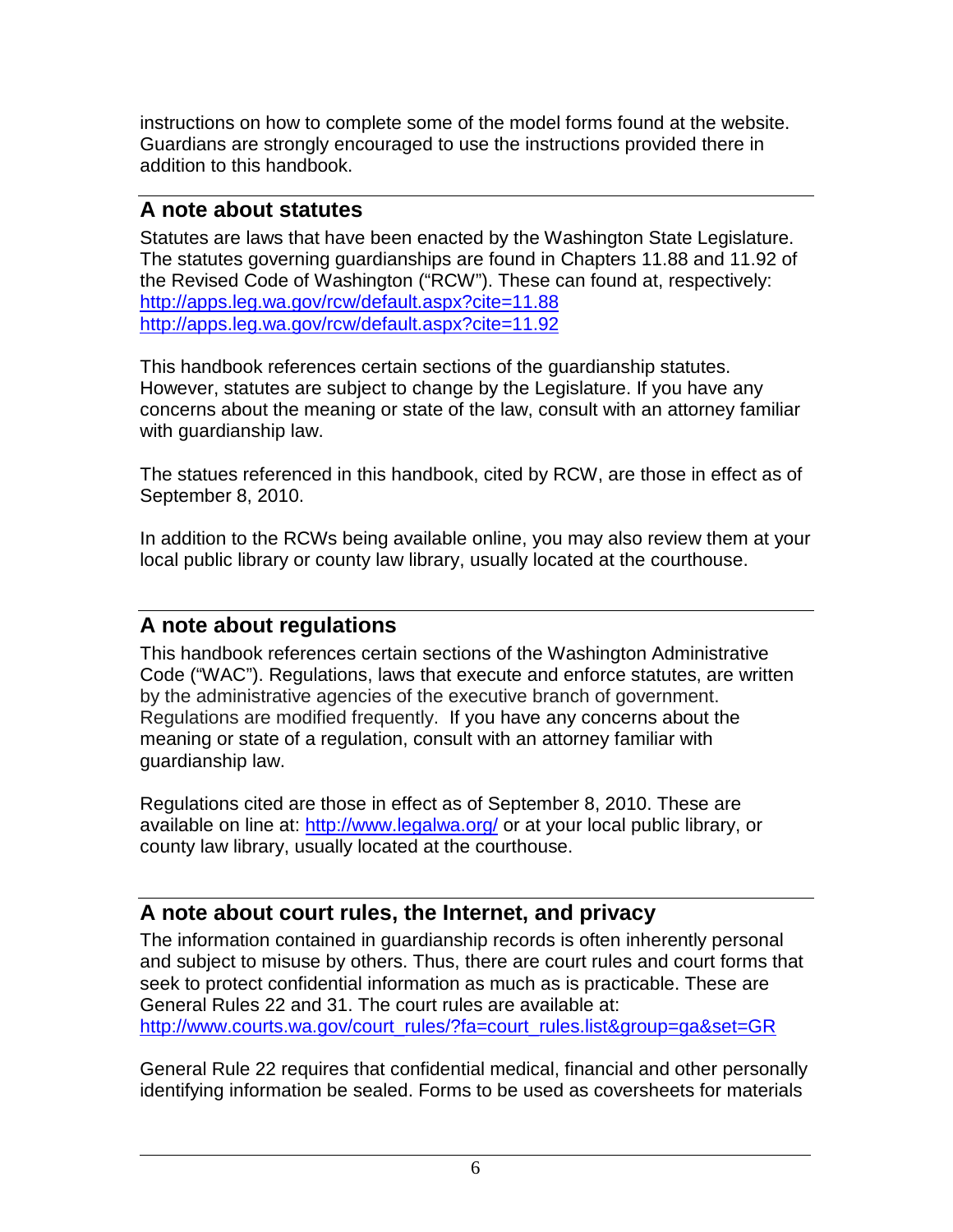filed with the court indicate to the Court that the records are to be sealed. These forms are available at:

<http://www.courts.wa.gov/forms/?fa=forms.contribute&formID=74>

General Rule 31 requires that all personal identifies be omitted or redacted from court records. This means that you should not include or should redact (i.e., black out) any of the following from documents filed with the Court: social security number (include only the last four digits), financial account numbers (include last four digits, if account numbers are relevant for identification), driver's license number.

#### <span id="page-10-0"></span>**Where to start**

In addition to this handbook, guardians may find the following to be useful resources:

- King County Superior Court website, where model guardianship forms and instructions for completing the forms can be found: <http://www.kingcounty.gov/courts/scforms/guardianship.aspx>
- Adult Protective Services, http://www.aasa.dshs.wa.gov/APS/, 1-866-END-HARM (1-866-363-4276).
- Aging and Disability Services/Area Agency on Aging: In King County, [http://www.agingkingcounty.org/.](http://www.agingkingcounty.org/)
- The Arc of Washington State (Advocates for the Rights of Citizens with Development Disabilities): [http://www.arcwa.org/.](http://www.arcwa.org/)
- CLEAR hotline find appropriate hotline number at [http://www.nwjustice.org/what-clear.](http://www.nwjustice.org/what-clear)
- Disability Rights Washington: http://disabilityrightswa.org/
- King County Bar Association/Senior Rights Assistance free Elder Law Legal Clinics: 206-448-5720.
- Northwest Justice Project (statewide): [http://www.nwjustice.org/.](http://www.nwjustice.org/)
- Senior Services: [http://www.seniorservices.org/.](http://www.seniorservices.org/)
- Senior Services Information and Assistance: 1-888-435-3377
- Washington Law Help, [www.WashingtonLawhelp.org.](http://www.washingtonlawhelp.org/)
- Senior Rights Assistance (legal and consumer rights information and assistance),

http://www.seniorservices.org/getting\_assistance/all\_programs/senior\_rights\_ assistance.aspx, 1-800-972-9990

 Solid Ground: [http://www.solid-ground.org/Programs/Disabilities/Pages/default.aspx.](http://www.solid-ground.org/Programs/Disabilities/Pages/default.aspx)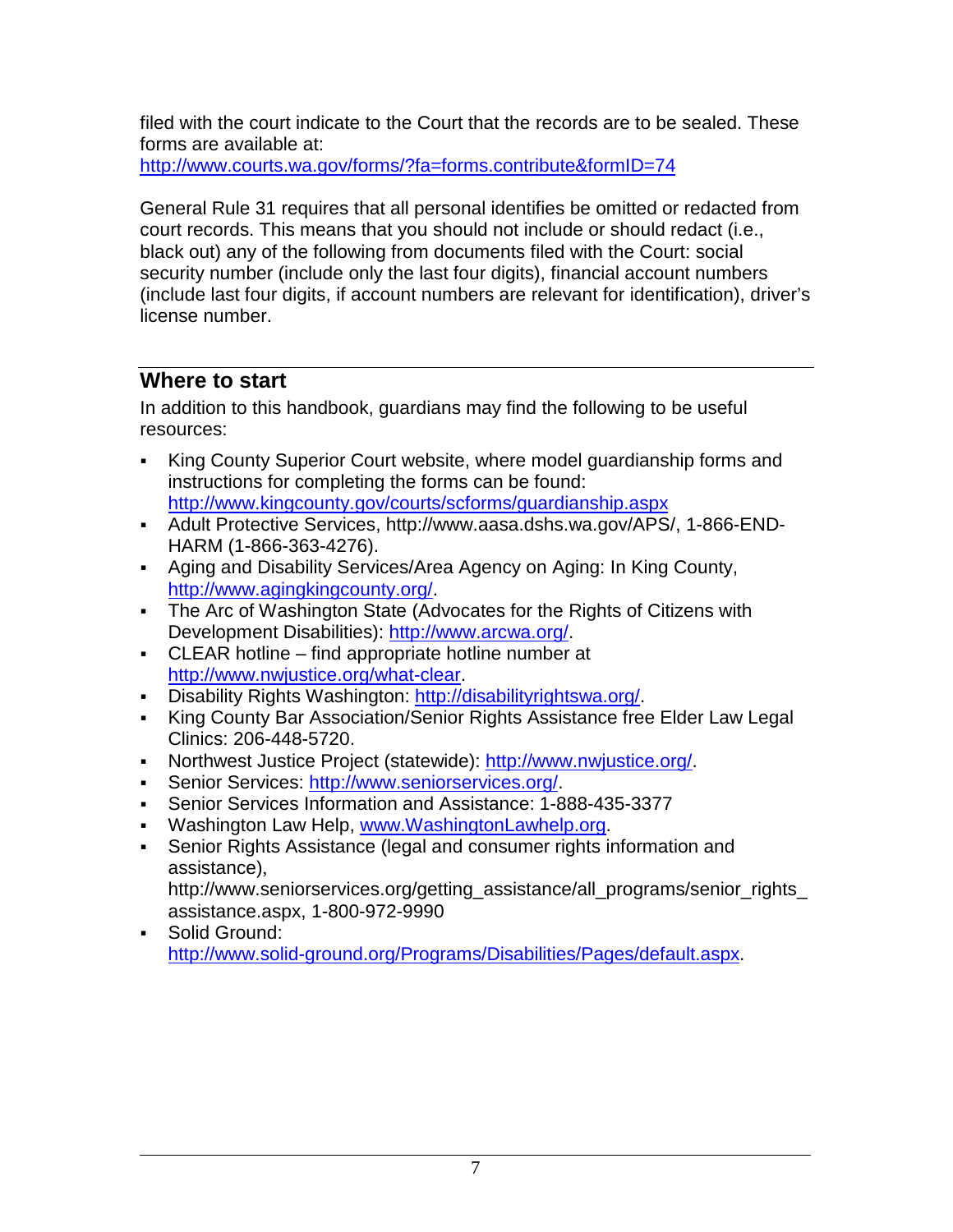# <span id="page-11-0"></span>**General Information**

## <span id="page-11-1"></span>**Additional Important terminology:**

#### <span id="page-11-2"></span>*Alleged Incapacitated Person (AIP), or Protected Person*

The person for whom a guardian is appointed by the Court has traditionally been called a "ward." More recently, the term "Protected Person" has come into use throughout the United States.

In Washington State, before the establishment of a guardian, the proposed Protected Person is called the *"Alleged Incapacitated Person" or "AIP."* If the Court makes a determination that the AIP is incapacitated and in need of a guardianship, the AIP may then be referred to as an adjudicated Incapacitated Person", or "IP." However, because the department (DSHS) uses the term "IP" for "Individual Provider" when referring to a personal aide or caregiver who does not work for an agency, the term Protected Person will be used throughout this handbook to refer to a person for whom a guardianship has been established by the Court.

#### <span id="page-11-3"></span>*Aging and Disability Services*

Disability and Aging Services ("ADS") - The local agency charged with doing the planning and service provision under the Older Americans Act. Under contract, the local AAA manages at-home Medicaid cases, planning and service authorization.

#### <span id="page-11-4"></span>*Bond*

The original court order establishing the guardianship may require a bond be posted by the guardian of the estate as a condition of the court issuing letters of guardianship. Posting a bond may help ensure reimbursement of the estate for losses that might be suffered through the guardian's theft or mishandling of the Protected Person's assets.

The court may also waive the posting of a bond by the guardian if the assets of the guardianship estate is less than \$3000.00 or if blocked accounts are used. If the court does require the posting of a bond the bond may later be reduced or exonerated if circumstances change and a bond is no longer necessary. In both situations court approval is a prerequisite.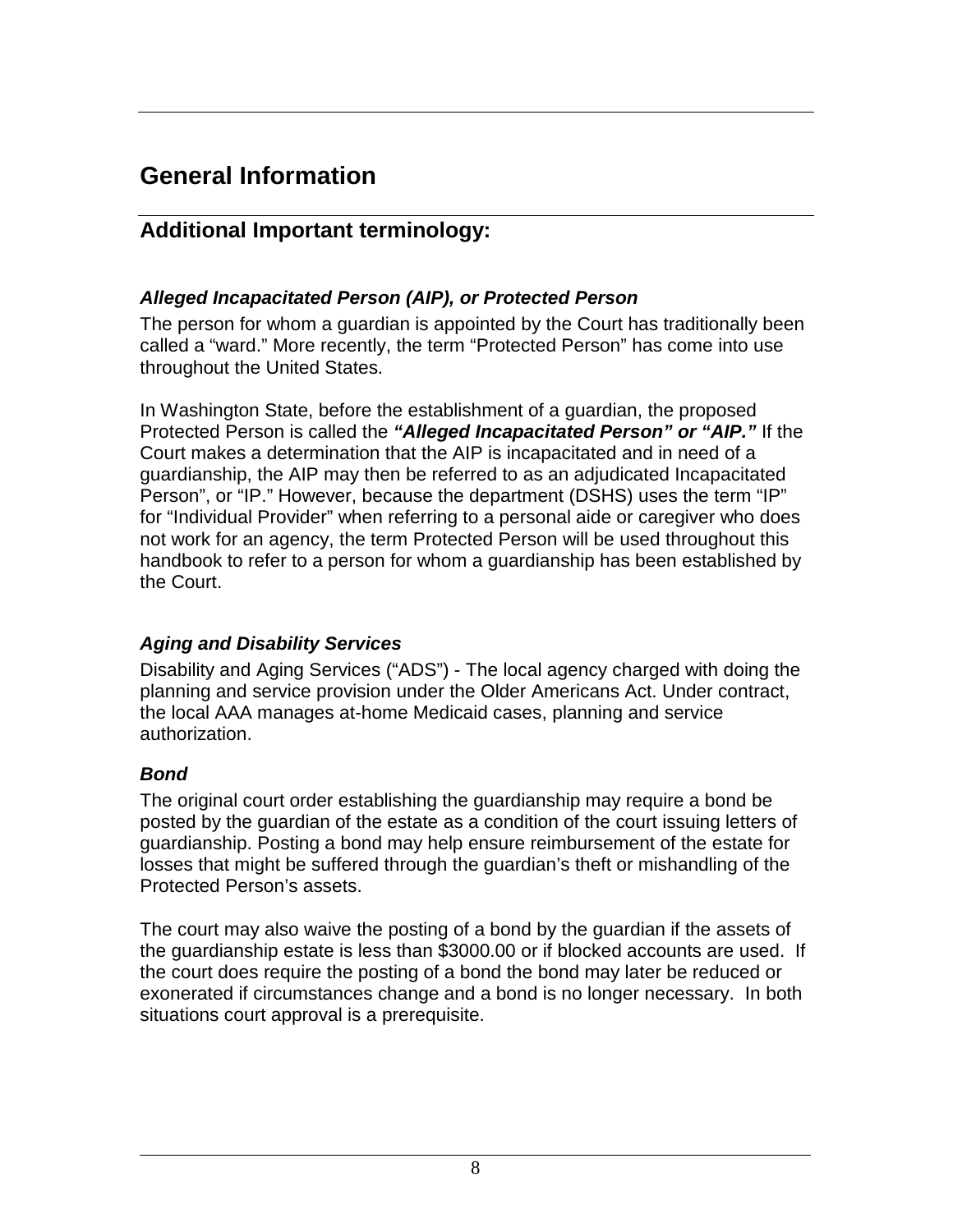#### *Case*

Each guardianship has a unique cause number, provided by the Superior Court where the guardianship is filed. All of the proceedings, forms and documents filed in the guardianship or ordered by the Court make up the case file.

#### <span id="page-12-0"></span>*Case Manager*

Protected persons who are a client of DSHS will have a case manager, usually a social worker or registered nurse. The case manager sets up a plan of care, does the comprehensive assessment provides ongoing monitoring of care.

#### <span id="page-12-1"></span>*Court*

The Superior Court of the county where the case is filed. Also, the Judge or Commissioner of that Court who is hearing the case may be referred to as "the Court."

#### <span id="page-12-2"></span>*Department of Social and Health Services*

DSHS, or the "department" is the umbrella social services agency in Washington State. There are five administrations and many divisions within the department.

Aging and Disability Services Administration (ADSA) — The administration of the department that deals with long-term care for adults, and developmentally disabled children. It contains among other parts—

Home and Community Services Division (HCS) — This division has local offices. It provides comprehensive assessments and service plans. It contains among other parts—

Adult Protective Services (APS) —these social workers investigate reports of neglect, abuse, abandonment, and financial exploitation of vulnerable adults who live at home. If the APS social workers find a problem, they may offer services for the vulnerable adult and may have to report the suspected neglect, abuse, abandonment or financial exploitation to law enforcement.

If you need to report suspected abuse call:

# **1-866-ENDHARM (1-866-363-4276)**

State Council on Aging —this group carries out the Older Americans Act, and monitors the contracts with the Area Agencies on Aging.

Division of Developmental Disabilities (DDD) — flexible, responsive services and support to individuals with developmental disabilities, enhancing opportunities for personal choice and control of their daily lives. There are, however, waiting lists for many of the services.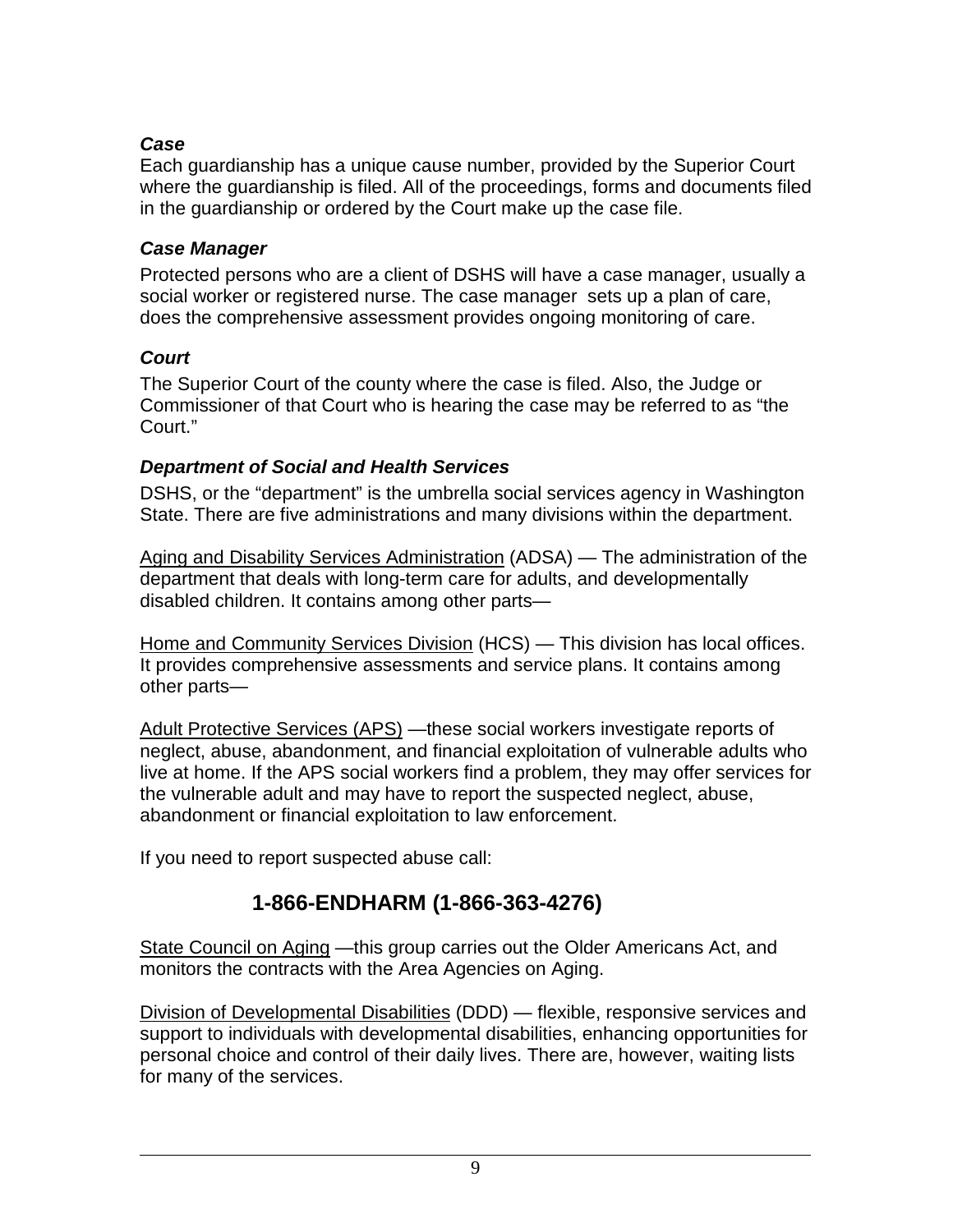#### <span id="page-13-0"></span>*Guardian*

A guardian is a person or agency appointed by the Court and given the authority to make some or all decisions for another person whom the Court has been determined to be incapacitated and in need of a guardianship.

#### <span id="page-13-1"></span>*Guardian Ad Litem (GAL)*

In all guardianship proceedings, a person called a guardian ad litem is appointed by the Court to investigate the circumstances of the alleged incapacitated person. The GAL is required to interview the AIP and others, and must obtain a medical or psychological evaluation of the AIP to submit to the Court. The GAL produces a Report for the Court in which he or she makes a recommendation to the Court as to the need for a guardianship, and, if needed, the scope of the guardianship, and whether appointment of the guardian proposed by the Petitioner is appropriate.

GALs must be trained and admitted to the county registry of GALs for each county in which he or she wishes to serve.

#### <span id="page-13-2"></span>*Guardianship*

A guardianship is a legal, fiduciary relationship in which the Court:

- Determines that an individual lacks the capacity to make some or all of the decisions for himself or herself in his or her own best interest;
- Appoints a guardian as substitute decision maker for the individual;
- Gives the guardian the authority to make some or all of the decisions related to the individual's personal affairs and/or finances and property.

## <span id="page-13-3"></span>*Hearing*

At a hearing, the parties involved in the guardianship appear before a judge or court commissioner to have the judge or commissioner make a decision on the matter at issue. A hearing is a proceeding of relative formality. Each party may present his or her position on the matter to be decided. The right to a hearing, along with notice requirements, is a fundamental part of due process under the law.

Anytime a guardian seeks approval or instruction from the Court, a hearing must be noted or scheduled before the Court. When a hearing is noted, a Notice of Hearing and Declaration of Mailing must be provided to all persons entitled to receive notice of the hearing.

## **The model form you need is**:

## **Notice of Hearing and Declaration of Mailing**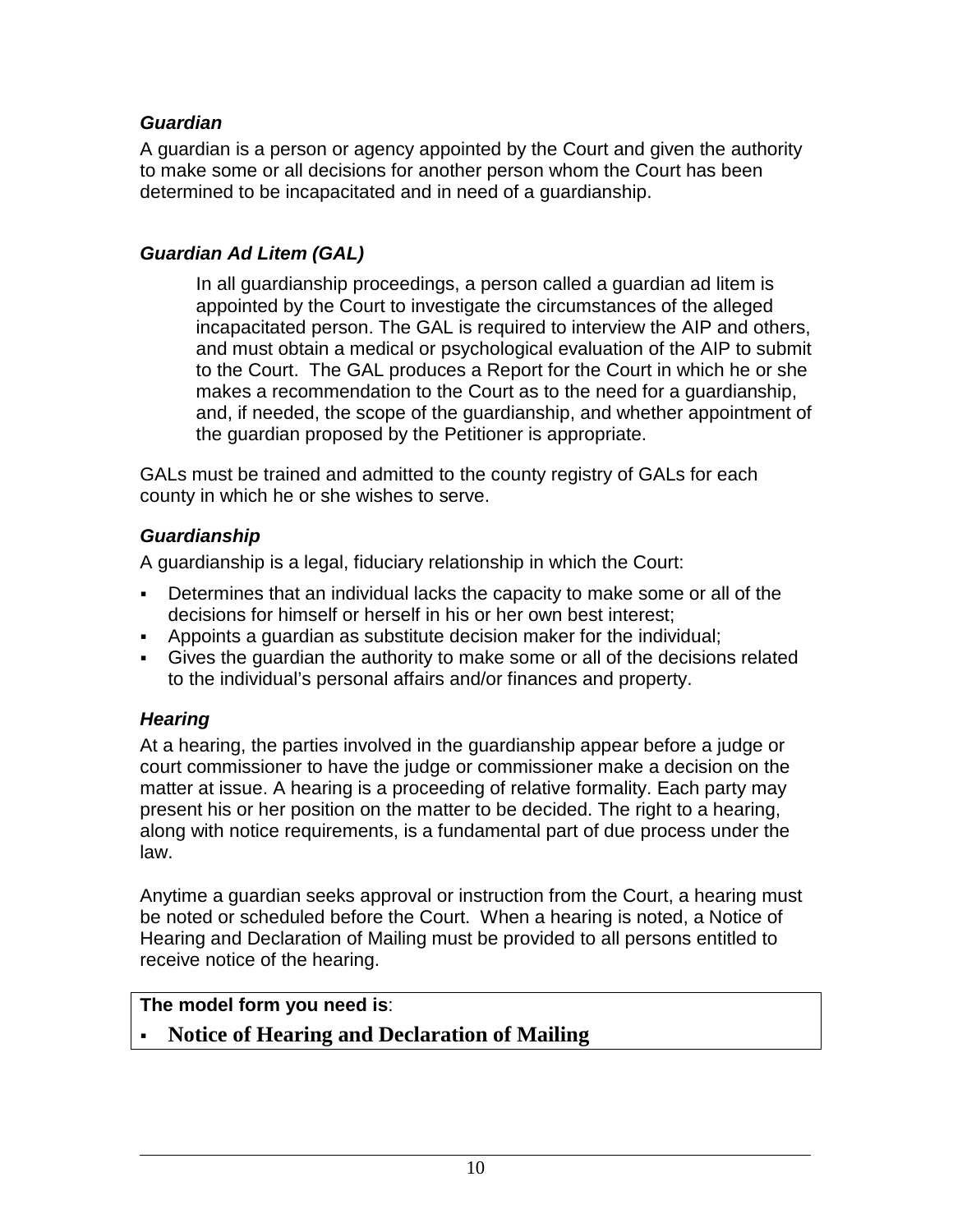#### Types of Hearings

- Contested Hearing Two or more parties appear and present evidence to the court for a decision (The court's decision may be called a ruling or a holding and may include findings of fact and conclusions of law). At a contested hearing, live testimony or written affidavits may be presented.
- Uncontested Hearing Some or all the parties may be in court, but there is no disagreement as to the ruling needed (relief requested).
- Ex Parte Hearing A court appearance where the party making the request of the Court is required to appear before the Court. Many routine or uncontested matters are heard ex parte (e.g., the hearing on a guardian's report or accounting).

#### <span id="page-14-0"></span>*Interested Party*

An Interested Party is a person who has filed a request (called a "Request for Special Notice of Proceedings") with the Court which requires the guardian to provide to such parties notice of all filings or actions before the Court in the guardianship.

#### <span id="page-14-1"></span>*Petitioner*

A petitioner is one who files a pleading for legal action, or petition. The petitioner in a guardianship proceeding is the person who signs and files with the Court the petition for a guardianship. The petition the written request to the Court, asking the court to appoint a guardian for the vulnerable person.

#### <span id="page-14-2"></span>*Trustee*

A trustee is the person who manages a trust for the benefit of the beneficiary or beneficiaries of the trust. Like a guardian, a trustee is a fiduciary and has heightened responsibilities under the law.

#### <span id="page-14-3"></span>*We*

Generally, when used in this handbook, "we" refers to the authors of this handbook as your guide in your work as a guardian.

# <span id="page-14-4"></span>**What is "incapacity"?**

In order to appoint a guardian for an alleged incapacitated person ("AIP"), the Court must make a determination that the AIP is incapacitated under the law and is in need of a guardian.

In a guardianship proceeding, the AIP is presumed to possess capacity. The petitioner in a guardianship proceeding bears the burden of proving by clear,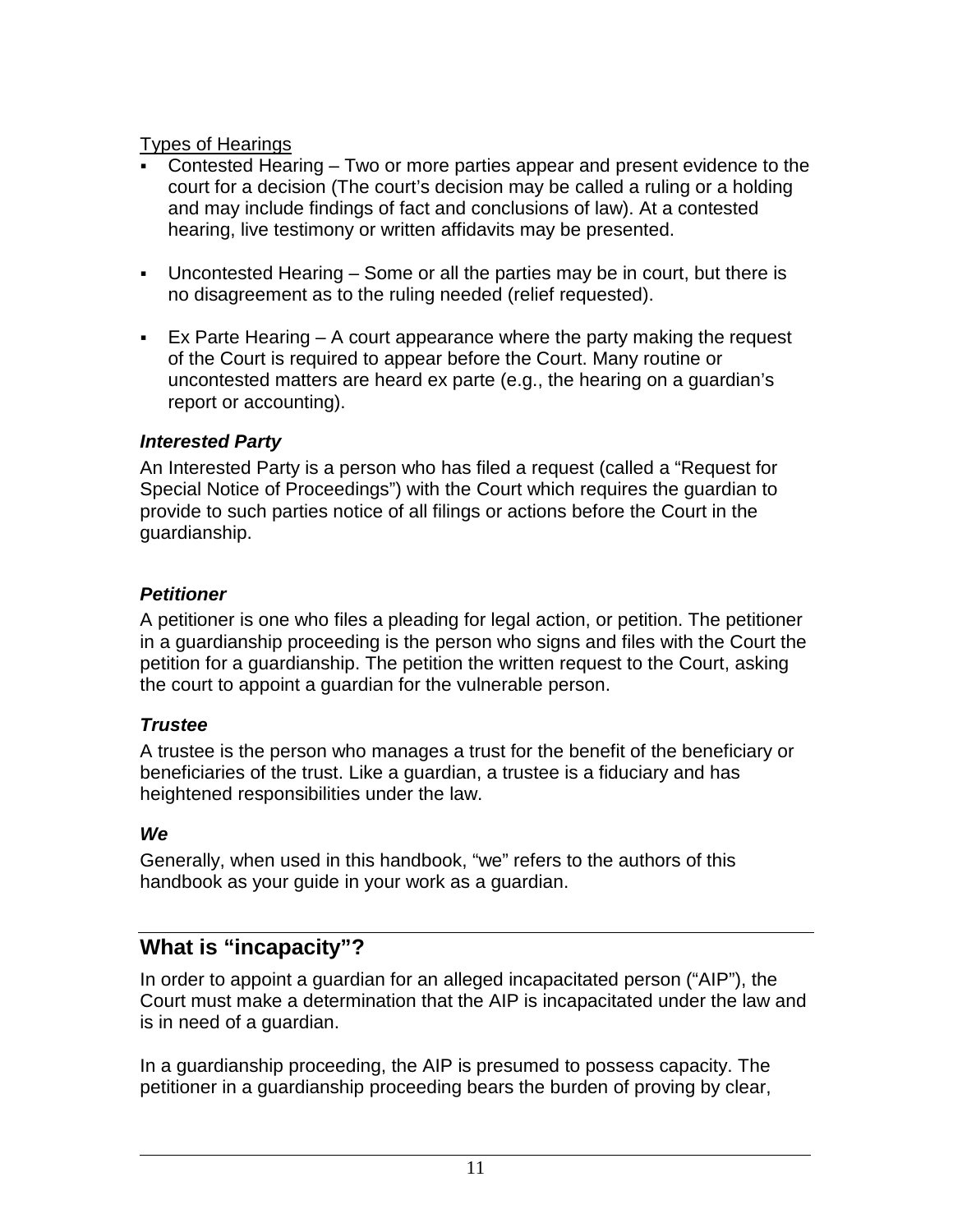cogent and convincing evidence that the AIP is incapacitated under the law.<sup>[1](#page-15-1)</sup> The guardianship statute defining incapacity provides that "Age, eccentricity, poverty, or medical diagnosis alone shall not be sufficient to justify a finding of incapacity."[2](#page-15-2)

The statutory definition of incapacity in guardianship law requires a "demonstration of management insufficiencies over time in the area of person or estate<sup>[3](#page-15-3)</sup> that puts the individual at significant risk of personal or financial harm.

A guardianship may be proposed to assist the AIP with both personal care (Guardian of the Person) or financial management (Guardian of the Estate), or both. The court must make a separate determination of incapacity in each of the two areas.

To determine whether the AIP is incapacitated as to person, the court will assess whether there is "a significant risk of personal harm based upon a demonstrated inability to adequately provide for nutrition, health, housing, or physical safety."<sup>[4](#page-15-4)</sup> To determine whether the AIP is incapacitated as to estate, the court will assess "whether the individual is at significant risk of financial harm based upon a demonstrated inability to adequately manage property or financial affairs."[5](#page-15-5)

#### <span id="page-15-0"></span>**What types of guardianship may be granted?**

#### **Full or Limited Guardianship**

A guardianship is either a "full" or "limited" guardianship.<sup>[6](#page-15-6)</sup> If the protected person is totally incapacitated, the guardianship will be a full guardianship and the authority of the guardian will extend to all areas permitted by law.

Any guardianship that is less than a full guardianship is considered a limited guardianship.

A guardianship may be limited to the extent that the protected person possesses some capacities, so that the guardian will have authority to make some but not all decisions on behalf of the protected person. Any decision-making powers that are not specifically delegated to the guardian in the order of appointment are retained by the protected person. A guardian should encourage the protected

 $1$  RCW 11.88.045(3).

<span id="page-15-2"></span><span id="page-15-1"></span> $2$  RCW 11.88.010(1)(c).

<span id="page-15-3"></span> $3$  RCW 11.88.010(1)(c).

<span id="page-15-4"></span> $4$  RCW 11.88.010(1)(a).

<span id="page-15-5"></span> $5$  RCW 11.88.010 $(1)(b)$ .

<span id="page-15-6"></span> $6$  RCW 11.88.095(2).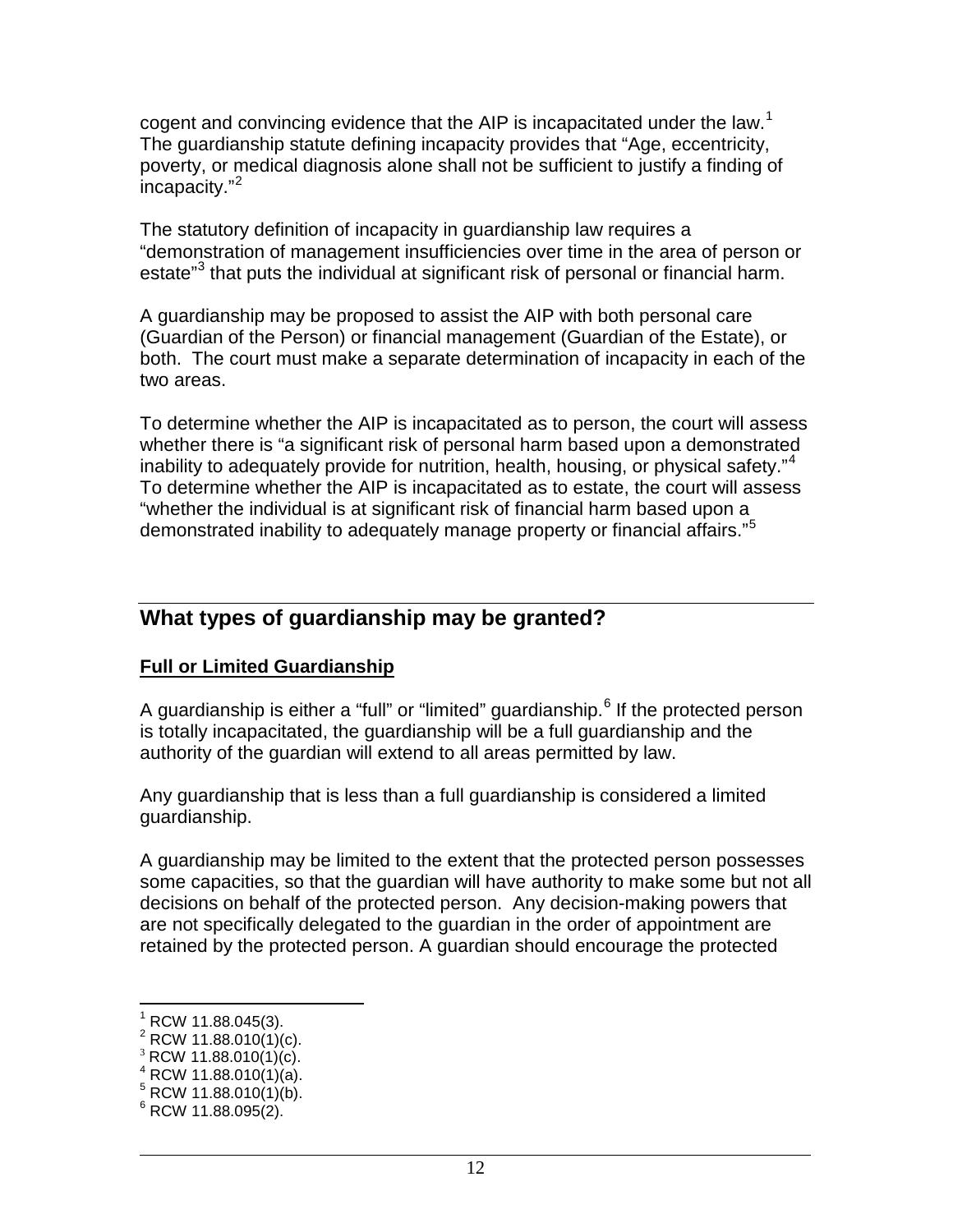person's independence in exercising these rights and in developing his or her abilities.

#### **Guardian of the Person and Guardian of the Estate**

A guardian of the person is responsible for assisting or managing the day-to-day decisions and personal care of the Protected Person, including medical decisions to the extent authorized in the order of appointment. The guardian should be familiar with RCW 11.92.043. However, the guardian cannot consent to some kinds of treatment without a court order.<sup>[7](#page-16-0)</sup>

Once appointed, the guardian of the person must assess the physical, mental and social needs of the protected person and the protected person's ability to perform activities of daily living. Then, within 90 days after appointment the guardian must create and file with the court a Personal Care Plan that outlines how the needs of the protected person will be met under the guardianship. The Personal Care Plan must be updated regularly, and upon any changes in the protected person's circumstances or condition. The Personal Care Plan and responsibility of the guardian of the person are described more fully at pages 29to 37 and at 54 to 65.

A guardian of the estate assists or manages the financial affairs of the protected person to the extent authorized in the order appointing the guardian. See, generally, RCW 11.92.040. For example, a guardian of the estate may be granted the authority to: manage the protected person's bank accounts; enter into contracts on behalf of the protected person; pay bills and spend money on the protected person's behalf; make investments, and; to sell the protected Person's personal property.<sup>[8](#page-16-1)</sup> Note: A guardian of the estate must seek specific court authorization to sell real property of the protected person.<sup>[9](#page-16-2)</sup>

A guardian of the estate must file with the court an inventory of protected person's estate (assets and liabilities) and subsequently provide periodic reports regarding the income and expenses of the estate.<sup>10</sup> The responsibilities of the guardian of the estate are described more fully at pages 38 to 53 and at 54 to 64.

Based on the unique needs and deficits of the protected person, he or she may need only a guardian of the estate, or only a guardian of the person, or he or she may require both. If both, one may be a full guardianship while the other is a limited guardianship, both may be full, or both may be limited. The guardian of the person and the guardian of the estate may be the same person, or it may be appropriate that two different persons serve in each role.

<span id="page-16-0"></span> $^7$  RCW 11.92.043(5).<br><sup>8</sup> RCW 11.92.040.

<span id="page-16-1"></span>

<span id="page-16-2"></span> $\frac{9}{10}$  RCW 11.92.090.<br>  $\frac{10}{10}$  RCW 11.92.040(1).

<span id="page-16-3"></span>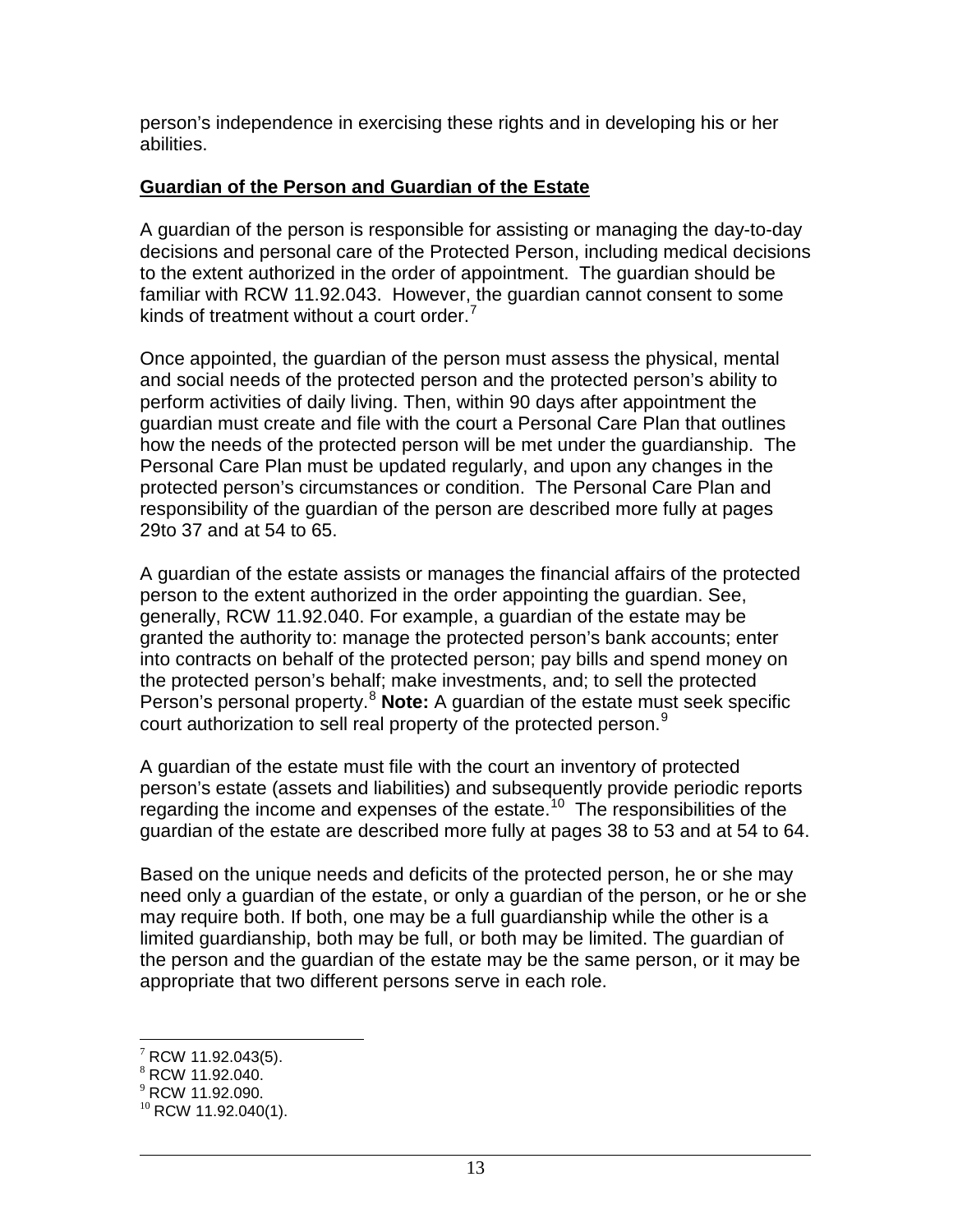# <span id="page-17-0"></span>**Are there alternatives to guardianship?**

Yes. There are services available in most communities, to help persons with disabilities to function better in their homes and communities, and assist them in remaining independent. Examples include special transportation services, chore services, bill paying services, rehabilitation services, or other supportive services. Often these services provide enough support to allow a person with the need for some assistance to get along without a guardian, or allow for a more limited guardianship.

In addition, the use of what may be called collaborative, supportive or mediated decision making can also help avoid a guardianship. These approaches refer to a process of having the entire family, including the person in need of assistance, discuss with a mediator or facilitator in a structured setting what the needs are and create a plan that all are willing to accept – even if they might not all fully agree.

A guardianship should be established only when it is determined that the risks to an AIP's personal health, safety or estate cannot be satisfactorily addressed through other less restrictive means.

The intent of the Washington statute that provides the court with the authority to order a guardianship, RCW Title 11.88, is "to protect the liberty and autonomy of all people of the state, and to enable them to exercise their rights to the maximum extent possible, consistent with the capacity of each person."<sup>[11](#page-17-1)</sup> Thus, a fundamental principle of guardianship law is, in fact, the avoidance of guardianship by attempting to meet the protection and assistance needs of the AIP through less restrictive alternatives.

Because the specific legislative intent of the guardianship statute is to restrict the liberty and autonomy of an individual to the least extent necessary, the following less restrictive alternatives may be implemented.

#### **Less restrictive alternatives for personal and health care management**

- Statutorily authorized substitute decision maker for health care decisions;<sup>[12](#page-17-2)</sup>
- Durable power of attorney for health care decisions;
- Advance directives/living will;
- Submission to the Department of Licensing of a Recommendation for Driver Reexamination for an unsafe driver;
- Community and social services and assistance.

#### **Less restrictive alternatives for financial management**

- Representative payee for social security, disability or veterans benefits;
- Joint property arrangements, including joint bank accounts;
- **Bill-paying services;**

<span id="page-17-2"></span><span id="page-17-1"></span> $\frac{11}{12}$  RCW 11.88.005.<br>RCW 7.70.065(1)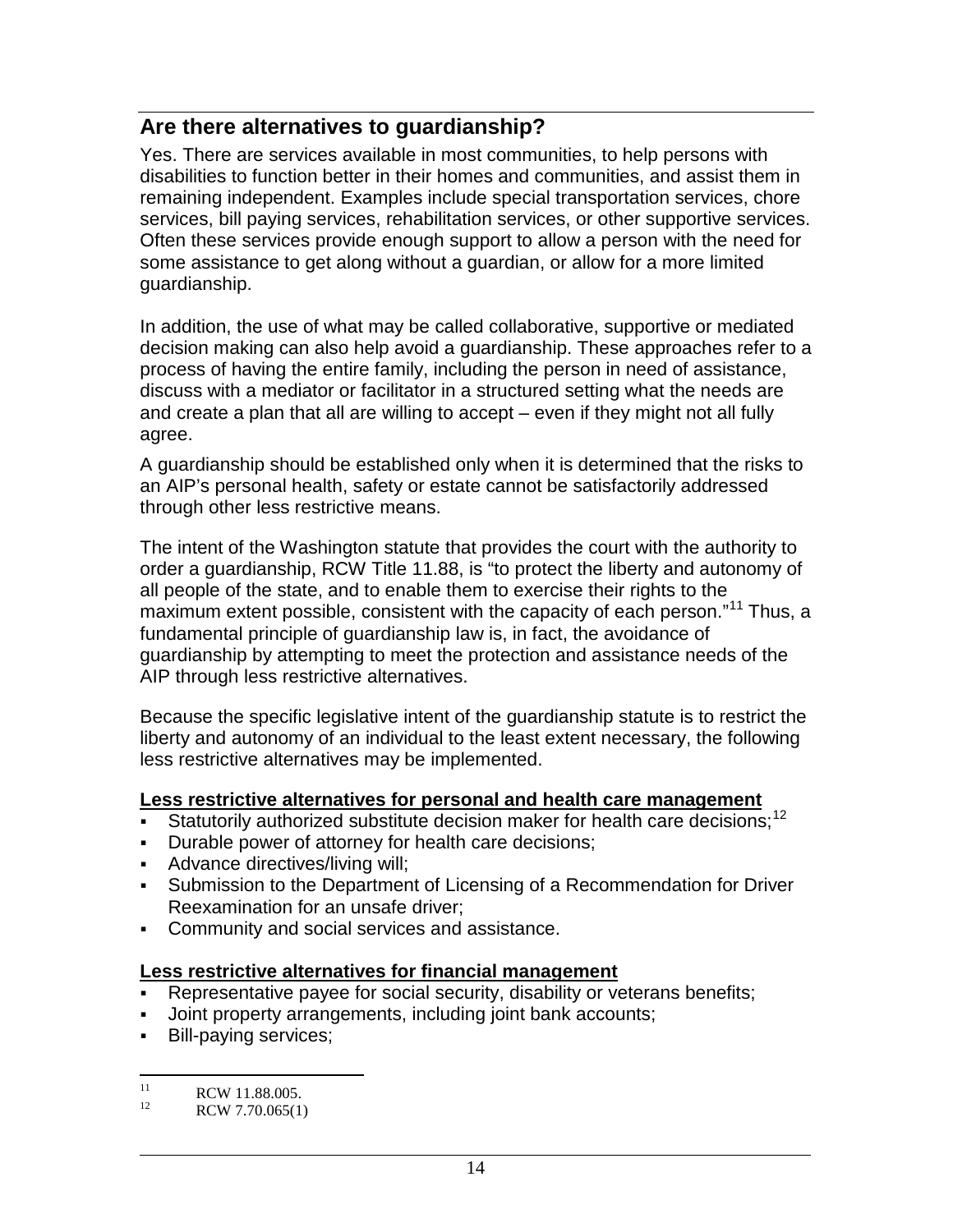- Living trusts;
- Durable power of attorney for financial and property decisions.

#### <span id="page-18-0"></span>**When may a guardianship be necessary?**

When an individual's decision making abilities are compromised to the point that his or her personal and/or financial health and safety are jeopardized, and there are no suitable lesser restrictive alternatives, a surrogate decision maker who will act in the individual's best interests is needed.

Adult persons who are either fully or partially incapacitated and may require a guardian include the elderly disabled, the developmentally disabled, those with neurological impairment and persons with serious mental illness or disorders. Or, an individual may become incapacitated in an accident or because of a sudden debilitating illness, such as a stroke.

#### <span id="page-18-1"></span>**Who can petition the court to appoint a guardian?**

Any person or agency interested in the welfare of the alleged incapacitated person can petition the court to appoint a guardian. However, the petition for guardianship must be brought in "good faith" and upon a "reasonable basis" for alleging that the AIP is incapacitated and in need of a guardianship.<sup>[13](#page-18-3)</sup>

#### <span id="page-18-2"></span>**What is the process for creating a guardianship?**

The procedure for establishing a guardianship involves three basic steps:

- 1. A petition for guardianship is filed with the court, and hearing date is set and a guardian ad litem ("GAL") is appointed.<sup>[14](#page-18-4)</sup>
- 2. The GAL conducts an investigation as to whether a guardianship is necessary. The GAL visits the alleged incapacitated person, explains the guardianship process, and discusses the AIP's reactions to the proposed guardianship. The GAL obtains a medical or psychological report. After the GAL conducts her investigation for the Court, the GAL files a written report with the court which must include the GAL's recommendation whether a guardianship is in the best interest of the AIP.<sup>[15](#page-18-5)</sup>
- 3. A hearing on the guardianship petition is held. The court reviews all evidence and decides whether to appoint a quardian.<sup>[16](#page-18-6)</sup>

<span id="page-18-4"></span><span id="page-18-3"></span><sup>&</sup>lt;sup>13</sup> RCW 11.88.030(1).<br><sup>14</sup> RCW 11.88.030; RCW 11.88.040; RCW 11.88.090.<br><sup>15</sup> RCW 11.88.045; RCW 11.88.090.<br><sup>16</sup> RCW 11.88.095.

<span id="page-18-5"></span>

<span id="page-18-6"></span>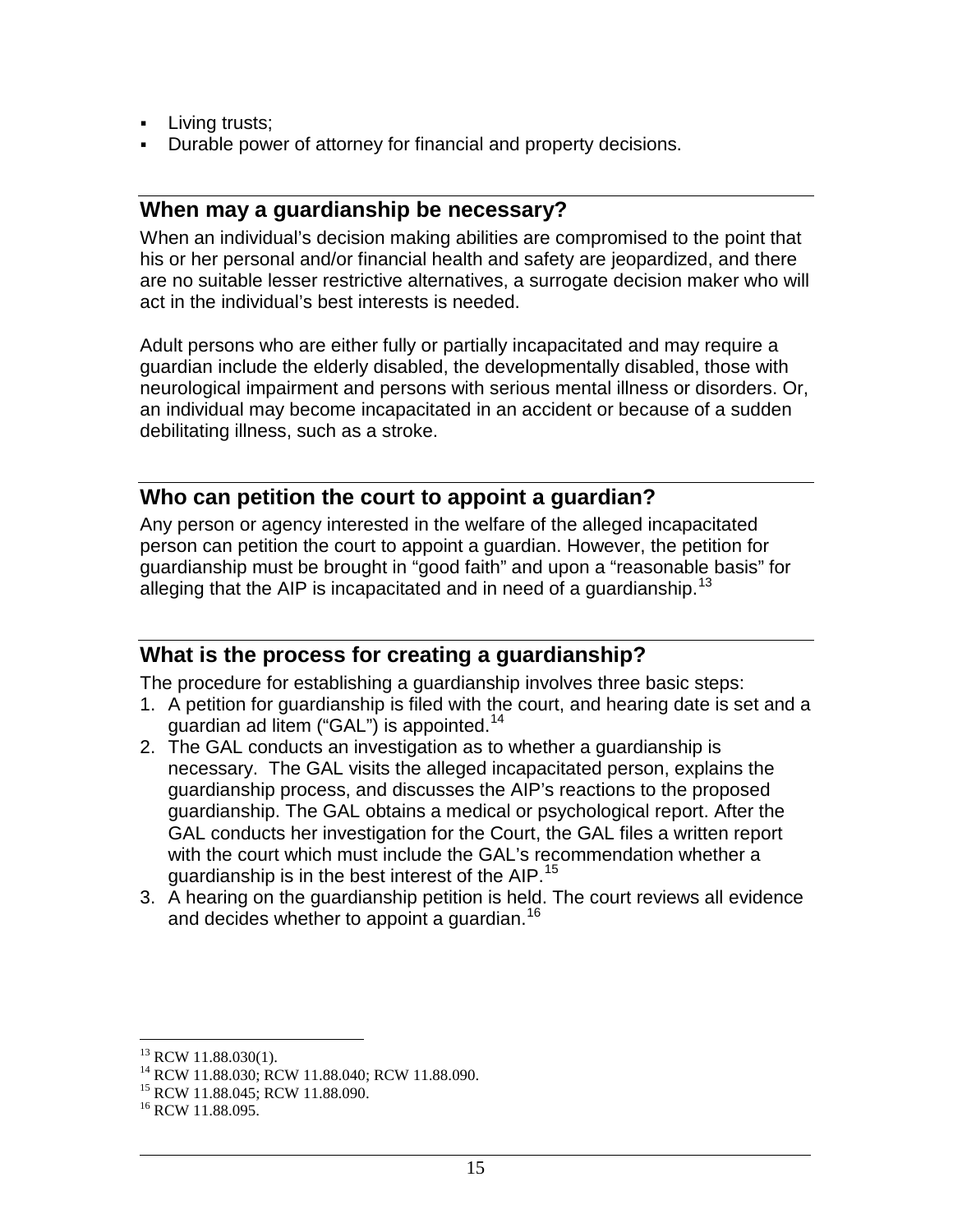## <span id="page-19-0"></span>**What are the rights of the Alleged Incapacitated Person during the guardianship proceeding?[17](#page-19-2)**

- To receive copies of all documents filed with the Court in the guardianship proceeding and to notice of all hearings or proposed Court actions;
- To object to a guardianship, to certain authorities to be given to a guardian, and to the appointment of a particular person as guardian;
- To be present at the hearing;
- To be represented by a lawyer of the AIP's choice;
- To have an attorney appointed if unable to afford one;
- To present evidence;
- To cross-examine witnesses; and
- To have a jury trial.

#### <span id="page-19-1"></span>**Who may be appointed as guardian?**

The Court may appoint as guardian any "suitable" person over the age of eighteen (see exclusions below).<sup>[18](#page-19-3)</sup> In most cases, the Court will appoint the person nominated in the petition for guardianship. In Washington State, anyone may nominate a guardian for him or herself, as long as he or she does so in writing (e.g., in a durable power of attorney document) and while possessing the mental capacity to do so. In this case, the Court must appoint the person(s) or entity nominated as guardian except for good cause or disqualification.<sup>[19](#page-19-4)</sup>

The guardian does not have to be a Washington resident, but if he or she is not a resident of Washington the guardian must designate a registered agent, usually an attorney upon whom papers may be served. $^{20}$  $^{20}$  $^{20}$ 

#### **The following persons are prohibited from serving as court-appointed guardians[21](#page-19-6)**

- Any person of "unsound mind";
- Any person under the age of 18;
- Any person with a felony conviction or a misdemeanor conviction involving crime of moral turpitude (e.g., theft, fraud, dishonesty);
- Any person who is not a Washington state resident and who does not have a resident agent upon whom court papers can be served.

In addition, although such an appointment is not statutorily prohibited, in practice, courts may be reluctant to appoint as guardian of the estate any person who has filed for bankruptcy.

<span id="page-19-3"></span><span id="page-19-2"></span> $^{17}_{\rm 18}$  RCW 11.88.030; RCW 11.88.045.<br> $^{18}_{\rm 18}$  RCW 11.88.020.

<span id="page-19-4"></span><sup>&</sup>lt;sup>19</sup> RCW 11.88.010(4).<br><sup>20</sup> RCW 11.88.020(1)(d).

<span id="page-19-6"></span><span id="page-19-5"></span><sup>21</sup> RCW 11.88.020.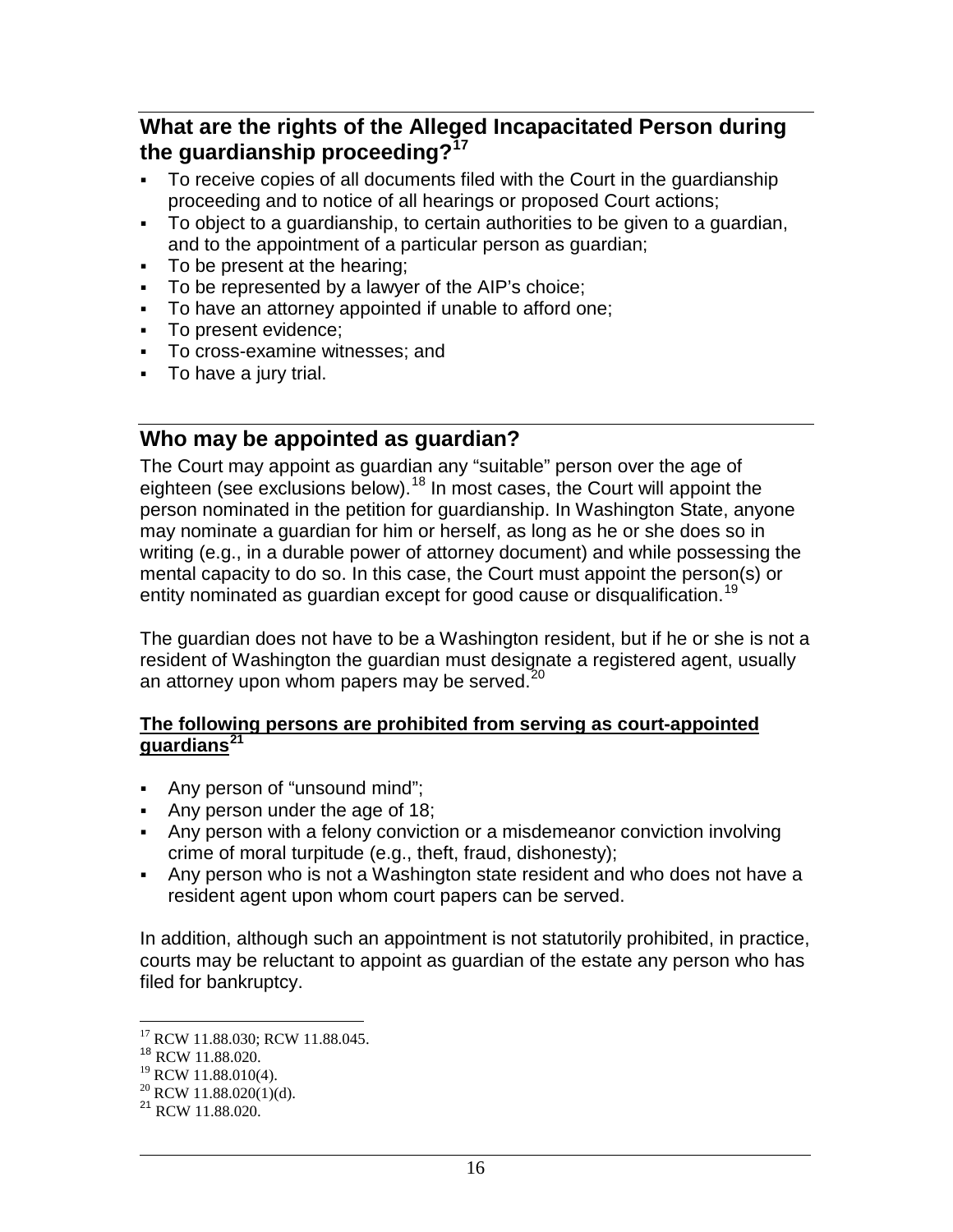The court may also appoint a Washington State certified professional guardian if there is not an otherwise suitable or willing person to serve as guardian for an incapacited person. Professional guardians and professional guardian agencies are governed by additional rules and professional standards. All professional guardians must be certified by the Washington State Professional Guardian Certification Board, which is governed by the Washington State Supreme Court. As in any guardianship, professional guardians are subject to the control of the appointing court.

#### <span id="page-20-0"></span>**Does a person with a guardian have the right to make a will?**

No person, including a guardian may make, revoke or amend the Last Will and Testament of another, but a guardian may, with court authority, create trusts on behalf of the Protected Person.<sup>[22](#page-20-2)</sup>

The test for capacity for making a will (called "testamentary capacity") is different than the test for determining incapacity within a guardianship proceeding. Testamentary capacity means the person making his or her Will knows the nature and extent of his or her estate to be passed on, and understands who would receive the property if there were no Will. It is advisable to consult with an attorney for eh protected person to serve as his or her independent counsel regarding the creation of a will, to assess testamentary capacity, and/or to seek instruction from the Court on the issue.

If the Protected Person created a valid Will before the appointment of a guardian, the Will remains valid even after a legal finding of incapacity.

#### <span id="page-20-1"></span>**Can a guardian place a Protected Person in an institution or to move to a new residence?**

A guardian cannot force a protected person to move to or stay in a residential treatment facility against his or her will without a court order. $^{23}$  $^{23}$  $^{23}$  This includes placement in a nursing home, adult family home or assisted living facility.

The guardian should make all reasonable attempts to respect the protected person's preferences and to work with the protected person and others whom he or she trusts or respects to address the protected person's concerns and to reach an agreeable placement decision.

However, it may be necessary to seek instruction from the Court regarding residential placement or admission to a institution. The Court may set a hearing on the issue in which the protected person would be afforded rights similar to

<span id="page-20-2"></span><sup>&</sup>lt;sup>22</sup> RCW 11.92.140.

<span id="page-20-3"></span><sup>&</sup>lt;sup>23</sup> RCW 11.92.190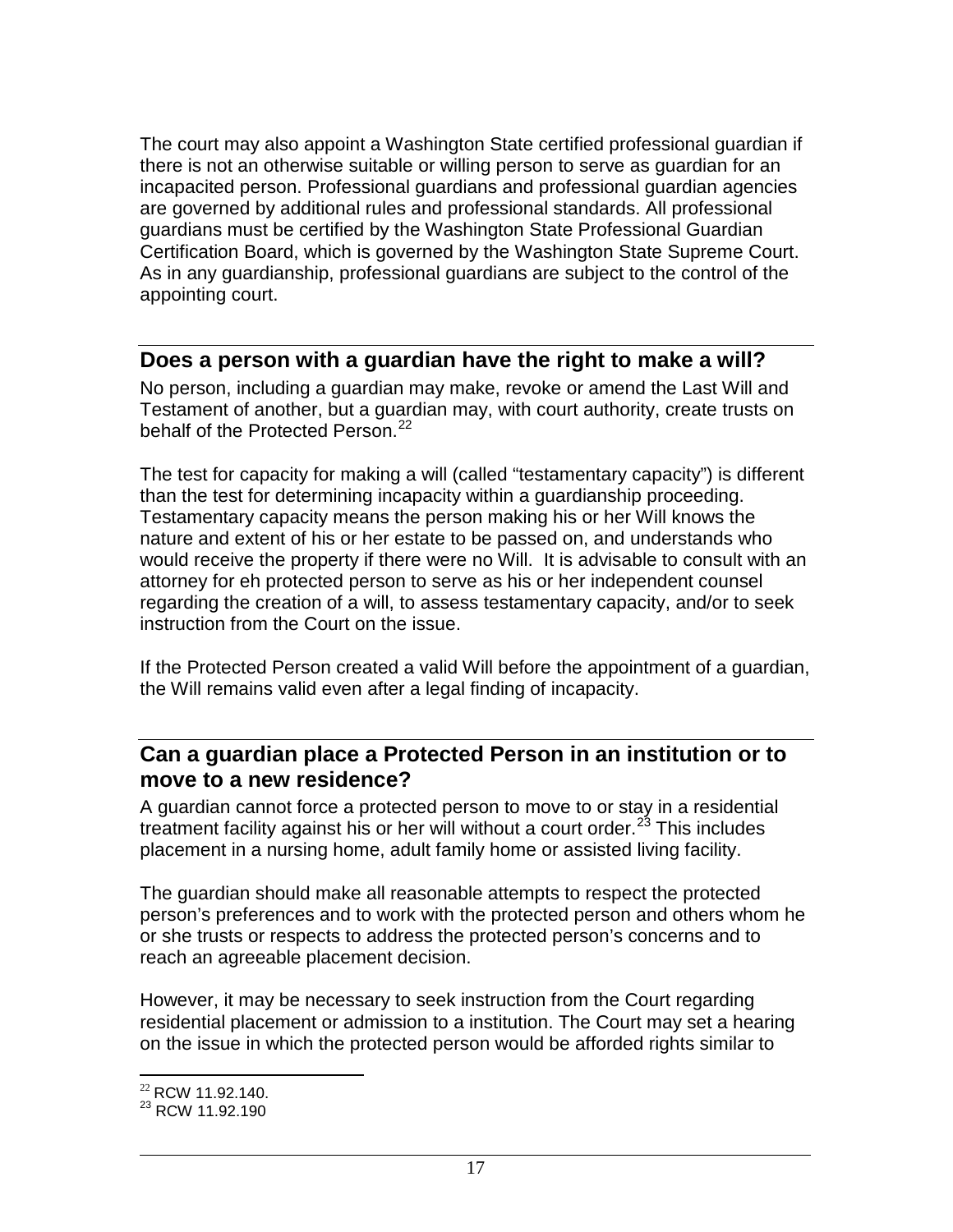those in the guardianship hearing, including the right to a jury trial, the right to be present, the right to present evidence, and the right to be represented by an attorney.

If the protected person refuses to leave a living situation which presents an actual danger to himself or others, a referral to the County Designated Mental Health Professional (CDMHP) may be appropriate. The CDMHP will evaluate the Protected Person to determine if involuntary commitment is required.

## <span id="page-21-0"></span>**Can a guardianship be modified or terminated?**

Yes. Guardians and guardianships are subject to the ongoing supervision of the court in the county in which the guardianship was created. Although no Guardianship is "permanent" when ordered or intended to remain unchanged indefinitely, most guardianships will continue in the form as long as the client remains legally incapacitated, the Guardian performs its court-ordered responsibilities, and reporting requirements are fulfilled. However, guardianships frequently may be modified or terminated, based upon the changed needs of the Protected Person or formerly incapacitated person. If the reason for the guardianship disappears, then the guardianship should be dismissed. Modifications and terminations of guardianships are discussed in more detail starting on page 60.

A court order is required to modify or terminate a guardianship. Modifications include replacement of a Guardian. The court may at any time and for good cause modify or terminate a guardianship. Any person, including the Protected Person to a guardianship, may petition the court to modify or terminate a guardianship, or to replace a Guardian.

# <span id="page-21-1"></span>**Ensuring rights and interests are well served**

The protected person must have access to the court system as well as to legal counsel. The protected person also has the right to expect early and clear notice of all guardianship proceedings.

The guardian should respect and ensure the protected person's privacy. The guardian should not reveal information regarding the protected person's personal affairs **unless**:

- The information concerns an aspect of the protected person's life that is monitored by the court, and the guardian is reporting the information in a court-related context;
- The guardian has the protected person's informed consent, provided the person is capable of giving such consent;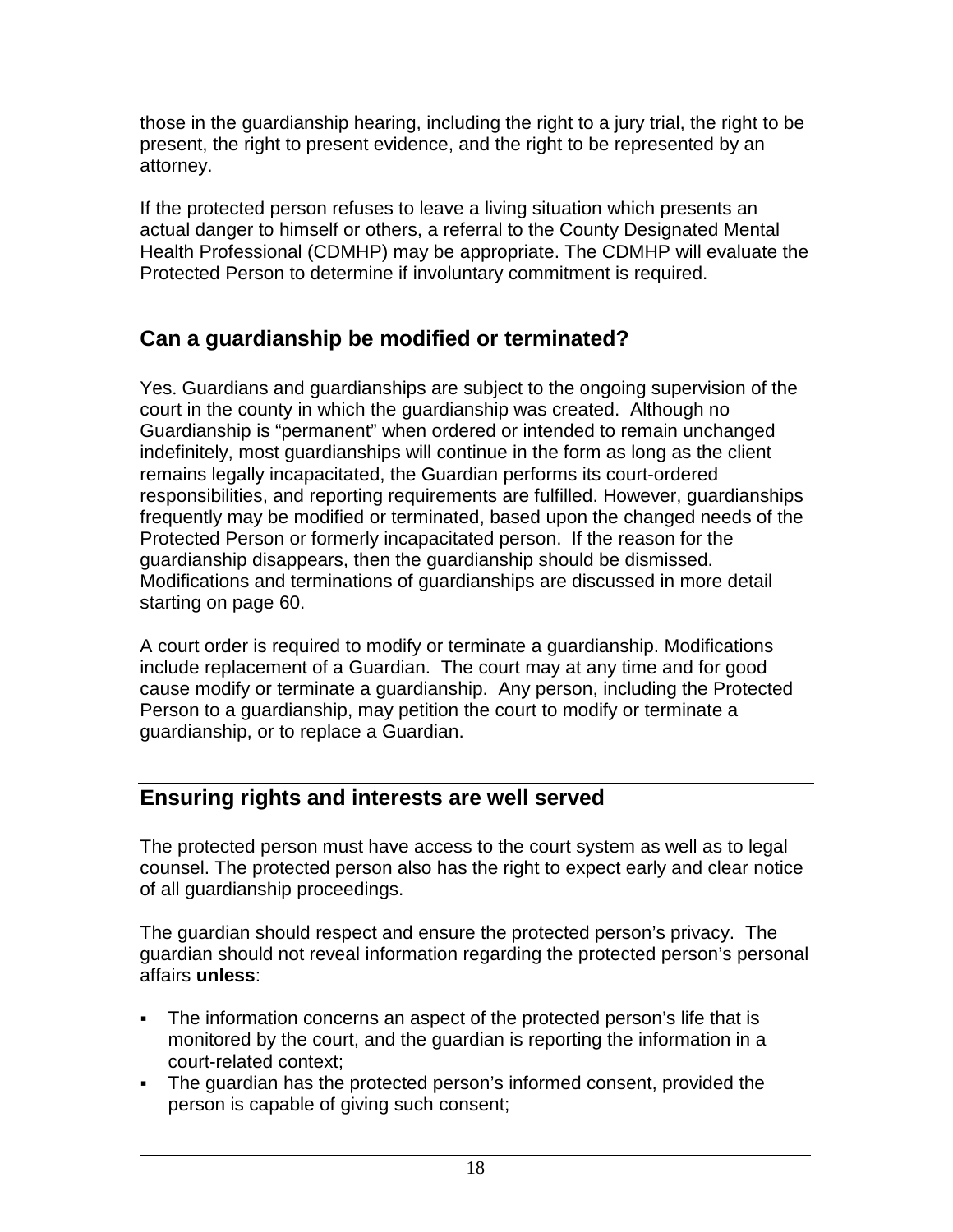The revelation is definitely in the best interest of the protected person (i.e., is necessary to protect the person from personal or financial harm).

The guardian should appropriately help the protected person maintain or regain maximum potential for independence. The guardian should encourage the protected person to do as much self-care as possible. See, generally, RCW 11.88.045. Whenever possible, the protected person should be encouraged to express a preference about where to live and other choices. If the protected person regains capacity to make decisions necessary for well being, the guardian should apply to the court to limit or terminate the guardianship.

# <span id="page-22-0"></span>**Decision Making Standards**

Each time a guardian makes a decision on behalf of a protected person the guardian must follow the two-step process below.

# <span id="page-22-1"></span>**First, try to use substituted judgment**

Guardians must first try to use the substituted judgment standard of decision making. The guardian has a duty to consult and abide by the protected person's known and previously expressed preferences – this is called the "substituted judgment" standard of decision making. Using the substituted judgment standard means that the guardian must make a reasonable attempt to make the decision that the **protected person would make if he or she were able**.

To do this, the guardian considers all reliable evidence of the protected person's express preferences, values and previous behavior. The guardian should start by asking the protected person what he or she prefers, if possible. Next the guardian should talk to those family members and friends who are familiar with the protected person's express desires and wishes before incapacity. The guardian may also review the GAL Report or any written evidence of the protected person's preferences, such as powers of attorney, wills, and letters.

When the guardian tries to make a decision on behalf of the protected person using the substituted judgment standard, the guardian must make the decision that he or she would have made, which may not be the "best" decision, the decision that the guardian would make for him or herself, or even the choice that the guardian would like to make for the protected person.

Of course, if the use of substituted judgment in a particular instance would result in substantial harm to the protected person, it should not be used.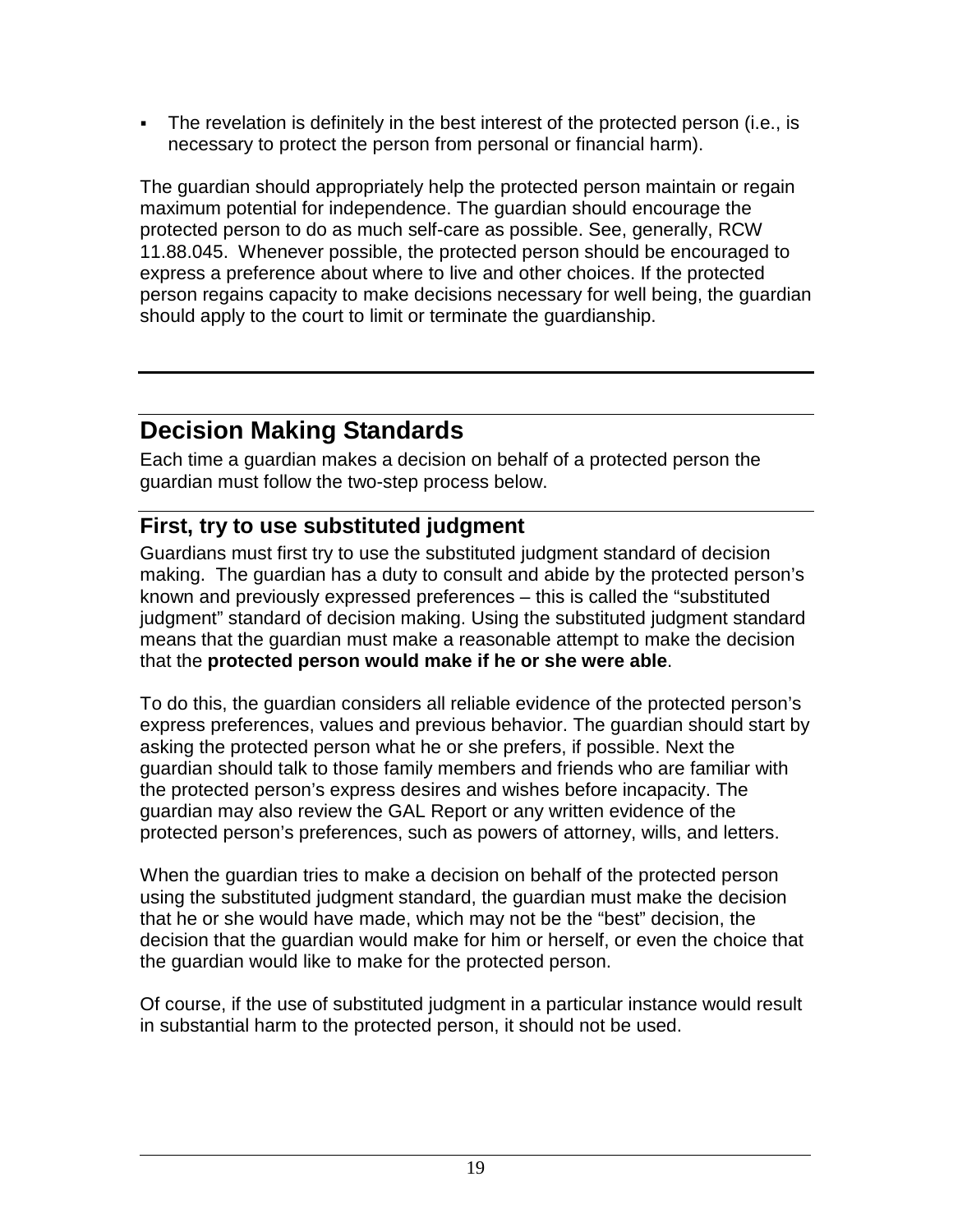## <span id="page-23-0"></span>**If substituted judgment is not possible, the "best interests" standard should be used**

If the protected person is unable to understand the decision to be made or is unable to effectively communicate, and there are no past reliable expressions of preference, then guardian should make the decision on the guardian's judgment of what would be in the protected person's best interests. The "best interests" standard is what a reasonable man or woman, acting as a guardian, would consider best after making a reasonable study of the situation.

When making any decision for the protected person the guardian should try to recognize and protect as much as possible the needs and feelings of the protected person. Of course, the guardian's decisions must be realistic as well. The protected person's financial resources and the guardian's own ability to provide what the protected person wants or needs are both factors that will influence decisions.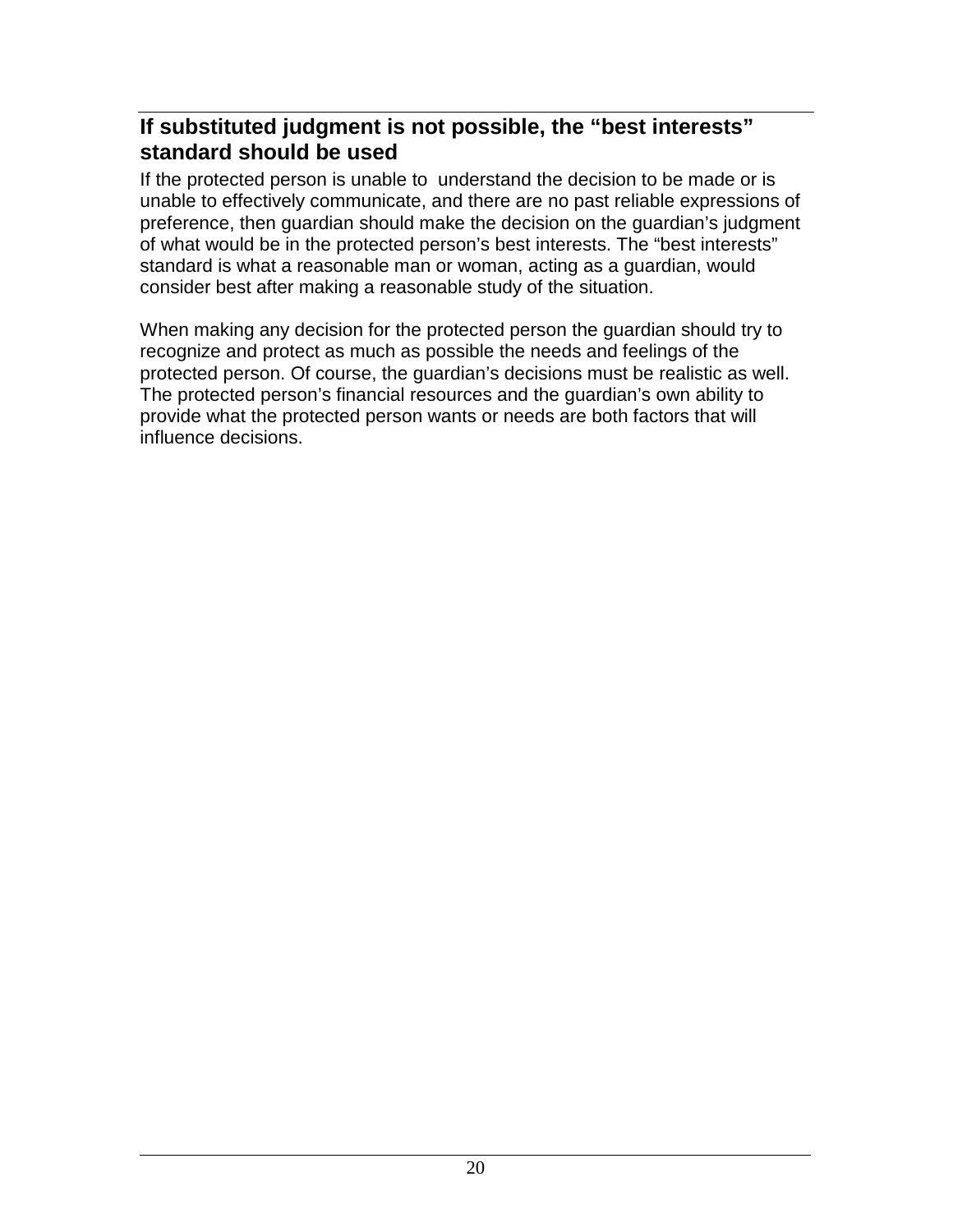# <span id="page-24-0"></span>**Being a Guardian**

Being a court-appointed guardian is an important and honorable position. It is important to always be aware of the fact that a guardianship is a *legal relationship* that involves the protected person, the Washington State Superior Court, and the court-appointed guardian.

The appointment of a guardian marks a profound change in the legal and social status of the protected person. To minimize this loss, it is important that the guardian make decisions that reflect the values and needs of the protected person. The primary responsibility of a court-appointed guardian is to ensure that the protected person's rights are protected and best interests served. Because even a limited guardian has been granted significant control over the protected person's financial and/or personal decisions, it is critical that a guardian take his or her legal responsibilities seriously, to always make decisions on behalf of the protected person he or she would make or that are in his or her best interest, and to seek Court instruction and authority whenever necessary.

## <span id="page-24-1"></span>**Deciding whether to accept an appointment as guardian.**

Before accepting appointment as a guardian, one should seriously consider the whether he or she is capable of fulfilling the roles and responsibilities of being a guardian, given the needs and circumstances of the incapacitated person. Before appointment as a guardian, one should meet with the alleged incapacitated person to get a sense of what his or her abilities and needs would be within the guardianship. The potential guardian should speak to the guardian ad litem (GAL) about the abilities and needs of the AIP, as well as read the GAL Report, or draft of the Report. The potential guardian should honestly consider whether he or she can manage – in terms of the time, organization and emotional energy that may be required – the responsibilities of serving as guardian.

Upon accepting appointment by the Court as, the guardian must obtain **the model form:**

## **Declaration of Proposed Guardian (Non-Certified)**

The Declaration of Proposed Guardian (Non-Certified) must be filed *before the final hearing* on the Petition for Guardianship, and, in King County, after viewing a required video, "Instructional Video for Guardians." The video may be viewed online at<http://www.kingcounty.gov/courts/scforms/guardianship.aspx> or at one of the King County Courthouses.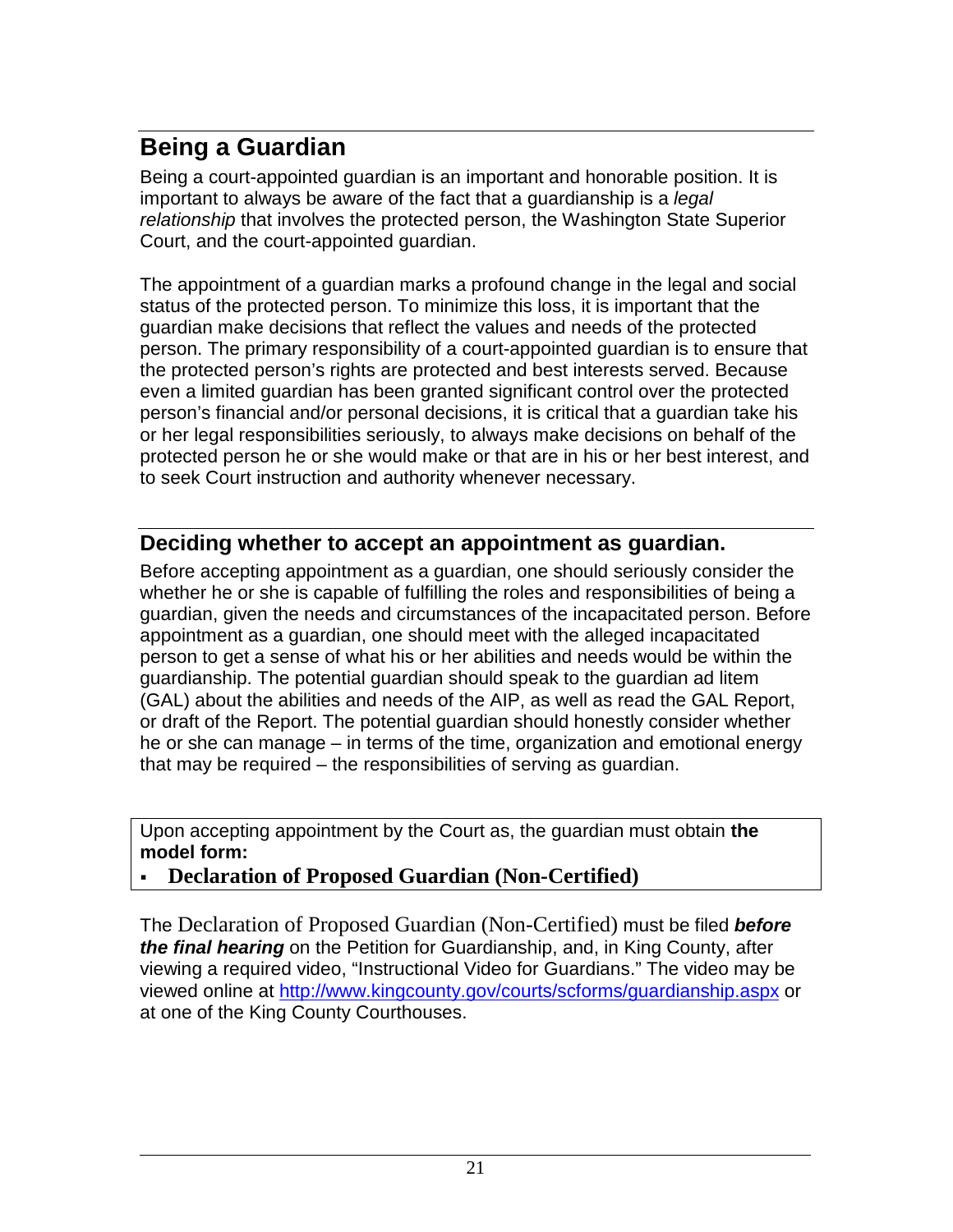## <span id="page-25-0"></span>**Preparing for and attending the hearing on the petition to establish a guardianship**

#### **Proposed Orders**

Before the hearing, one or more parties will have given the Court a proposed order to the Court regarding the outcome of the hearing. The proposed guardian should also have received a copy of and reviewed any proposed orders with the attorney or attorneys who prepared the order. The guardian may suggest changes to an order either before the hearing by informing the attorney who drafted it of the suggested changes, or at the hearing by asking permission from the Judge or Court Commissioner to suggest appropriate changes.

#### **Attending the Hearing**

The proposed guardian should attend to the hearing on the petition for guardianship at which the Court will decide whether a guardianship should be established. If the Court determines that the AIP is incapacitated and in need of a guardian, then the Court will appoint a guardian at that hearing.

If the Court establishes a guardianship, the Court will enter an order that appoints the guardian and specifies the duties of the guardian. This order may address the personal, health, or financial decision-making needs of the protected person. At the end of the hearing establishing the guardianship, the appointed guardian should have a copy of each of the following:

#### **Petition for Guardianship**

#### **GAL Report, which should include:**

- $\Box$  Addresses of everyone who is entitled to notice of future hearings and identification of persons who should be advised of their right to request special notice of proceedings;
- $\Box$  A description of the nature and degree of incapacity of the protected person;
- $\Box$  Some discussion of the preferences of the protected person and his or her response to the possible establishment of a guardianship;
- $\Box$  Some discussion of the care and medical needs of the protected person;
- $\Box$  Some discussion of the income, assets and liabilities of the protected person
- **Any medical or psychological report filed with the Court in the guardianship proceeding**
- **Order appointing guardian, which should state:**
	- $\Box$  The reason(s) for the Order (Findings of Fact);
	- $\Box$  Who was at the hearing and who is entitled to receive notice of future proceedings;
	- $\Box$  What the limits on the guardian are;
	- $\Box$  What the duties of the quardian are;
	- $\Box$  Whether the guardian must post a bond;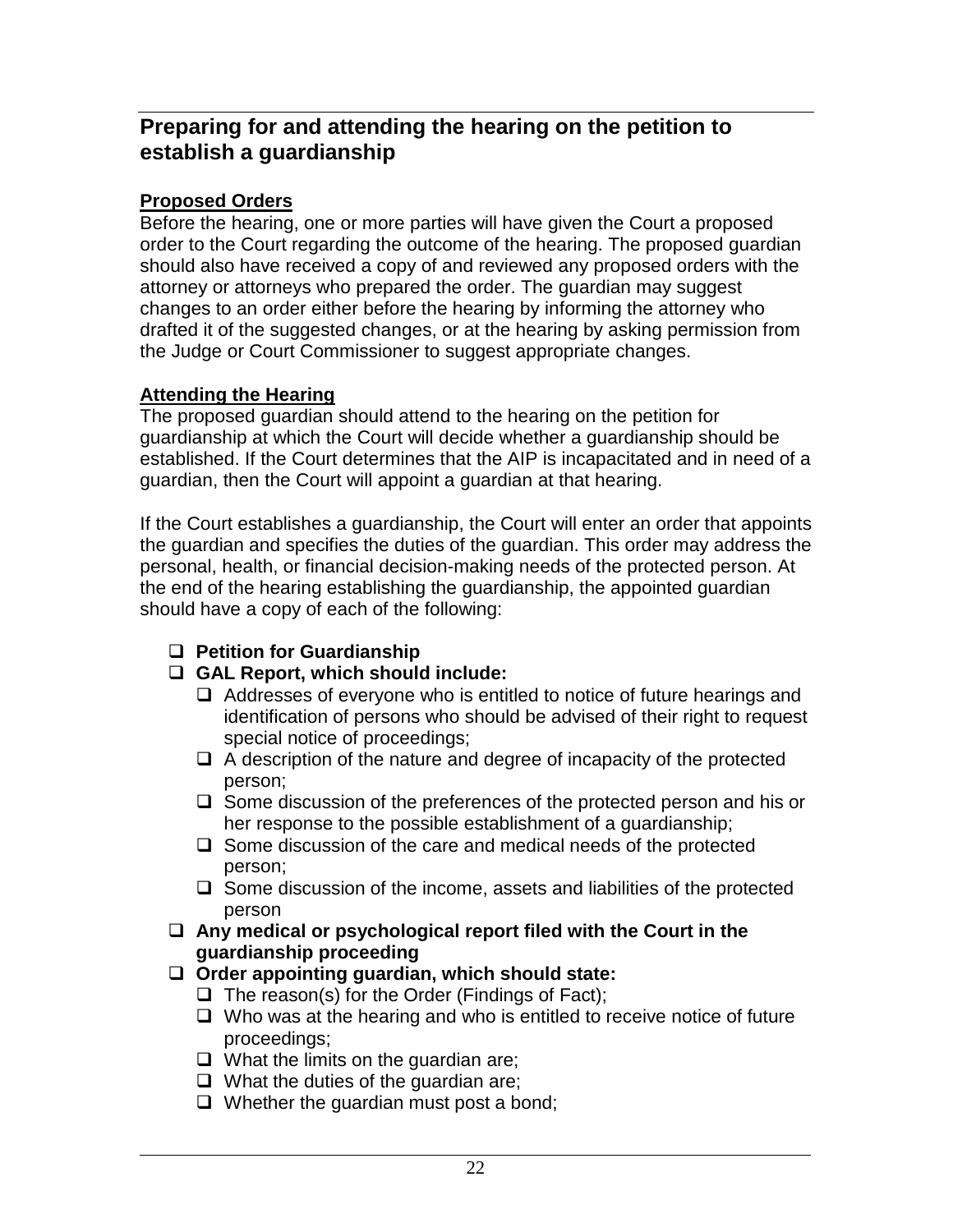- $\Box$  If the guardian is entitled to compensation
- $\Box$  Whether the guardian is for the person or the estate only or both
- $\Box$  Any special authority given to the guardian by the Court
- **Any other reports filed in the guardianship proceeding**

#### <span id="page-26-0"></span>**First steps after appointment**

After the order appointing a guardian is signed by the Judge or Commissioner, the appointed guardian must "qualify" as guardian by:

- **1.** Signing and filing the notarized Oath of Guardian;
- **2.** Posting any bond required, and
- **3.** Obtaining "Letters of Guardianship" from the Clerk of the Court.

#### **The following model forms are needed:**

- **Oath of Guardian** complete model form, notarize and file with Clerk;
- **Clerk's Letters of Guardianship** receive from Clerk;
- **Designation of Standby Guardian** complete model form (signature of Standby Guardian is required) and file with Clerk (a guardian has 90 days to file this form).

#### **Immediately after appointment by the Court, the guardian should go the Superior Court Clerk's office and:**

- 1. File the previously completed and notarized **Oath of Guardian** form;
- 2. Request the Clerk's Letters of Guardianship issued by the Clerk (no action can be taken by the guardian before Letters of Guardianship are issued by the Clerk);
- 3. Request at least one "*certified* copy" of the Order Appointing Guardian;
- 4. If possible, the guardian should file the **Designation of Standby Guardian** at this time. This form tells the court who will act in the guardian's place if he or she becomes unavailable for any reason.

#### **Guardian's Bond**

The original court order establishing the guardianship may require a bond be posted by the guardian of the estate as a condition of the court issuing letters of guardianship. Posting a bond may help ensure reimbursement of the estate for losses that might be suffered through the guardian's theft or mishandling of the Protected Person's assets.

The court may also waive the posting of a bond by the guardian if the assets of the guardianship estate is less than \$3000.00 or if blocked accounts are used. If the court does require the posting of a bond the bond may later be reduced or exonerated if circumstances change and a bond is no longer necessary. In both situations court approval is a prerequisite.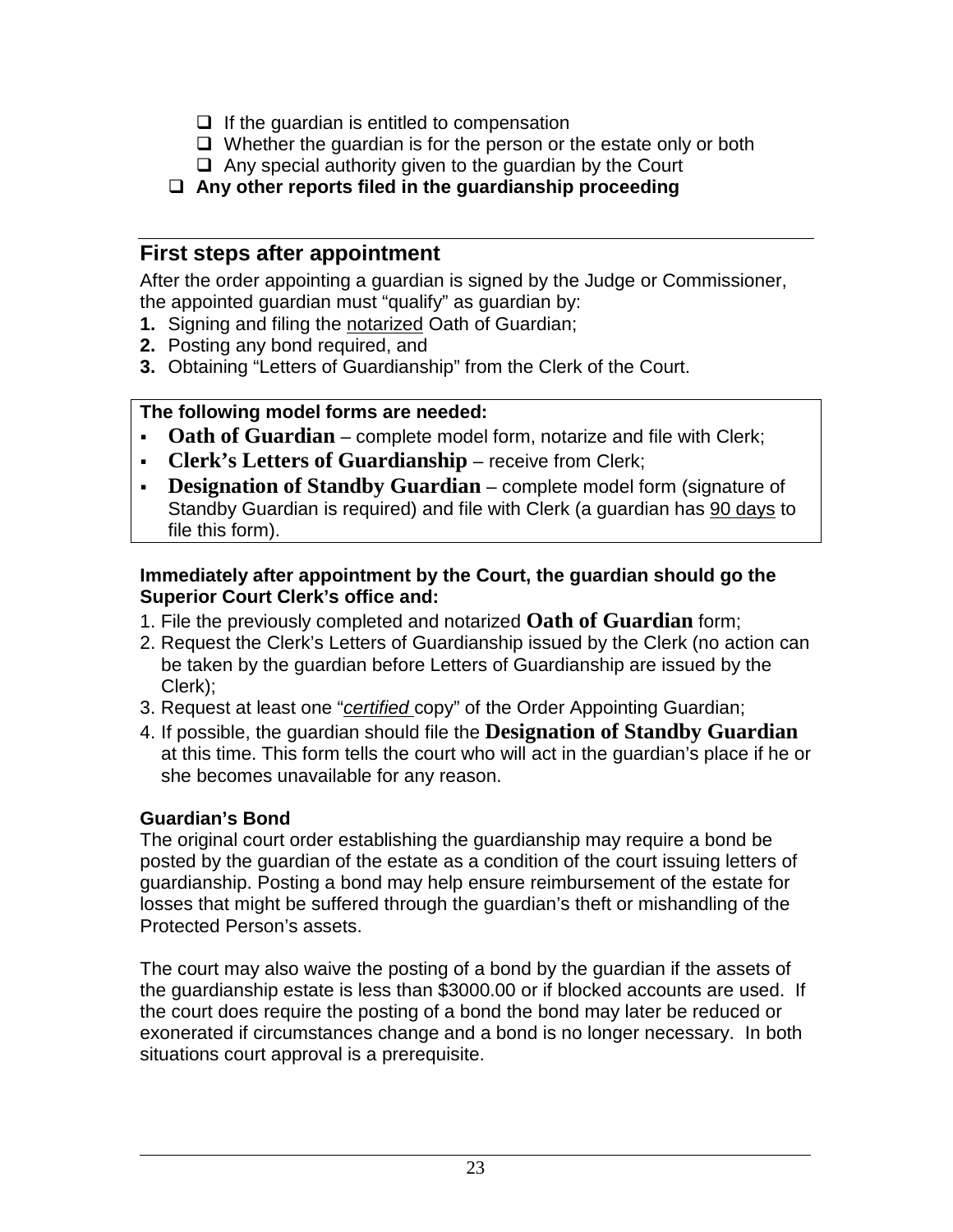#### **Letters of Guardianship and Order Appointing Guardian**

The Clerk's Letters of Guardianship are proof that the guardian has been appointed are the actual authority the guardian needs to proceed in his or her duties as guardian.

A copy of the Letters of Guardianship will be required by banks, financial institutions, and case managers, medical care providers, and others. If the guardian encounters third parties who do not understand what the significance of the Letters of Guardianship is, the guardian can explain that the Clerk's Letters of Guardianship grant the guardian the authority to act for the Court while carrying out the Court's order appointing the guardian.

These individuals or institutions may also require a duplicate copy (non-certified) of the certified copy of the order.

## <span id="page-27-0"></span>**Meeting the protected person after appointment**

After qualifying as guardian, the guardian should meet with the protected person as soon as possible. The guardian is responsible for providing him or her with a copy of the order establishing the guardianship. The guardian should explain the roles, duties and limits on authority as guardian. At this initial meeting, the guardian should review with the protected person to the extent possible the financial circumstances of the protected person and personal care needs (if guardian of the person, at pages 33-35).

Building trust is essential, but may take time. A guardian should be mindful of the fact that the loss of control by the protected person over basic decision-making processes, even to a friend or family member who is serving as guardian, can be frightening and frustrating for the protected person.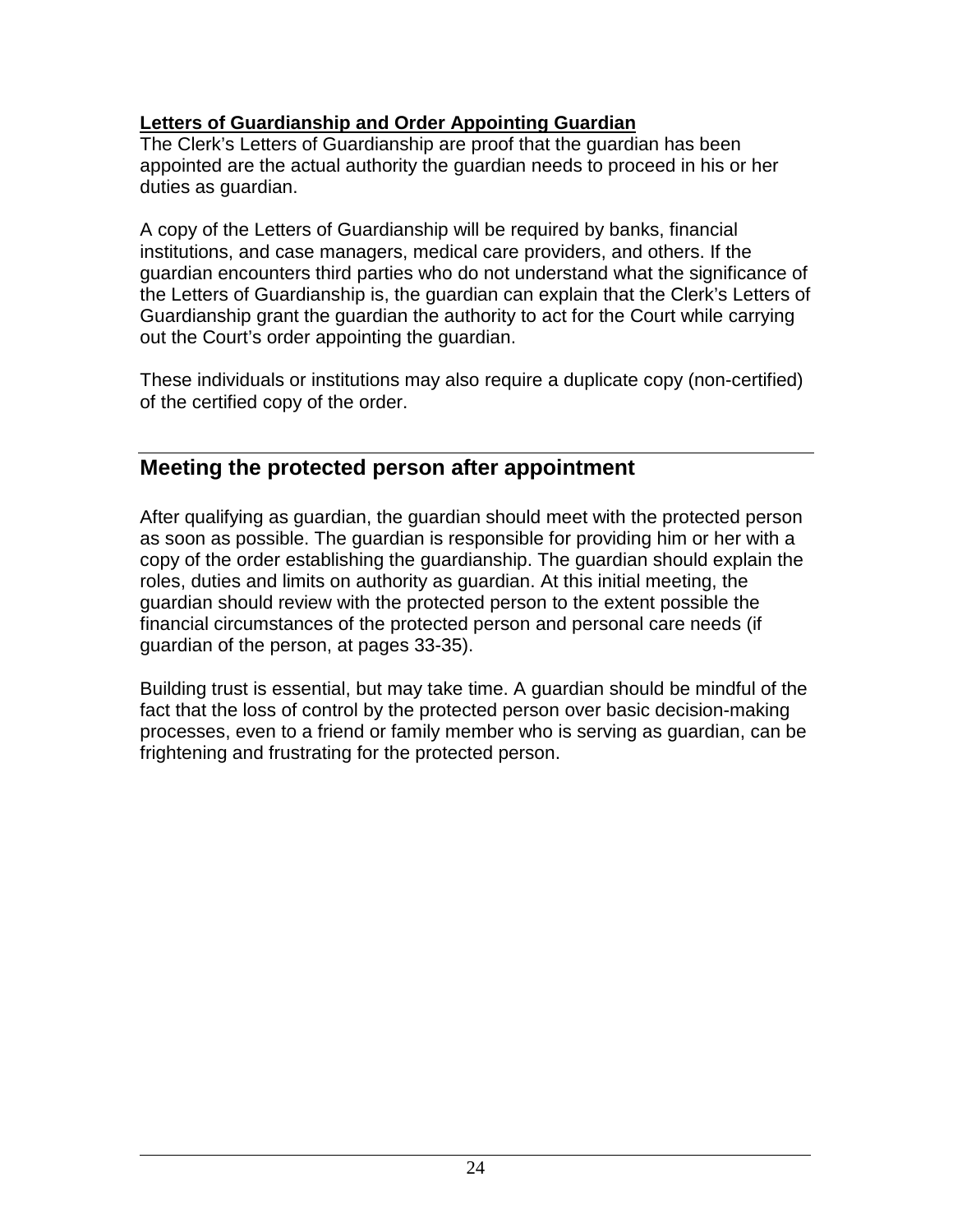# <span id="page-28-0"></span>**What are the Responsibilities of the Guardian of the Person?**

A guardian of the person must provide for the general health and wellbeing of the protected person. To the extent authorized in the court order appointing the guardian and by statute, the guardian of the person is responsible for assisting the protected person with or managing care to meet the physical, emotional, mental, and social needs of the protected person.<sup>[24](#page-28-2)</sup> The guardian of the person is responsible for decisions concerning the protected person's emotional and physical health, safety, nutrition, housing, transportation, and overall wellbeing. The guardian of the person may make medical decisions on behalf of the protected person to the extent authorized in the court's order of appointment.

Once appointed, the Guardian of the Person must assess the physical, mental and social needs of the protected person and the protected person's ability to perform activities of daily living. Within 90 days after appointment, the guardian of the person must create and file with the court a Personal Care Plan that will outlines how the needs of the protected person will be met within the guardianship.<sup>[25](#page-28-3)</sup> The Personal Care Plan must be updated regularly, and upon any changes in the IP's circumstances or condition. The Personal Care Plan is explained in more detail beginning at page 29.

#### **The ongoing duties of a guardian of the person include:**

 Notifying the Court within 30 days of any substantial change in personal condition or residential status of the protected person.<sup>[26](#page-28-4)</sup>

**The following model forms are needed:**

- **Notice of Change of Address**
- **Notice of Change in Circumstances**
- Preparing and submitting the Court annual (or biennial, or triennial, depending on the order establishing the guardianship) status reports.

## <span id="page-28-1"></span>**What are the limits on decisions of a guardian of the person?**

The guardian of the person's authority is limited by the court order appointing the guardian and by statutory law. Also, a Guardian should always, to the extent possible, determine to the protected person's preferences, engage the protected person in the decision making process and generally maximize the autonomy, independence and functioning of the protected person.

<span id="page-28-3"></span><span id="page-28-2"></span> $^{24}$  RCW 11.92.043<br>  $^{25}$  RCW 11.92.043(1)<br>  $^{26}$  RCW 11.92.043(1)

<span id="page-28-4"></span>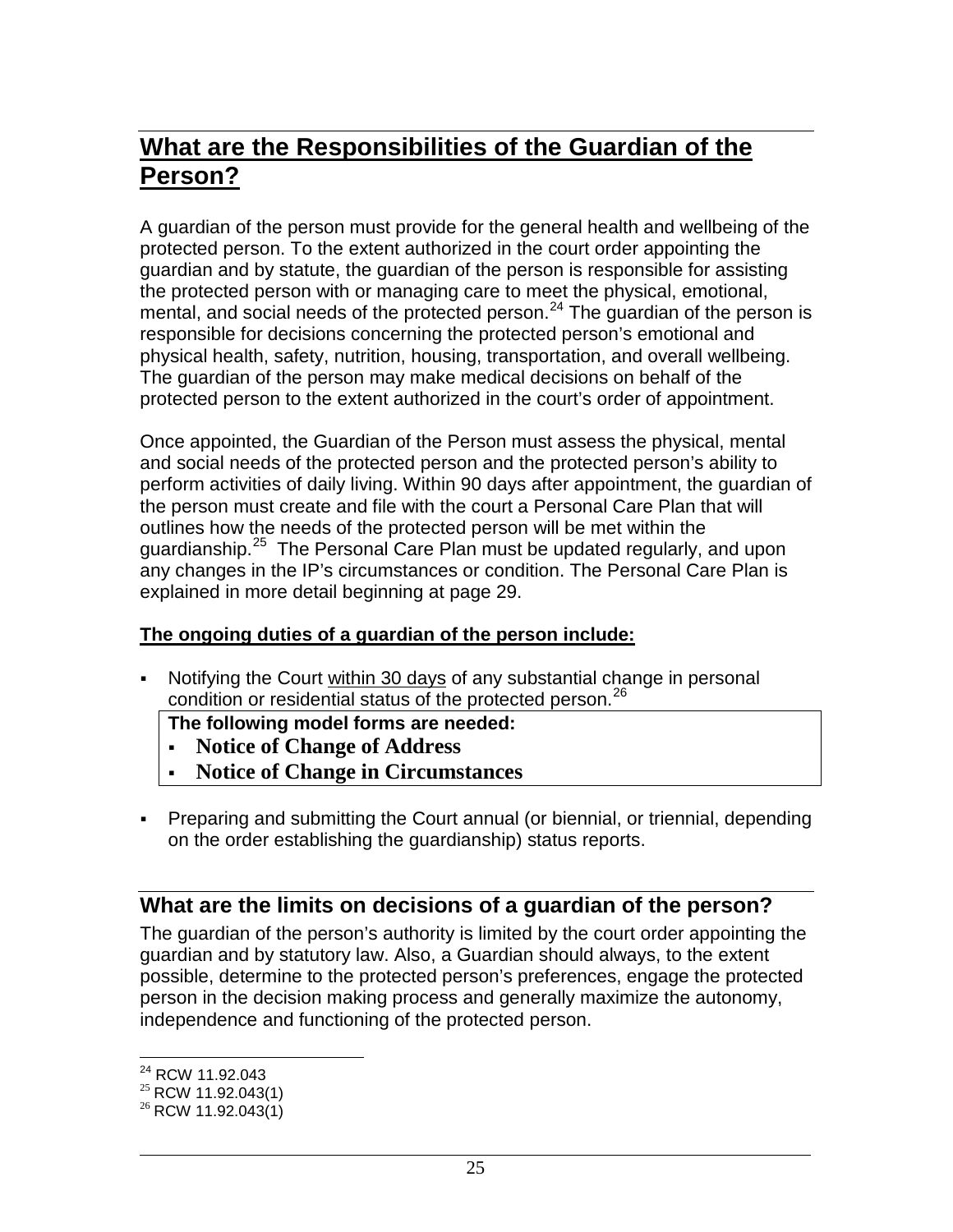Certain types of decisions by a guardian of the person require specific permission of the Court. These types of decisions include, but are not limit

- Therapy or other procedure which induces convulsion;
- Surgery solely for the purpose of psychosurgery
- Other psychiatric or mental health procedures that restrict physical freedom of movement.

In addition, there are some decisions that the guardian of the person **cannot** force upon the protected person:

- Force the protected person to move against his or her physical will;
- Require residence in a nursing home against the physical will of the protected person.<sup>[27](#page-29-1)</sup>
- Consent to surgery or psychotropic medication against the will of the Protected Person.[28](#page-29-2)

A guardian of the person has a duty to act on behalf of the protected in accordance with the express values and desires of the protected person (substituted judgment standard of decision making) and may impose an alternative or contrary judgment (best interest standard) only when adhering to the express wishes of the protected person place him or her at substantial risk, or the preferences of the protected person cannot be determined.

#### <span id="page-29-0"></span>**How much personal freedom does the Protected Person have?**

Recall the intent of the Washington Legislature "to protect the liberty and autonomy of all people of the state, and to enable them to exercise their rights to the maximum extent possible, consistent with the capacity of each person.<sup>7[29](#page-29-3)</sup>

When the Court authorizes a guardian to make certain decisions for the Protected Person, the person no longer has the legal right to make those decisions for her or himself. However, many individuals in need of a guardian may nonetheless be capable of managing some of their personal or financial affairs. All decision-making powers that are not specifically delegated to the guardian in the order of appointment are retained by the Protected Person.

Thus, while it may be a delicate balance or a difficult challenge for the Guardian to maximize the autonomy and liberty of the Protected Person while still being responsible for his or her overall or financial wellbeing, it is important to always try to do so, to the extent that is reasonable and safe.

A Guardian may not unnecessarily or unreasonably restrict the Protected Person's social or sex life, by, for instance, imposing conditions on movement or

<span id="page-29-1"></span> $^{27}$  RCW 11.92.190<br> $^{28}$  RCW 11.92.043(5)

<span id="page-29-3"></span><span id="page-29-2"></span><sup>&</sup>lt;sup>29</sup> RCW 11.88.005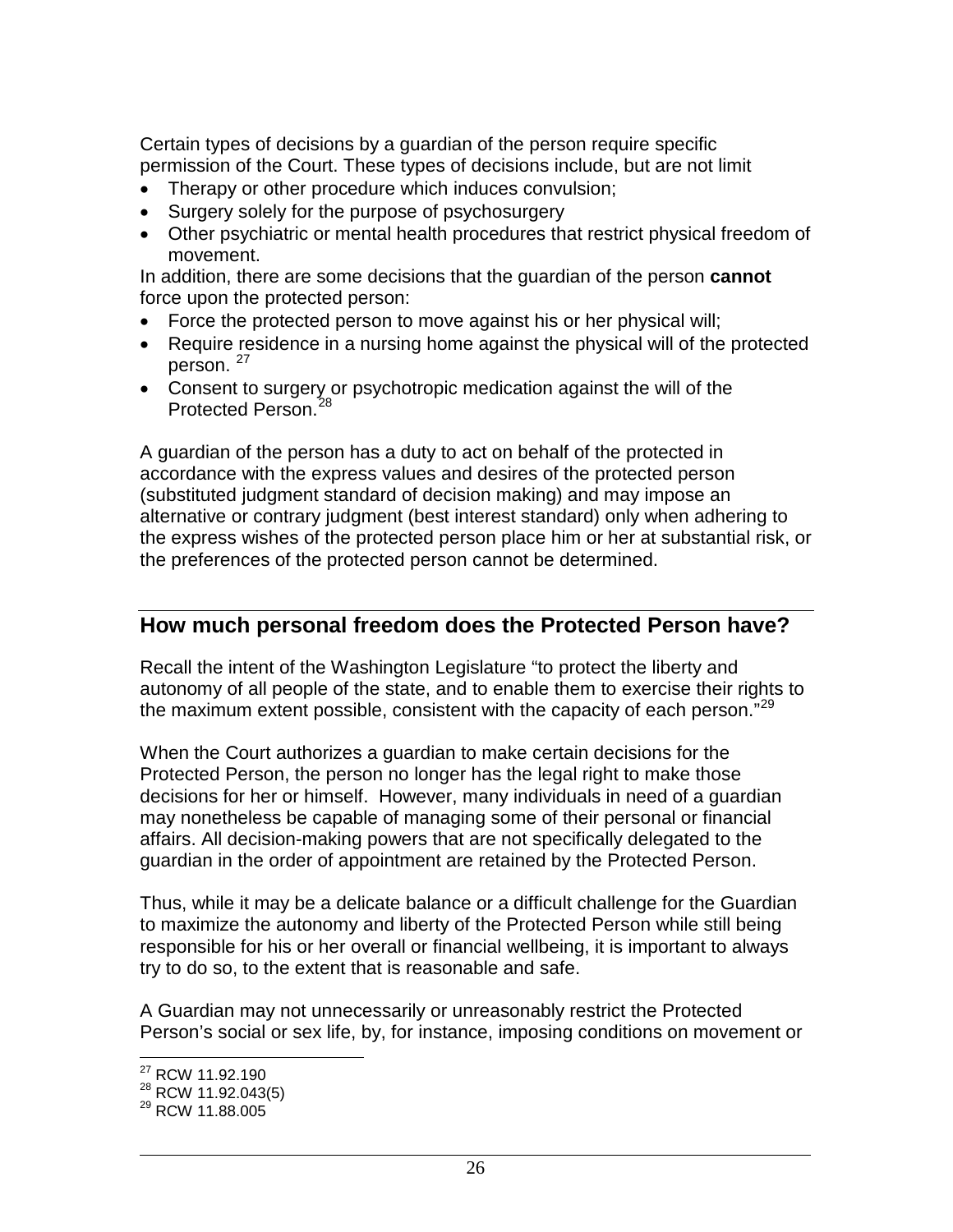access to friends or relatives of the Protected Person, unless abuse or exploitation may be occurring.

A Guardian may seek an order of protection under the vulnerable adult statute, RCW 74.34 if the Guardian suspects that the Protected Person is being abused or exploited by another.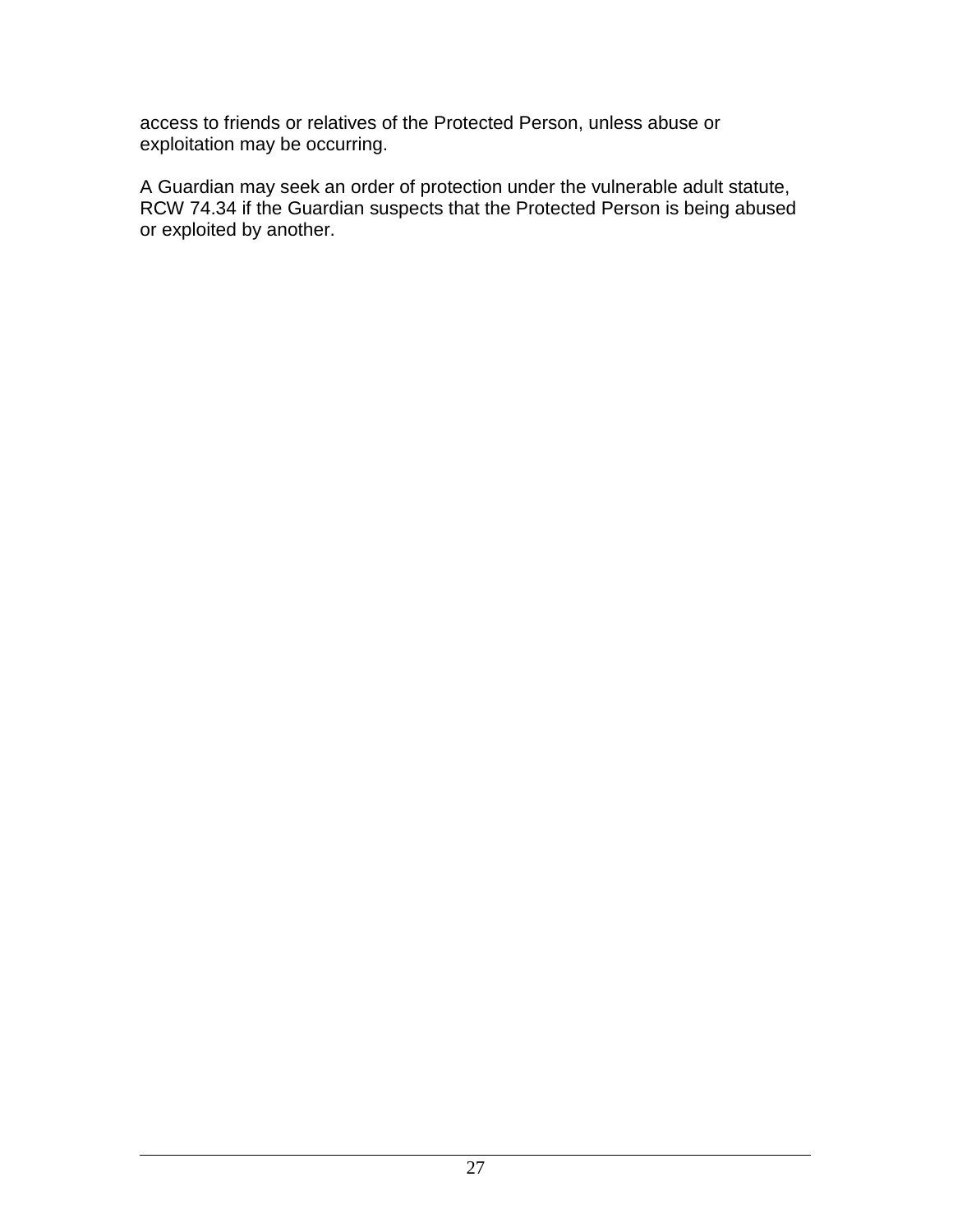# <span id="page-31-0"></span>**Personal Care Plan**

A guardian of the person must file with the Court a periodic Personal Care Report describing the Protected Person's current status and detailing any changes that have occurred since the last Report. The Report should include a description of the Protected Person's needs, capacity/functioning, living arrangements, and medical or other relevant information about the care of the Protected Person.

The first Personal Care Plan must be filed with the Court within 90 days of appointment.

#### <span id="page-31-1"></span>**Initial personal care plan**

The Order Establishing the Guardianship will state the due date for filing the Personal Care Plan. If a guardian anticipates that he or she will not be able to meet that deadline, the guardian should file a Petition to Extend Time and a proposed Order to Extend Time.

#### **What does the guardian of the person do next?**

- 1. First, address any emergent, unmet personal care and treatment needs of the Protected Person.
- 2. Undertake a needs assessment to familiarize oneself with the Protected Person's circumstances and in preparation for filing the first Personal Care Plan.
- 3. Consider the needs and the capabilities of the Protected Person, as well as his or her preferences and values. Develop goals for meeting the needs and maximizing the capabilities.
- 4. Consider the options to meet the needs and maximize capabilities, including the expense, risks and benefits of the options – in the short and long term.
- 5. Anticipate changes that may occur before the next report is due and how best to plan and respond to such changes.
- 6. Write out a Personal Care Plan to be filed with the Court.

Because many Protected Persons who are subject to a new guardianship may have existing unmet personal or care needs, the Guardian of the Person will often have to begin meeting these needs before the written Personal Care Plan is completed and filed with the Court.

The first step in beginning to meet those needs to do a needs-assessment. A needs assessment involves meeting with the Protected Person, and probably care providers, or other professionals to gain an understanding of the functional capacities of the Protected Person, existing support that he or she has and his or her financial ability to pay for care or services. The needs assessment should address cognitive functioning, medical and other care needs, ability to perform the activities of daily living, and unmet physical, emotional and social needs.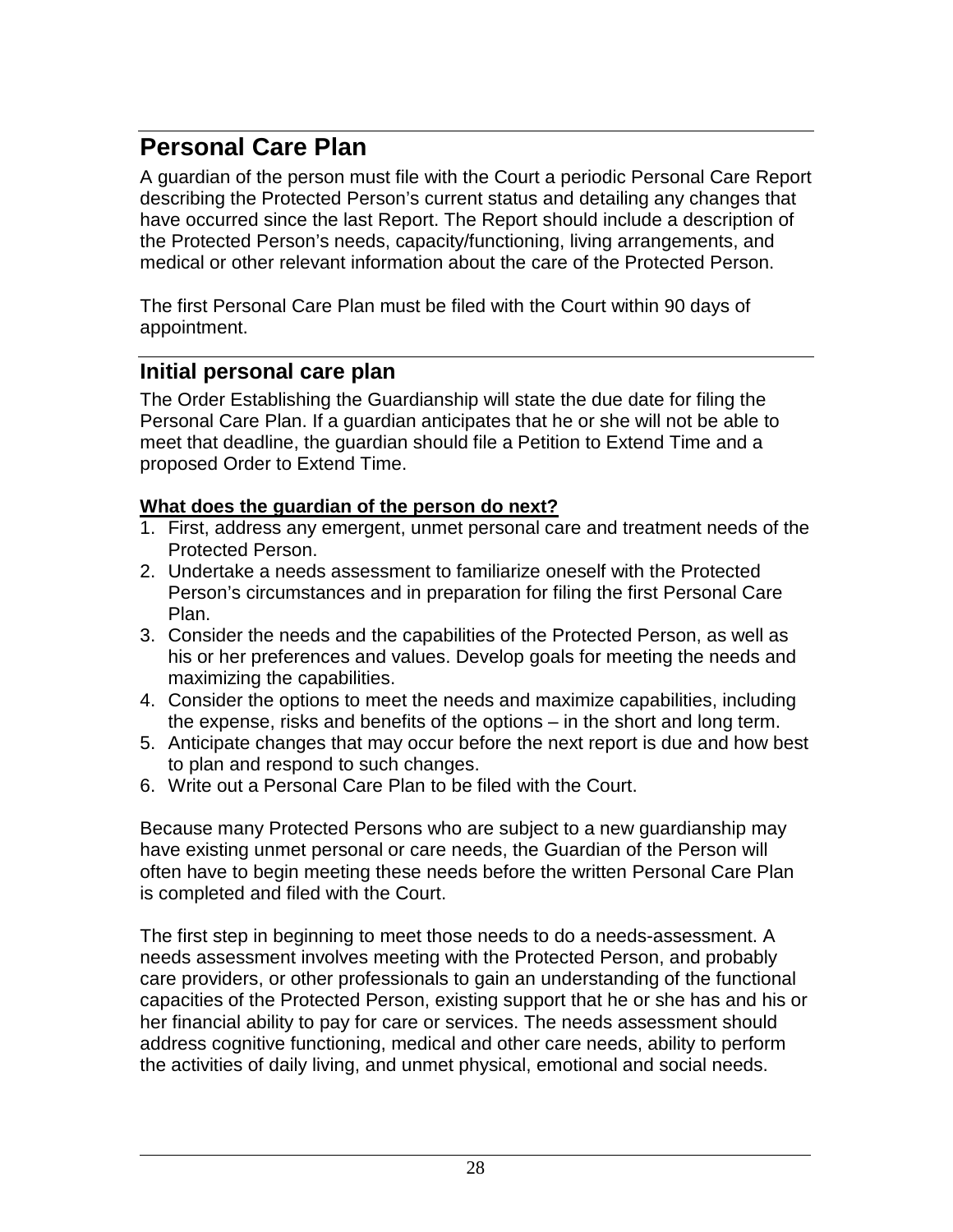Each need or deficit in capacity of the Protected Person should be addressed in the Personal Care Plan. The Protected Person's abilities, strengths and capacities, as well as his or her preferences and values must also be assessed, addressed in the Personal Care Plan and maximized to the greatest extent possible.

#### **The Model Forms Are**:

- **Personal Care Plan**
- **Guardianship Inventory RCW 11.92.040(1) (INV)**

The Petition for Approval of Budget, Disbursements and Initial/Periodic Personal Care Plan has within it the budget and schedule of disbursements. It refers to the Guardianship Inventory and Initial Personal Care Plan that are filed separately.

A worksheet for gathering information to include in the Initial Personal Care Plan can be found at the end of this section. Much of this information may be found in the GAL report or in the medical report filed with the Court. If only a psychological report, it would be good to get a medical evaluation from the family or primary doctor. If the Protected Person receives long term care services from DSHS, the CARE Assessment tool results (called *Assessment Detail*) will become the personal care plan for the services that DSHS provides. More explanation about the CARE tool is on the following page of this handbook.

# <span id="page-32-0"></span>**Gathering Information –**

Speak with the Protected Person's doctors, case manager, and any other care professionals involved. Even if one is appointed solely as guardian of the person, the guardian should investigate the assets that the Protected Person owns. This information will be necessary for the guardian to assess the resources available to create a plan of care.

If there has been a Medicaid application completed for the Protected Person, there should be a list of assets included on the form. A guardian can find this information at Home and Community Services Division (HCS) or the Area Agency on Aging (AAA).

If the Protected Person is receiving long-term care, there will be a care plan prepared by a Case Manager from the Area Agency on Aging (AAA), Home and Community Services Division (HCS) or the Division of Developmental Disabilities (DDD). The information in the Case Manager's core plan may be useful in preparing the guardian's plan of care.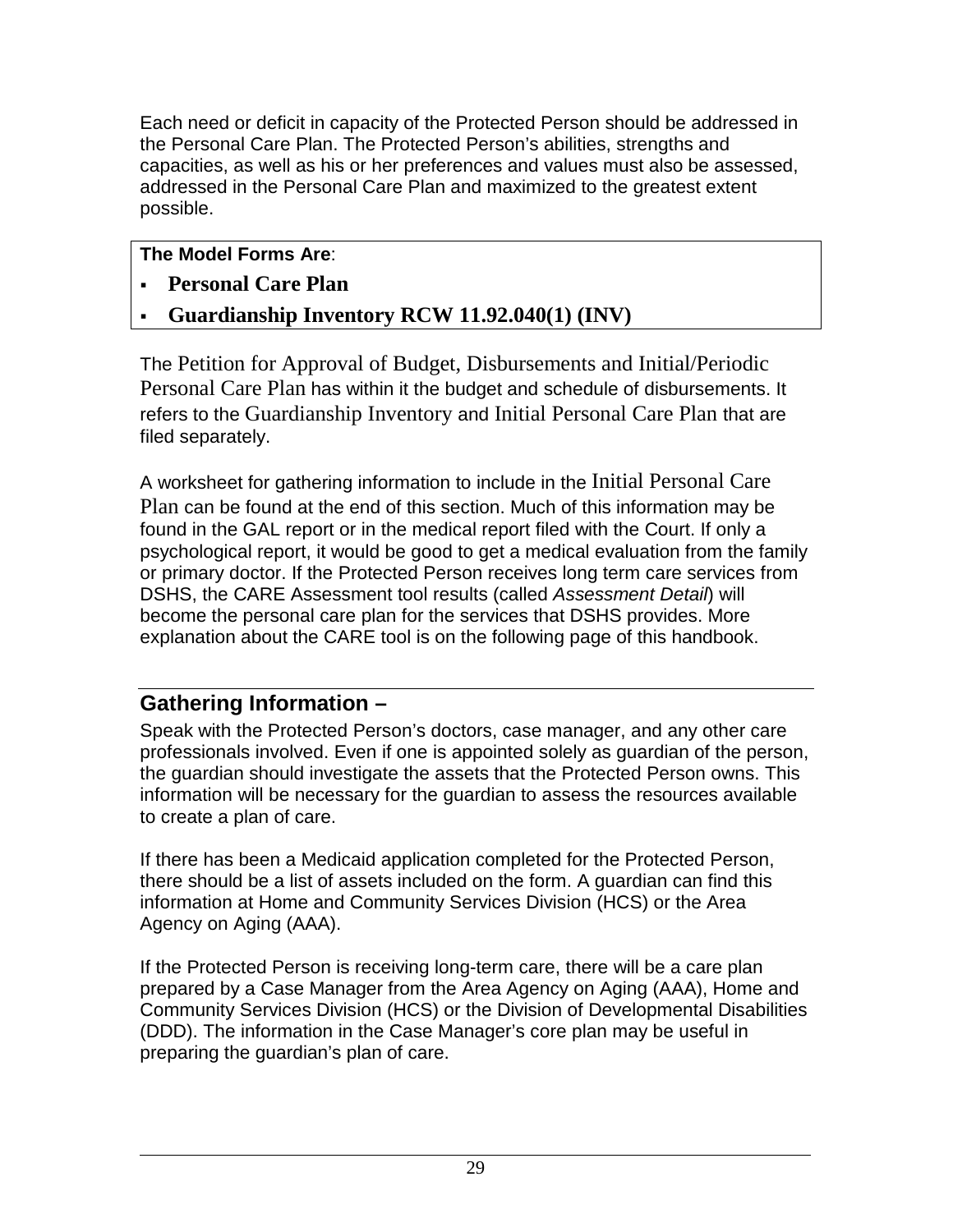#### **The Comprehensive Assessment or CARE Assessment Tool**

The CARE tool is a computerized instrument used by DSHS to determine eligibility for services, and has useful data. The Home and Community Services division (HCS) or Division of Developmental Disabilities (DDD), are both divisions of the Aging and Disability Services Administration of the Department of Social and Health Services (DSHS) and use the care tool. A CARE should have been done for the Protected Person to be receiving services. The assessment program produces a report entitled *Assessment Detail*; which becomes the service plan when the client is found to be eligible for services. If a CARE assessment was not completed, HCS may be able to complete one without cost to help determine eligibility for services. Reviewing this assessment will give the guardian some of the information needed need to develop good personal care plan.

#### **Medical Evaluation**

To create a plan of care, you need to know if the Protected Person has ongoing treatment needs. If a medical evaluation was done for the court, you may find it helpful. In most cases you will need to be in contact with the primary doctor of the Protected Person. The best way to identify the medical practitioners in the Protected Person's life is to go with the Protected Person to an appointment. Where the Protected Person lives in the community rather than in a residential setting, the guardian needs to be especially clear about treatment needs. Below is a list of questions that will help guide the guardian while gathering this information. Where the circumstances make it difficult or inappropriate to attend an appointment with the Protected Person, the guardian may be able to obtain this information by phone or a separate appointment with a nurse from the Protected Person's doctor's office.

#### **Below are suggested questions for a guardian of the person to ask of the treating physician:**

#### **1) Diagnosis**

- (a) What is the state of health of the Protected Person?
- (b) Are there chronic conditions for which treatment is being received?

#### **2) Symptoms**

- (a) What symptoms of the incapacitating condition does the Protected Person display?
- (b) Are the symptoms constant or sporadic?
- (c) To what extent are symptoms limiting or interfering with interacting with other people?
- (d) If there are symptoms of cognitive decline caused by *reversible* factors (such as: medication; inadequate nutrition; temporary/intermittent mental illness; or socio/economic/cultural factors), are they being treated?

#### **3) Prognosis**

- (a) What is the projected/anticipated duration of the disability/disorder?
- (b) Is the disability/disorder likely to worsen or degenerate? If yes, what is the anticipated rate and the projected long term impact on the individual's functional capacity?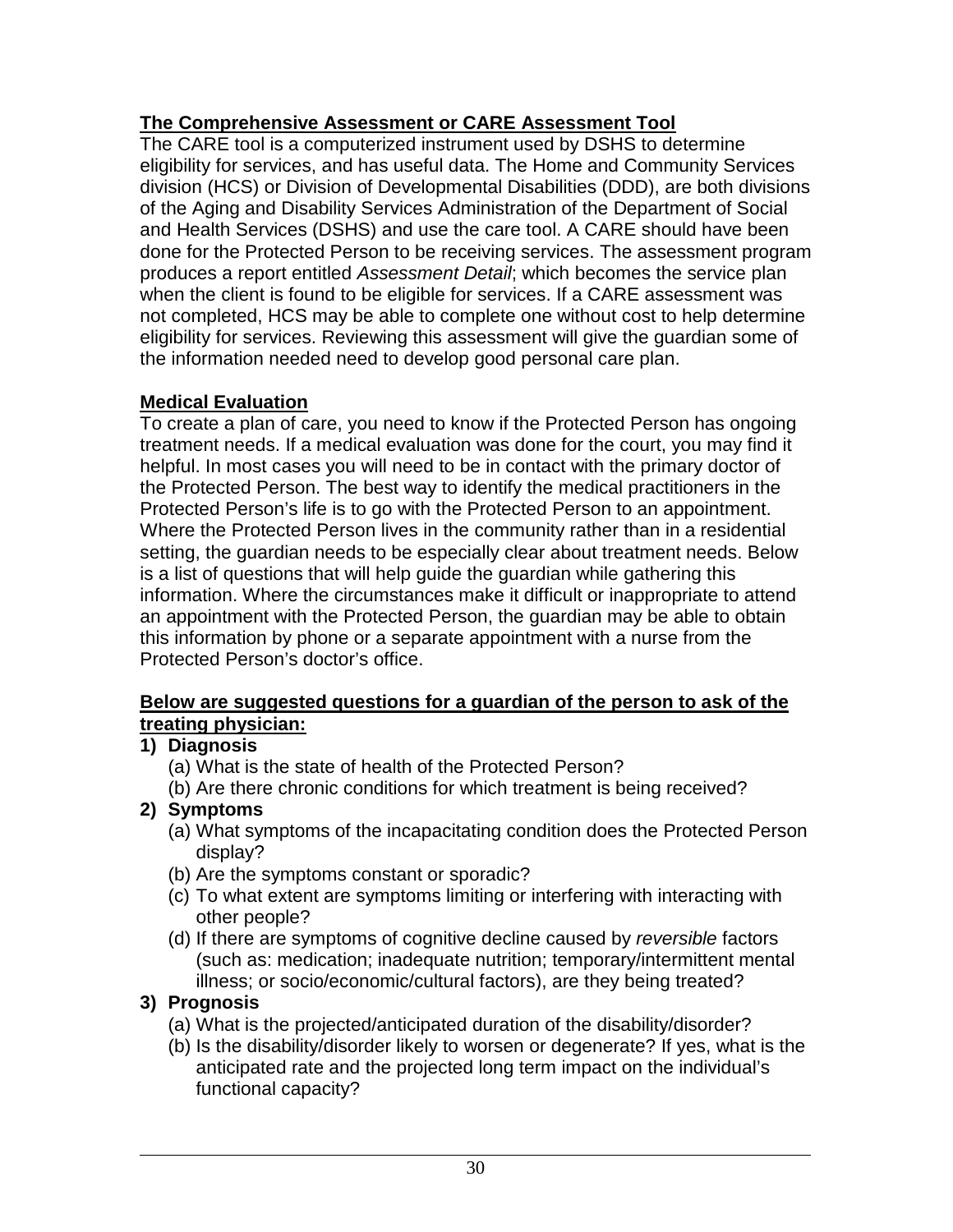- (c) Is the disability/disorder likely to improve over time? If yes, what is the anticipated rate and projected long term effect on the individual's functional capacity?
- (d) What has been tried in the past and the documented results? Is the present treatment going to continue and what are the projected effects on the person's future functional capacity?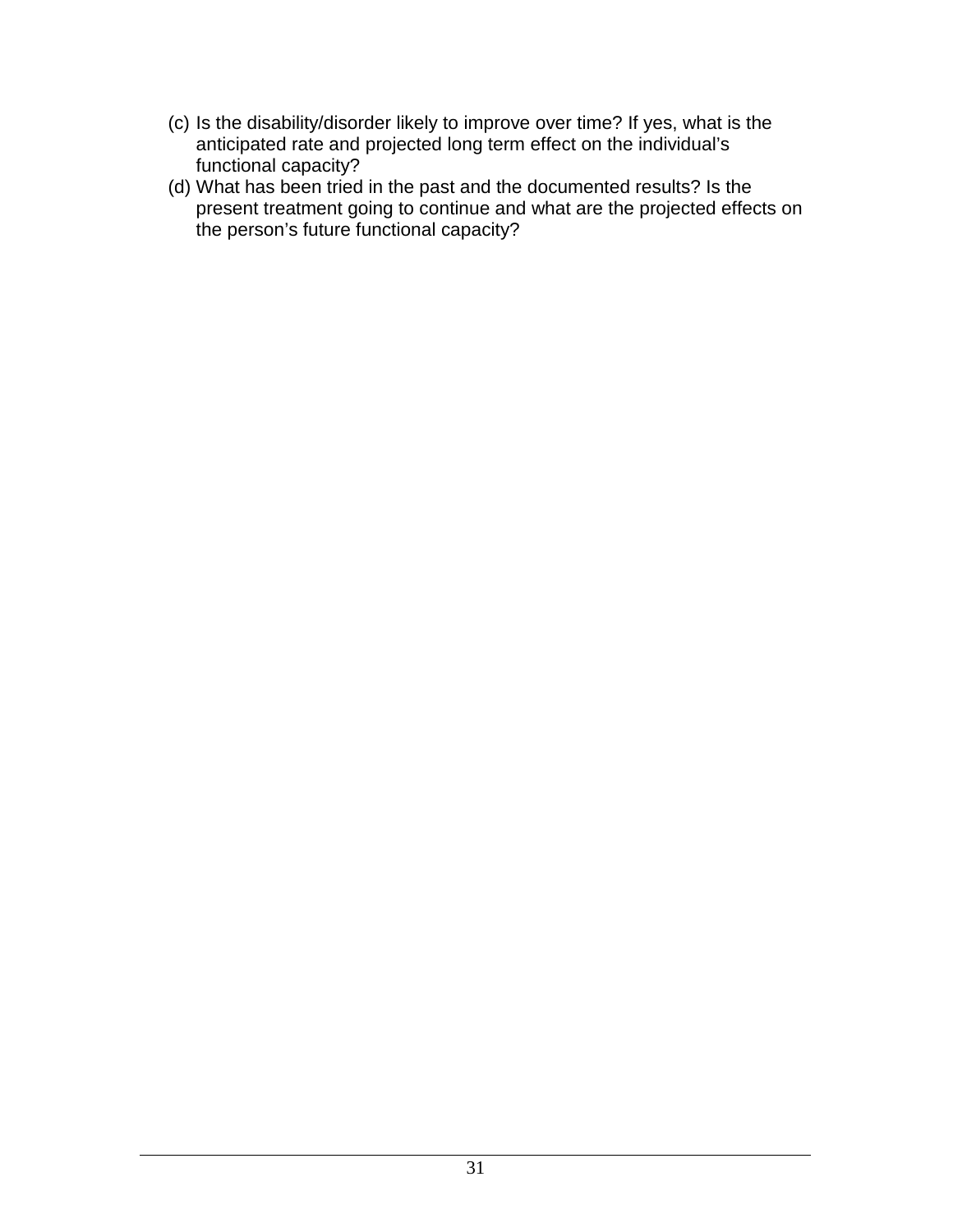| <b>PRESENT HOUSING COMPOSITION AT (Address):</b> |                                  |                                 |  |  |
|--------------------------------------------------|----------------------------------|---------------------------------|--|--|
| Lives Alone                                      |                                  | Lives With Spouse               |  |  |
| <b>Lives With Children</b>                       |                                  | <b>Lives With Relative</b>      |  |  |
| <b>Lives With Non-Relative</b>                   | Other:                           |                                 |  |  |
| <b>LIVING ARRANGEMENT:</b>                       |                                  |                                 |  |  |
| Home Owner                                       | Renter                           |                                 |  |  |
| <b>Adult Family Home</b>                         |                                  | <b>Boarding Home/GROUP HOME</b> |  |  |
| <b>Nursing Home/ICFRM</b>                        |                                  | <b>Senior Housing</b>           |  |  |
| <b>Assisted Living Facility</b>                  | Other:                           |                                 |  |  |
| <b>FUNCTIONAL LIMITATIONS:</b>                   |                                  |                                 |  |  |
| Speech                                           | Hearing                          |                                 |  |  |
| Vision                                           | Walking                          |                                 |  |  |
| <b>ASSISTIVE DEVICES:</b>                        |                                  |                                 |  |  |
| None                                             | <b>Walker/Cane</b>               |                                 |  |  |
| Eyeglasses                                       | Contacts                         |                                 |  |  |
| Wheelchair                                       | <b>Hearing Aid</b>               |                                 |  |  |
| <b>Artificial Limb</b>                           | <b>Dentures</b>                  |                                 |  |  |
| <b>NEEDS ASSISTANCE TO LEAVE HOME: Yes</b>       |                                  | <b>No</b>                       |  |  |
| PRIMARY MEANS OF TRANSPORTATION:                 |                                  |                                 |  |  |
| Own Car                                          |                                  | <b>Public Transportation</b>    |  |  |
| Other:                                           | <b>Friend/Relative</b>           |                                 |  |  |
| IF LIVES IN HOME - SERVICES USED:                |                                  |                                 |  |  |
| <b>None</b>                                      | <b>COPES</b>                     |                                 |  |  |
| <b>Medicaid Personal Care</b>                    | <b>Meals on Wheels</b>           |                                 |  |  |
| Chore Services (household chores):               |                                  |                                 |  |  |
|                                                  |                                  |                                 |  |  |
| <b>Other In-Home Services:</b>                   |                                  |                                 |  |  |
|                                                  |                                  |                                 |  |  |
| <b>NEEDS ASSISTANCE WITH:</b>                    |                                  |                                 |  |  |
| Eating                                           |                                  | Toileting                       |  |  |
| <b>Walking/Moving Around</b>                     |                                  | Transfer                        |  |  |
| Positioning                                      |                                  | Personal Hygiene                |  |  |
| <b>Dressing</b>                                  | <b>Bathing</b>                   |                                 |  |  |
| Personal Hygiene                                 | <b>Travel to Medical Service</b> |                                 |  |  |
| <b>Self Medication</b>                           | Housework/Cleaning               |                                 |  |  |
| <b>Essential Shopping</b>                        | Laundry                          |                                 |  |  |
| <b>Meal Preparation</b>                          | Other                            |                                 |  |  |

## <span id="page-35-0"></span>**Facts for a personal care plan and report – things a guardian needs to know**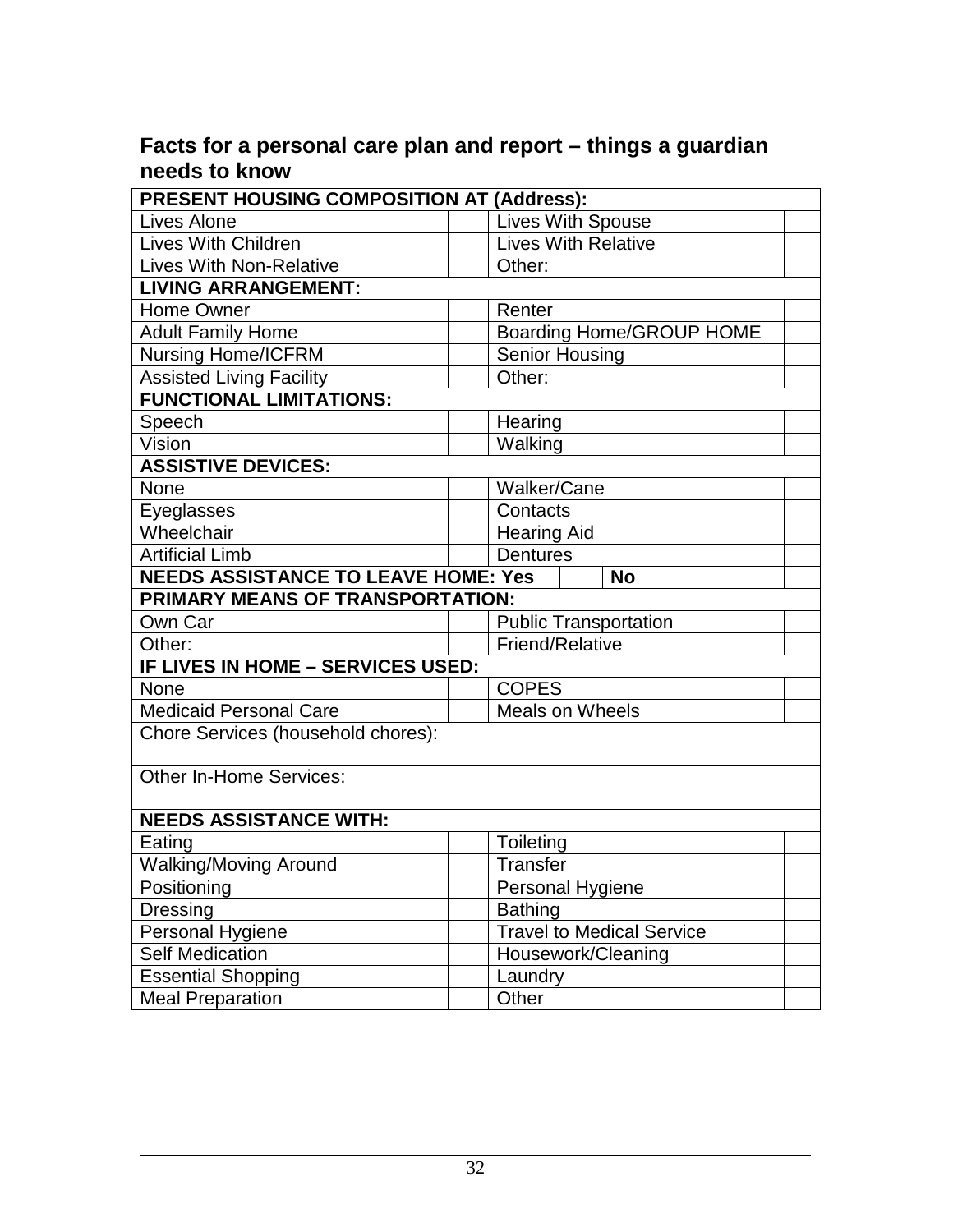<span id="page-36-0"></span>

| <b>Other information and comments</b>                                                                     |   |   |           |
|-----------------------------------------------------------------------------------------------------------|---|---|-----------|
| Circle Yes, No, or CD (cannot determine)                                                                  |   |   |           |
| Protected Person's ability to handle safety & emergencies:                                                |   |   |           |
| Can act appropriately in the event of a fire. (Calls 911 and<br>exits house)                              | Y | N | <b>CD</b> |
| Can act appropriately in case of medical emergency (Calls<br>doctor, or ambulance, uses 911)              | Y | N | <b>CD</b> |
| Can act appropriately in the event of a break-in or robbery                                               | Y | N | <b>CD</b> |
| Knows how to seek help from others to access goods<br>& services (housekeeper, lawyer, other services)    | Y | N | <b>CD</b> |
| <b>Protected Person's financial abilities</b>                                                             |   |   |           |
| Able to collect and manage retirement, social security,<br>Medicare, Medicaid, V.A., or other benefits    | Y | N | <b>CD</b> |
| Able to maintain checking accounts with balance<br>greater/less than \$                                   | Y | N | <b>CD</b> |
| Able to pay monthly bills for rent, utilities, etc.                                                       | Y | N | CD        |
| Willing and able to spend money for necessary goods and<br>services, i.e., food, clothing, sundries, etc. | Y | N | <b>CD</b> |
| Able to seek help in money management when needed                                                         | Y | N | <b>CD</b> |
| Able to manage some personal funds                                                                        | Y | N | <b>CD</b> |
| List of income or resources:                                                                              |   |   |           |
|                                                                                                           |   |   |           |
|                                                                                                           |   |   |           |
|                                                                                                           |   |   |           |
|                                                                                                           |   |   |           |
|                                                                                                           |   |   |           |
| <b>TOTAL</b>                                                                                              |   |   |           |
| <b>Estimated monthly costs and care:</b>                                                                  |   |   |           |
| Housing:                                                                                                  |   |   |           |
| Food:                                                                                                     |   |   |           |
| <b>Utilities:</b>                                                                                         |   |   |           |
| Clothing and Laundry:                                                                                     |   |   |           |
| Medical:                                                                                                  |   |   |           |
| Recreational:                                                                                             |   |   |           |
| Insurance:                                                                                                |   |   |           |
| Other:                                                                                                    |   |   |           |
| <b>TOTAL</b>                                                                                              |   |   |           |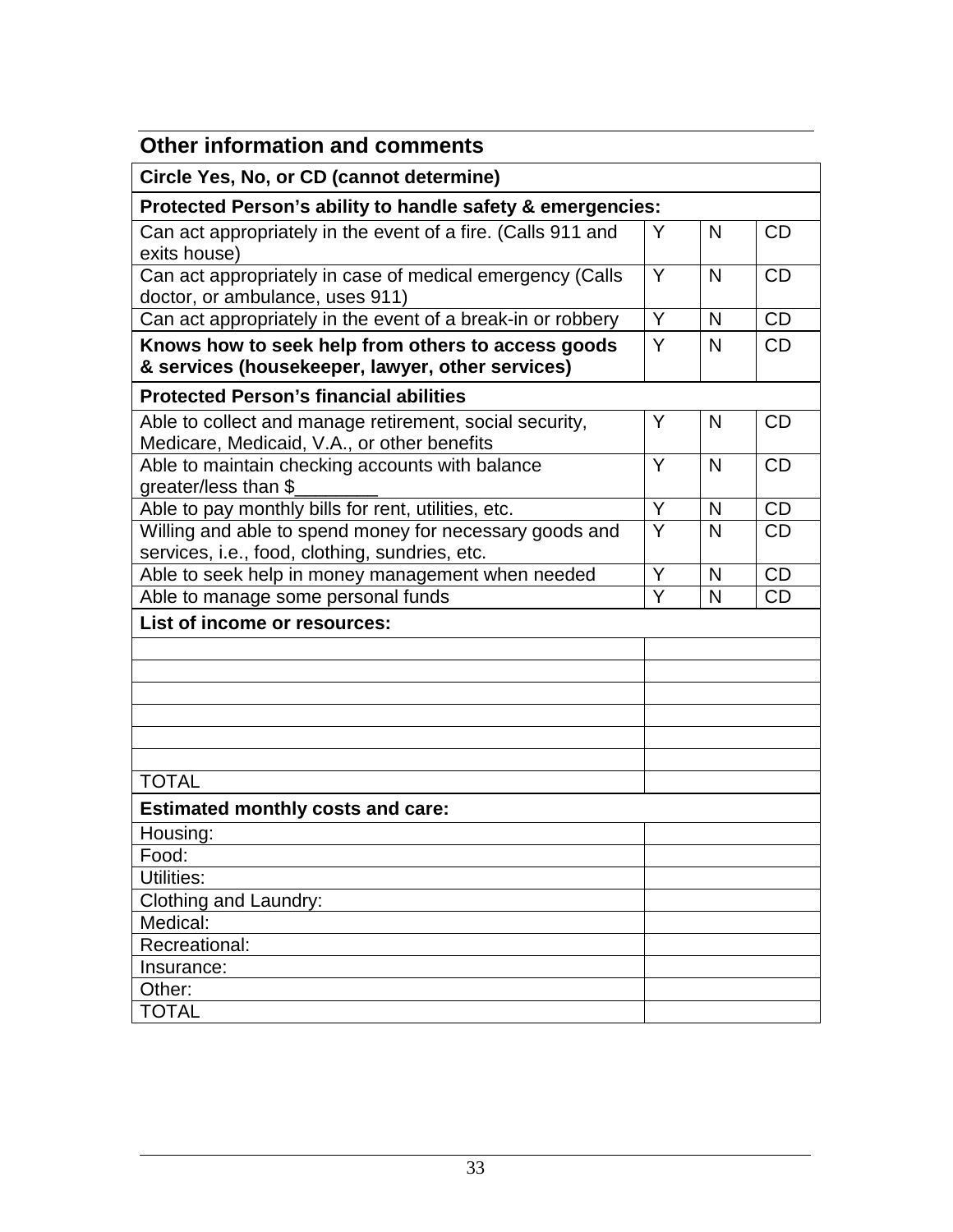| Protected Person's psychological/social/cognitive functioning                            |                         |              |           |  |  |
|------------------------------------------------------------------------------------------|-------------------------|--------------|-----------|--|--|
| Orientation: Able to relate to person, place or time<br>CD<br>N<br>Y                     |                         |              |           |  |  |
| <b>Memory</b>                                                                            |                         |              |           |  |  |
| Y<br>CD<br>Can remember events occurring within the hour<br>N                            |                         |              |           |  |  |
| Can remember events occurring within the day                                             | Y                       | N            | <b>CD</b> |  |  |
| Can remember events occurring within the week                                            | Y                       | $\mathsf{N}$ | CD        |  |  |
| <b>Judgment</b>                                                                          |                         |              |           |  |  |
| Able to make appropriate decisions, solve problems, and<br>respond to major life changes | Y                       | N            | CD        |  |  |
| <b>Communication</b>                                                                     |                         |              |           |  |  |
| Able to understand what is being said                                                    | Y                       | N            | CD        |  |  |
|                                                                                          | $\overline{\mathsf{Y}}$ | $\mathsf{N}$ | <b>CD</b> |  |  |
| Able to express thoughts and needs<br>Wandering                                          |                         |              |           |  |  |
|                                                                                          | Y                       | N            | CD        |  |  |
| Moves about aimlessly, or in pursuit of an unattainable goal                             |                         |              |           |  |  |
| <b>Verbal behavior</b>                                                                   | Y                       |              |           |  |  |
| Threatens/berates others, yells, uses foul language, etc.                                |                         | N            | CD        |  |  |
| Disruptive or inappropriate behavior                                                     |                         |              |           |  |  |
| Makes excessive demands for attention, takes another's                                   | Y                       | N            | CD        |  |  |
| possessions, disrobes in front of others, inappropriate                                  |                         |              |           |  |  |
| sexual behavior, etc.                                                                    |                         |              |           |  |  |
| <b>Assaultive or combative behavior</b>                                                  |                         |              |           |  |  |
| Throws objects, strikes or punches, makes dangerous                                      | Y                       | N            | <b>CD</b> |  |  |
| maneuvers with wheelchair, etc.                                                          |                         |              |           |  |  |
| <b>Danger to self:</b> Indicated by self-neglect or harm, suicidal                       | Y                       | N            | <b>CD</b> |  |  |
| thoughts or attempts, etc.                                                               |                         |              |           |  |  |
| Other impairments in thoughts, moods, behavior:                                          |                         |              |           |  |  |
| <b>Plan for Residence:</b>                                                               |                         |              |           |  |  |
|                                                                                          |                         |              |           |  |  |
|                                                                                          |                         |              |           |  |  |
| Describe personal care/assistant services provided in home (if necessary):               |                         |              |           |  |  |
|                                                                                          |                         |              |           |  |  |
| Describe nursing services and other medical or personal care services provided           |                         |              |           |  |  |
|                                                                                          |                         |              |           |  |  |
| in home, adult family home, or Boarding Home (if necessary):                             |                         |              |           |  |  |
|                                                                                          |                         |              |           |  |  |
| Describe other services, including, rehabilitative, educational, social, recreational    |                         |              |           |  |  |
| and employment services:                                                                 |                         |              |           |  |  |
|                                                                                          |                         |              |           |  |  |
|                                                                                          |                         |              |           |  |  |
| <b>Treating Physician</b>                                                                |                         |              |           |  |  |
| Name:                                                                                    |                         |              |           |  |  |
| Address:                                                                                 |                         |              |           |  |  |
| <b>Phone Number:</b>                                                                     |                         |              |           |  |  |
|                                                                                          |                         |              |           |  |  |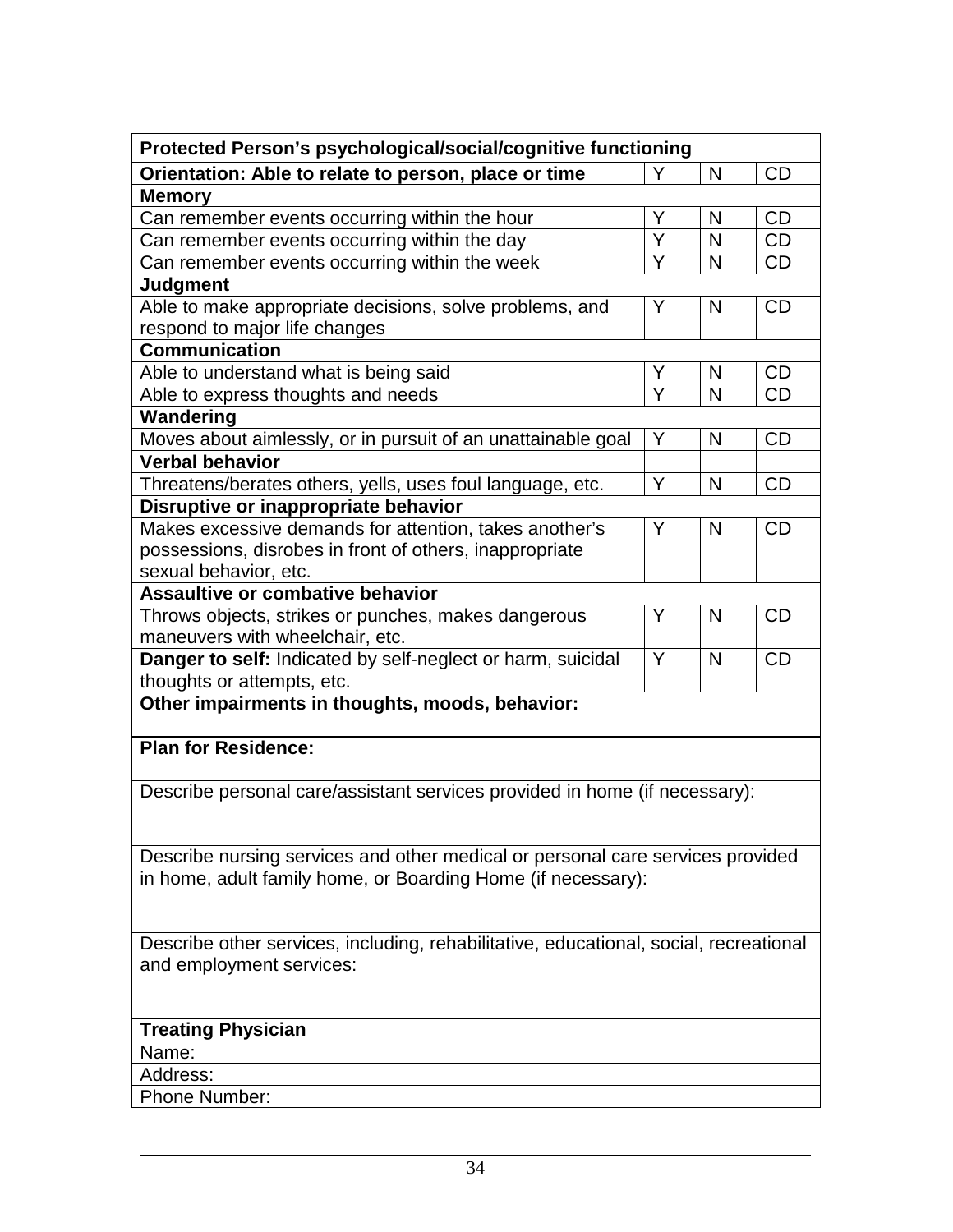# <span id="page-38-0"></span>**Living Arrangements**

#### <span id="page-38-1"></span>**Arrange for the least restrictive environment possible**

Deciding where the Protected Person should live is often the first, and perhaps the most difficult, decision a guardian of the person must make. Since a person's living situation has such a major impact on the quality of life, the guardian should try to give the Protected Person a choice about where to live. Look for a situation that offers the Protected Person as much independence as possible. Try to minimize the changes the Protected Person will need to make. Ensure that the Protected Person is able to receive visitors and communicate with friends and family.

The Guardian may find that the need to move is the underlying reason for establishing a guardianship. It is the Guardian's duty to make a decision whether or not a move is necessary. Undertake a discussion of the alternatives with the various professionals who may have already reviewed various options with the Protected Person and with each other.

Understandably, many persons do not want to leave their home or familiar surroundings. However, if the Protected Person is not able to receive the care or services that they need at their current residence or if financial circumstances require a move, then such a move may be unavoidable. As Guardian, one cannot commit the Protected Person to a living arrangement against the Protected Person's will. If the Protected Person is objecting to a change in residence, the guardian can request that the he or she consider and, if possible, visit two or three options. Engage the Protected Person in the decision making process as much as possible, and once a move is accomplished, a guardian should do all that one can to ensure that the new surroundings are comfortable and contain as much in the way of familiar and cherished belongings as possible.

Prior to placement in a nursing facility, always check with the DSHS case management professionals to be sure there are no other less restrictive alternatives that might be appropriate. There may not be a lot of options. And all options may present risks. A guardian should have explored all available less restrictive placement options before making such a recommendation.

## <span id="page-38-2"></span>**Make sure of necessary services and rehabilitation**

A guardian should investigate and make use of community resources that are available and appropriate for the Protected Person. Explore possible support services that promote independence. The community may have a visiting nurse service; meals-on-wheels; homemaker services; rehabilitation training for those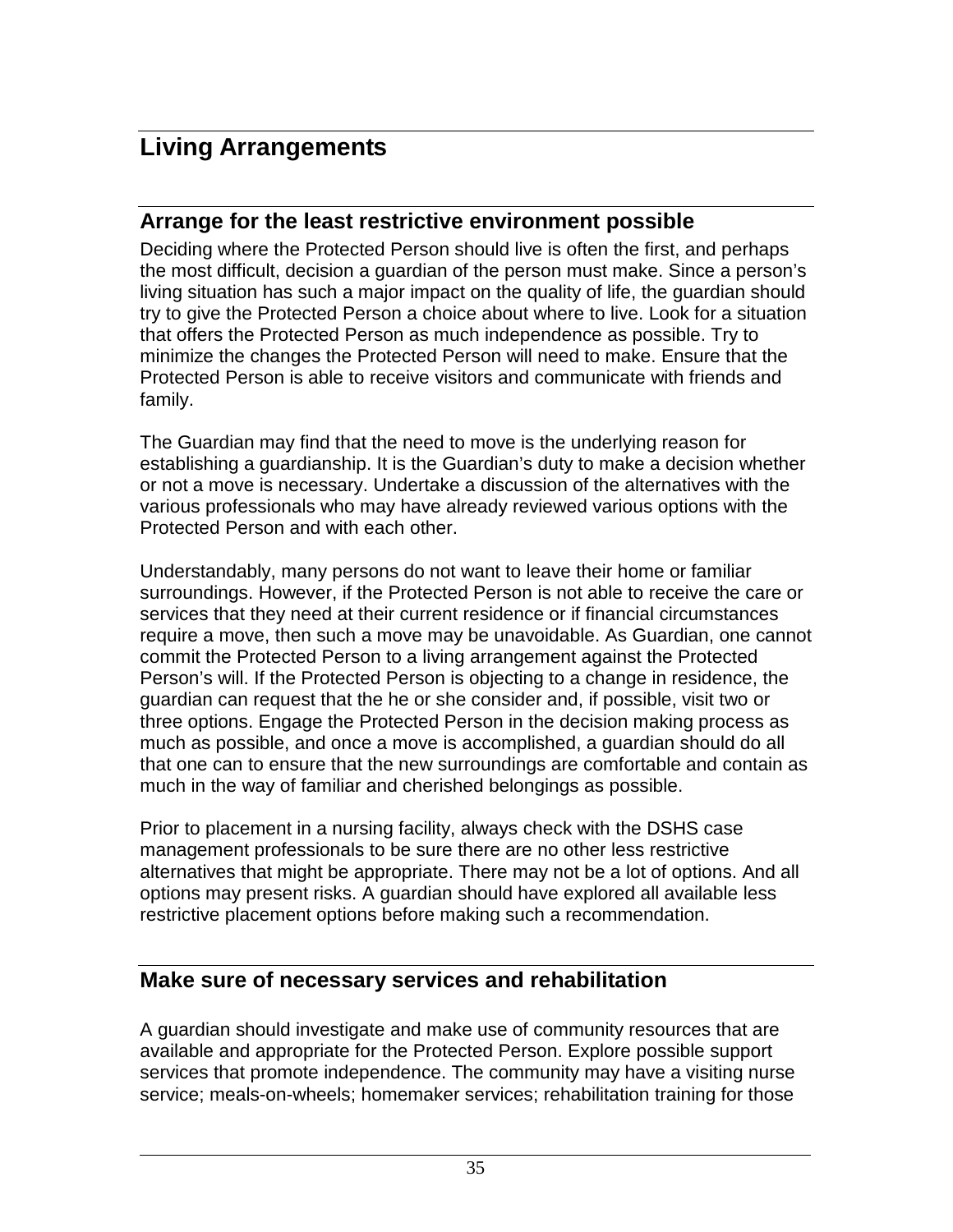who have lost their sight or suffered a stroke; programs which provide volunteers to do shopping and light maintenance work; or volunteers that read for people who need these services. Access to these services is through a case manager or Senior Information and Assistance ("I&A"), which is available through the local Area Agency on Aging (AAA).

If the Protected Person's financial resources are insufficient to meet basic needs, the guardian should look for ways to obtain needed services at no cost, or to supplement the financial resources. A Guardian is never expected to use their own money to care for the Protected Person, but rather should investigate and utilize community programs that provide the appropriate assistance. This may require making an application to the state for benefits or entitlements.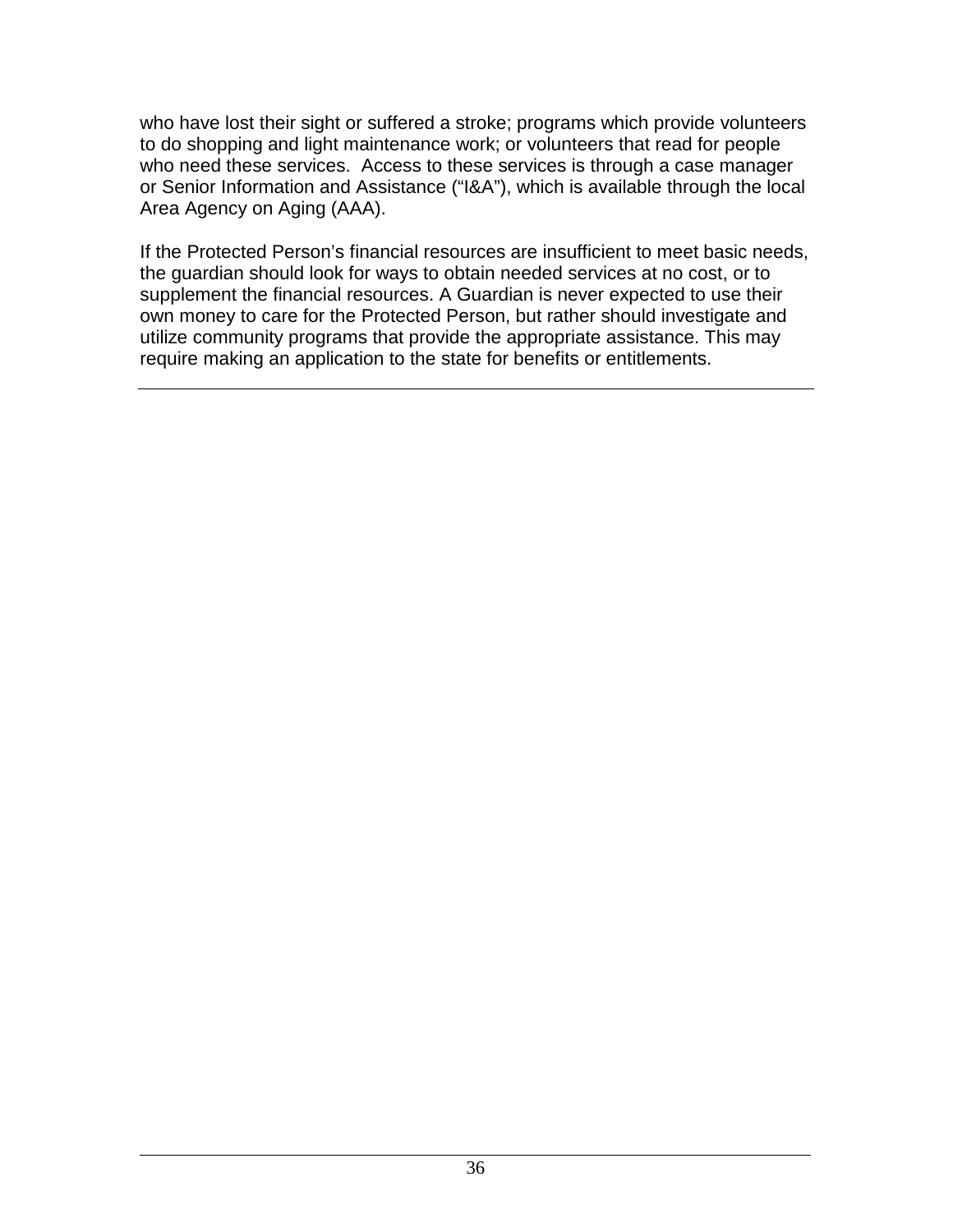# <span id="page-40-0"></span>**What are the Responsibilities of a Guardian of the Estate?**

A guardian of the estate must manage the estate and spend the Protected Person's funds as needed for the Protected Person's support, education, and care. The guardian must file with the court an initial list of the Protected Person's property and keep accurate records of all money received by the Guardianship Estate and all money spent from the Guardianship Estate. The Guardian must produce, file and present periodic Reports to the Court about the status of the Estate.

#### <span id="page-40-1"></span>**What are the limits on decisions of a guardian of the estate?**

The guardian of the estate's authority is limited by the court order appointing the guardian and by statutory law. Also, a Guardian should always, to the extent possible, determine to the protected person's preferences, engage the protected person in the decision making process and generally maximize the autonomy, independence and functioning of the protected person.

Certain types of decisions by a guardian of the estate require specific permission of the Court. These types of decisions include, but are not limited to:

- The sale, gifting, donation or other disposal of personal property of the protected person
- The sale of real property (home or land) of the protected person
- Commencement of, responding to, or settling litigation on behalf of the protected person<sup>[30](#page-40-3)</sup>
- Compromise of a debt or claim $31$
- <span id="page-40-2"></span>Accepting service of process on protected person as a defendant<sup>[32](#page-40-5)</sup>

## **Initial Estate Inventory is Due Within 90 Days**

#### **The Model Form Is**:

#### **Guardianship Inventory RCW 11.92.040(1) (INV)**

The Order Establishing the Guardianship will state the date, which will be no later than ninety (90) days after the Order was entered, that the Inventory must be filed with the Court. The Inventory is an initial report of income, assets, expenditures and liabilities of the Guardianship Estate. RCW 11.92.040(2)

<span id="page-40-4"></span><span id="page-40-3"></span> $\frac{30}{31}$  RCW 11.92.060<br> $\frac{31}{32}$  RCW 11.92.060

<span id="page-40-5"></span>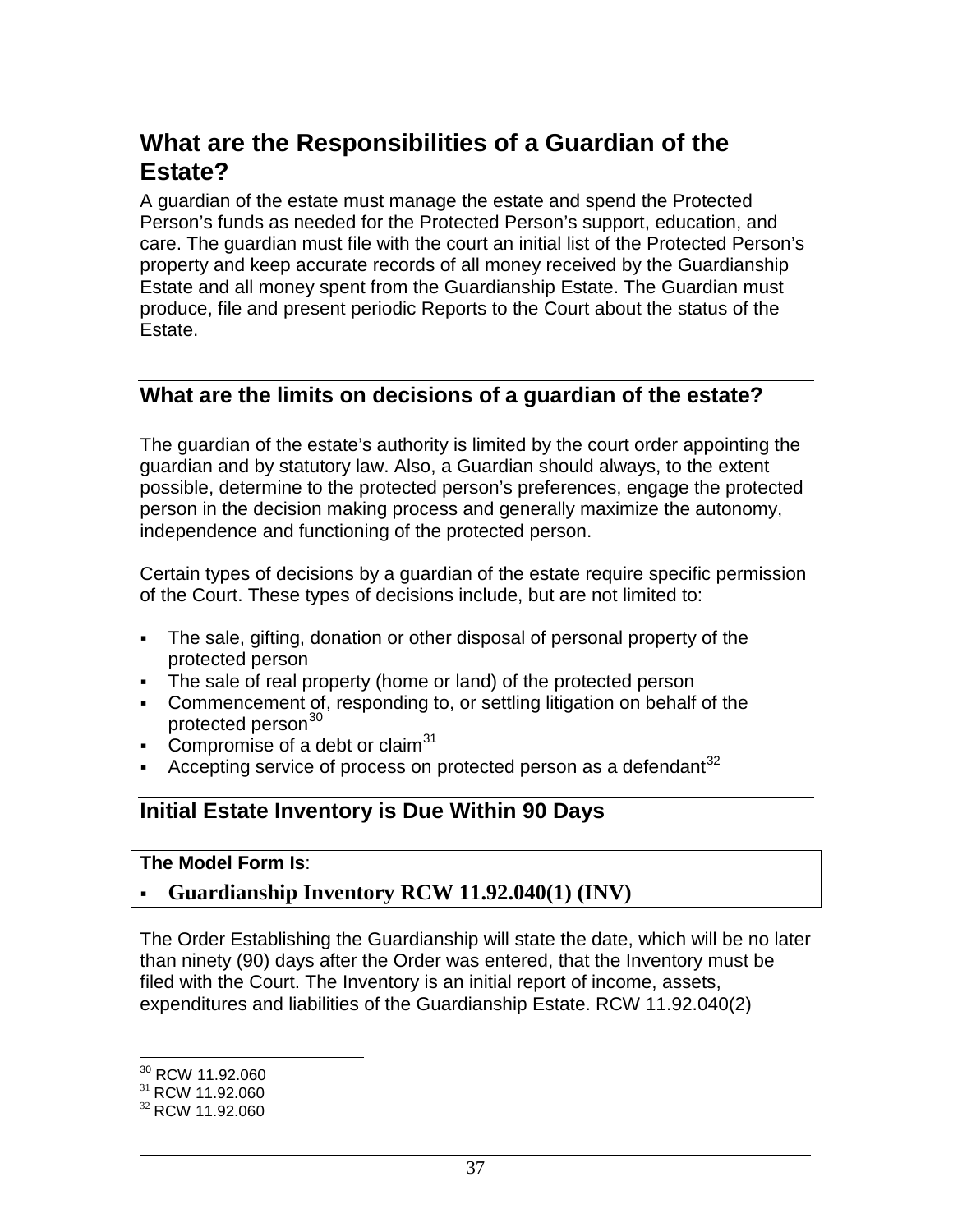outlines all that must be included in the Inventory. The Inventory is the starting point upon which all subsequent reports to the Court will be based.

If a guardian does not have all of the information required in the Inventory before the Inventory is due, the guardian should report the information available and known, and note the missing information. The Inventory report should be supplemented as soon as the missing information can be obtained.

A guardian should present any questions one has about how to manage the Estate to the Court at the time the Court reviews the Inventory. These questions might include, for example, whether it is appropriate to sell or buy certain real or personal property belonging to the Protected Person.

#### **Identifying Sources of Information.**

The Guardian of the Estate must identify, gather and organize information about the income, assets, expenditures and liabilities of the Estate.

- **Interviews**. Begin by inquiring of the Protected Person about his or her estate. Trusted relatives or friends may also provide valuable input.
- **Court Documents**. Some of the information required in the Inventory should be in the Petition for Guardianship and the GAL Report.
- **Banking and other financial accounts.**
- **Mail and Personal Papers.**
- **Title Searches**. If the Protected Person owns real property, a full title search should be done. The search will provide information about liens and property tax.
- **Recent tax returns**.
- **Credit Report** to identify debts and liabilities.

In addition to reviewing sources of financial information about the Guardianship Estate, a guardian will need to speak with the doctors, case managers, and others involved in the care of the Protected Person. Even if a guardian is appointed solely as Guardian of the Estate, the guardian will need to understand the extent of the Protected Person's incapacity and care needs. The guardian will need this information in order to assess resources and benefits programs for which the Protected Person may qualify, and to assess to what extent the Protected Person may participate in estate decisions.

If the Protected Person is receiving Medicaid, Supplemental Security Income (SSI), or other assistance there are applications on file listing assets. A guardian can get copies from the office that manages the benefit. A guardian should list all assets on the Inventory report even if the reviewing information indicates they are "exempt".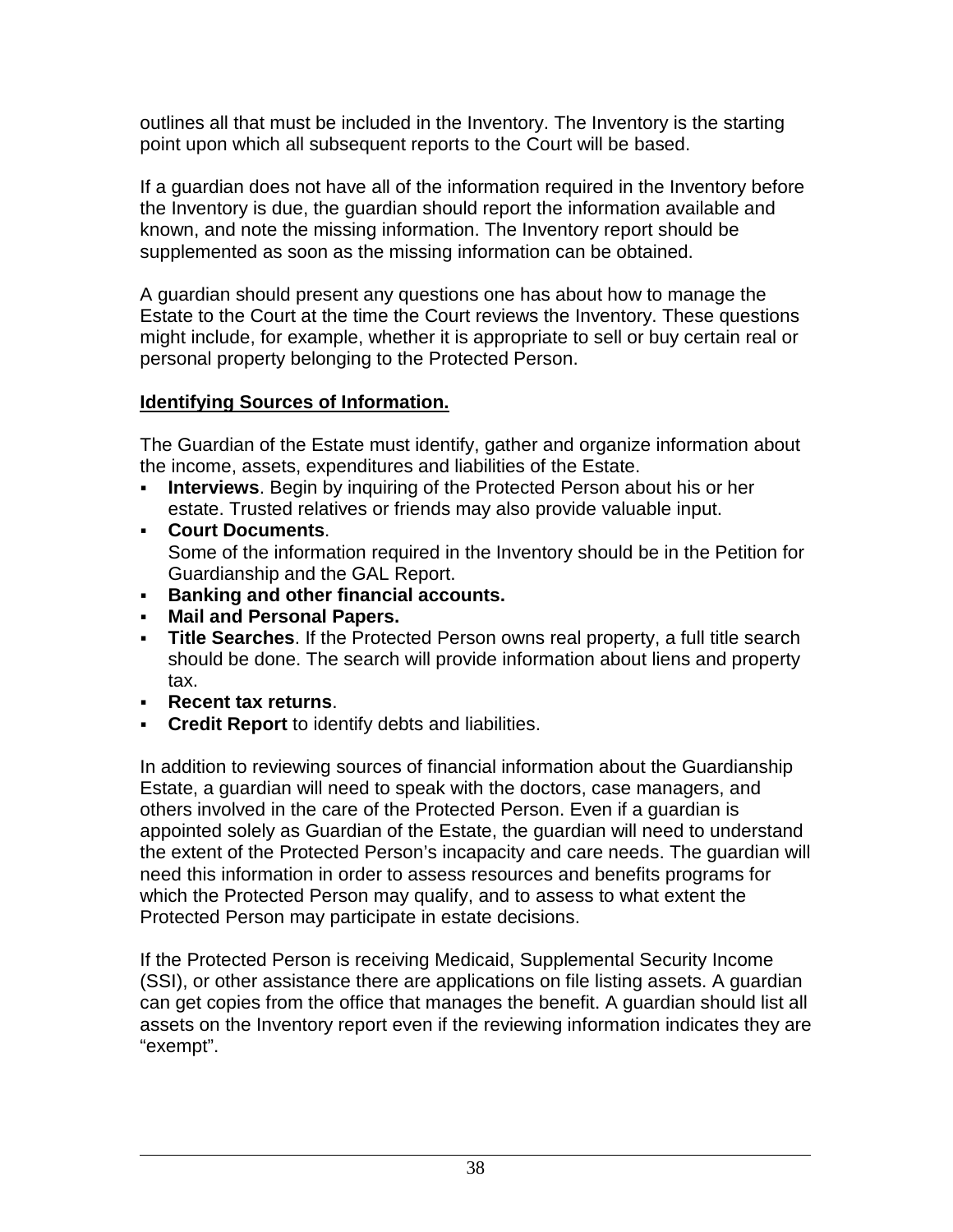If a Medicaid application has been completed, it should include a list of assets. This information is available at Home and Community Services Division (HCS).

If the Protected Person is receiving long-term care, there may be a care plan (CARE Assessment Detail) prepared by a Case Manager from the Area Agency on Aging, HCS, or the Division of Developmental Disabilities (DDD). This information will be helpful in determining present and future needs that might impact the Protected Person's financial status or the Guardian's financial planning recommendations.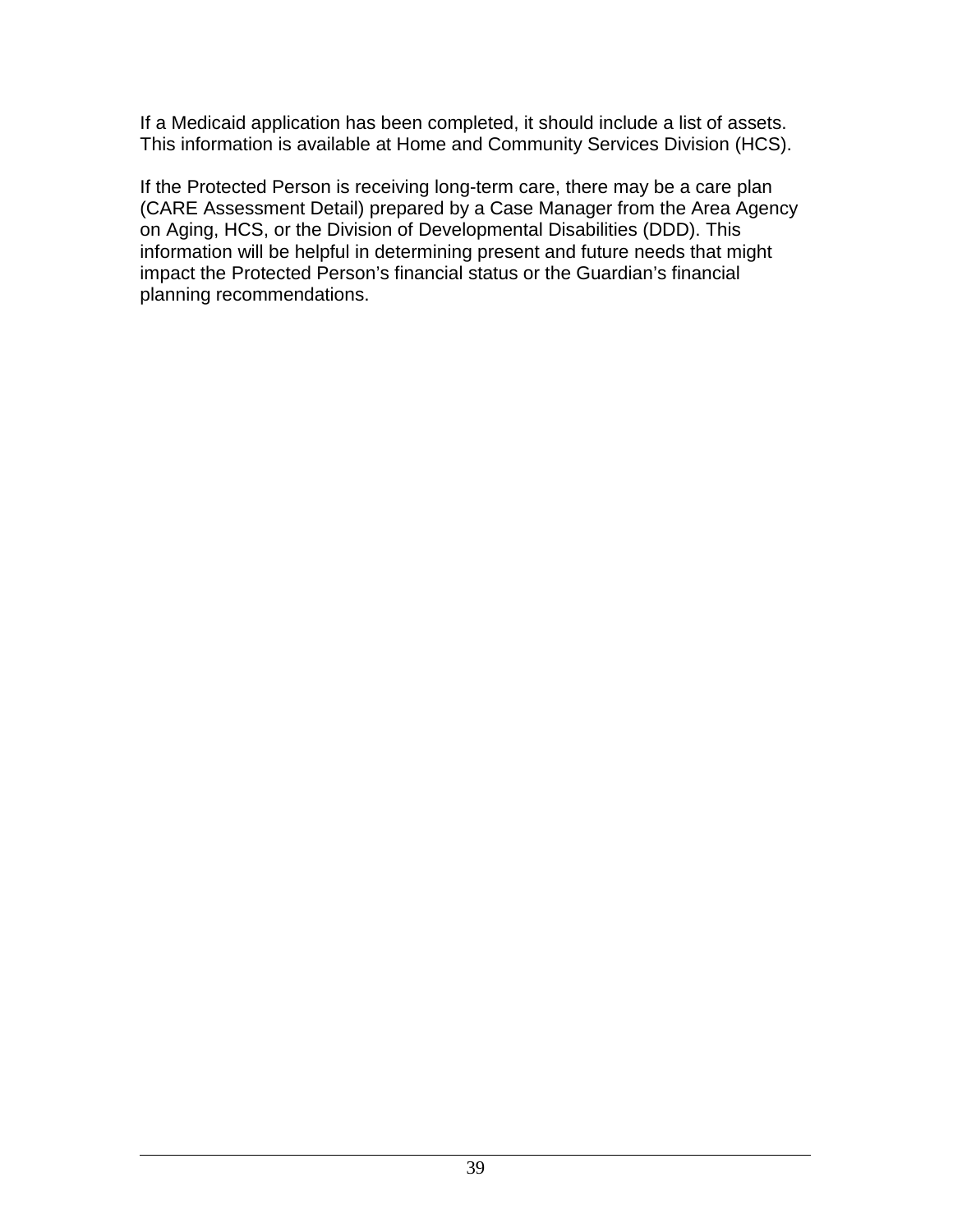# <span id="page-43-0"></span>**Assets**

# <span id="page-43-1"></span>**Taking Possession of and Protecting Estate Assets**

The Guardian of an Estate is responsible for taking control of the assets and protecting the Estate assets from the date of the appointment, forward. Taking control of the assets requires going to banks and other companies or institutions that hold the Protected Person's assets with copies of the Letters of Guardianship. It may mean setting up accounts and changing the form of assets from one type to another. For example, an expired CD may need to be renewed, a stock may need to be sold, or a debt may need to be collected.

Family members or friends of the Protected Person may have had existing informal arrangements about use or possession of certain real or personal property among them. These agreements or arrangements may be interrupted by the formality of a guardianship. Exercise both diplomacy and diligence in attempting to determine whether particular properties are rightly included in the Guardianship Estate. It may be helpful to use a letter, such as the example letter on the following page to request return of property or clarification regarding legal ownership.

Once the guardian has identified personal property assets belonging to the Protected Person, the guardian has a responsibility to place all personal property assets in safekeeping or change title of ownership to name the guardian appropriately. This includes vehicles, but not real estate.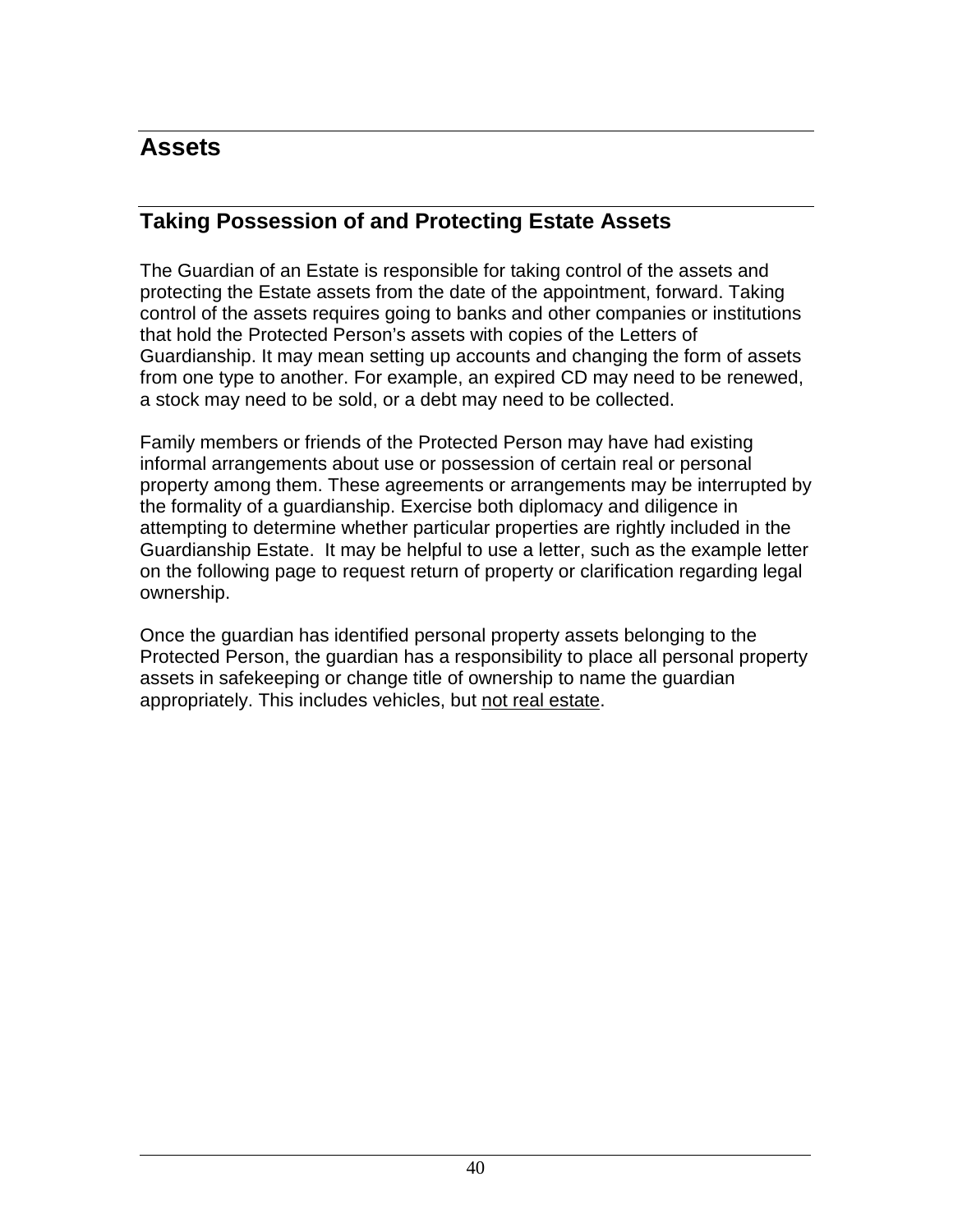# <span id="page-44-0"></span>**Letter Requesting Return of Property to the Estate**

#### [DATE]

To: [Person who has or may have property of the Protected Person, which was either lent, borrowed, sold or purchased when Protected Person may have lacked capacity to transfer the property.]

Address

Dear [NAME]:

I have been appointed by the Superior Court of \_\_\_\_\_\_\_\_\_\_ County as the Guardian of \_\_\_\_\_\_\_\_\_\_, who was found by the Court to be incapacitated and no longer able to handle [his/her] own affairs . I have attached a copy of my Letters of Guardianship issue by the Court clerk.

I am contacting you because it appears that you have property owned by \_\_\_\_\_\_\_\_\_ From the records I have obtained, I am unable to ascertain how you came to have the property in question. You may believe it was a gift, or that you made a bona fide purchase of the property. This may be correct if was competent at the time you acquired the item or if you paid full fair market value for the item or both. There is also the possibility that you are holding the property for \_\_\_\_\_\_\_\_\_\_.

I am required to make a full accounting to the Court. In order to do so, it will be necessary for you to make arrangements to provide me with the property or evidence that you have paid full fair market value for the item. If I have not heard from you within seven days of mailing this letter, I may have no choice but to apply to the court for an order requiring you to appear before the judge or commissioner.

Yours;

\_\_\_\_\_\_\_\_\_\_\_\_\_\_\_\_\_\_\_\_\_\_\_\_\_\_- Guardian of

Enc: Letters of Guardianship [List of property that you are holding to the best of our knowledge:]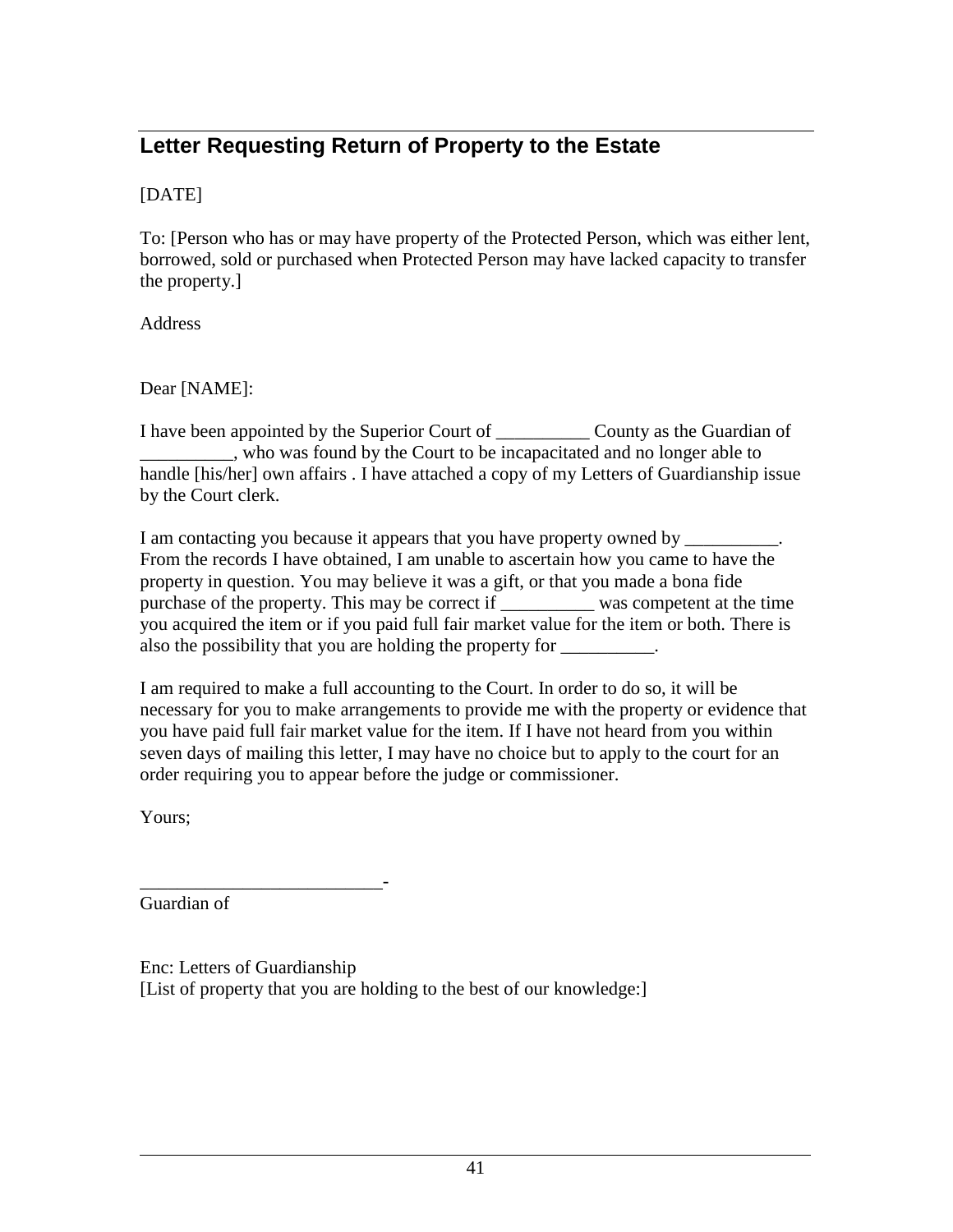## <span id="page-45-0"></span>**Delivery of assets from a bank or other financial institution**

To obtain delivery of the Protected Person's assets, prepare an Affidavit for the bank to sign as required by RCW 11.92.096. This allows the financial institution to turn over assets.

Take the affidavit to the bank or stockbroker, or other financial institution. (In some cases they will have to be mailed to them.) Also, the guardian should take the *Clerk's Letters*, and the *Order of Appointment*. It is likely that the financial institution will provide the information without signing the affidavit.

If they do not or will not provide the information to the guardian, an attorney can bring an appropriate action or motion to compel the financial institution to turn over the assets.

#### <span id="page-45-1"></span>**Form letter – account**

The following memo/checklist may be helpful to include with the Declaration.

| TO:                      | <b>DATE:</b>     |
|--------------------------|------------------|
| RE:                      | <b>Account #</b> |
| <b>Social Security #</b> | Date of Birth    |

I have been appointed Guardian of the above named person. I ask for the assistance checked below, with apologies for the use of a form. Please contact us if there are questions or concerns.

- Please change the address for this account to the above.
- Please close this account. Please make the check payable to the individual and send to the above address.
- Please block this account from access by anyone other than the Court Appointed Guardian. Please inform the Guardian immediately if this cannot be done.
- Please send a current statement of this account to the Guardian.
- Please inform the Guardian if there are any direct deposits.
- If this account has been closed, please indicate when that occurred.
- Enclosed is a copy of Letters of Guardianship. Certified documents are available upon request.
- Please process the name and Social Security number of this individual through your computer system or data base for any active or closed savings, checking, IRA, money market, certificate accounts or safe deposit boxes and report any additional assets found to the Guardian.
- Please verify receipt of this letter with a note or call.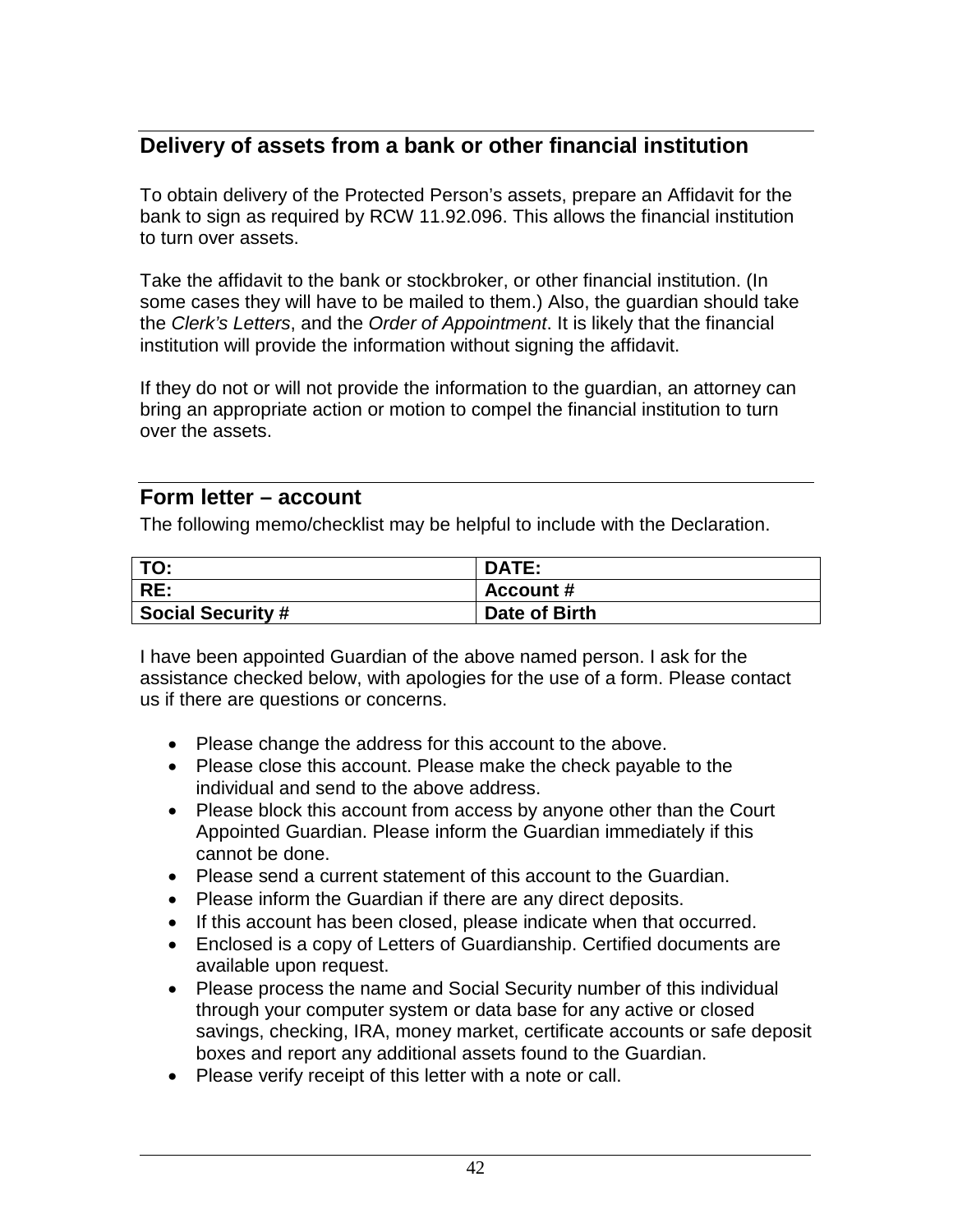• Please indicate interest earned in the following year(s) for tax purposes

Thank you for your assistance. Please feel free to call for any reason. /s/ Guardian of Incapacitated Person

#### <span id="page-46-0"></span>**Income**

\_\_\_\_\_\_\_\_\_\_.

Many types of income is periodic, and it often comes from government sources, trusts, or pensions. Almost any regularly recurring income can be directly deposited into an account at a financial institution.

#### <span id="page-46-1"></span>**Banking**

Bank accounts used by guardians must be insured through the FDIC or the equivalent federal insurance program for credit unions or savings banks. Do not use money market accounts without written court authority because they are not insured.

The title on any account should be in the guardian's name "as guardian of the estate of the \_\_\_\_\_\_\_\_\_\_\_\_\_\_ [Protected Person's name].

A guardian may wish to establish a burial account generally in an amount of not more than \$1500. This can a savings account identified as a burial account. Burial accounts are considered an exempt resource for Medicaid purposes and will not disturb the Protected Person's eligibility for Medicaid services.

More complex planning may require assistance from a Certified Professional Guardian, an attorney, a certified public accountant (CPA) – or other appropriate legal or financial advisor.

The Court frequently requires guardians to ensure that funds of the protected person held in financial institutions must be blocked if in excess of a certain amount need to operate the guardianship estate. The guardian will be required to file with the Court a Receipt of Funds into Blocked Financial Account. If it becomes necessary to withdraw funds in excess of the amount blocked, the guardian will need to file a Petition and Declaration for Withdrawal from Blocked Financial Account and Order for Withdrawal from Blocked Account.

#### **The Model Forms Are**:

- **Receipt of Funds into Blocked Financial Account**
- **Petition and Declaration for Withdrawal from Blocked Financial Account**
- **Order for Withdrawal from Blocked Account**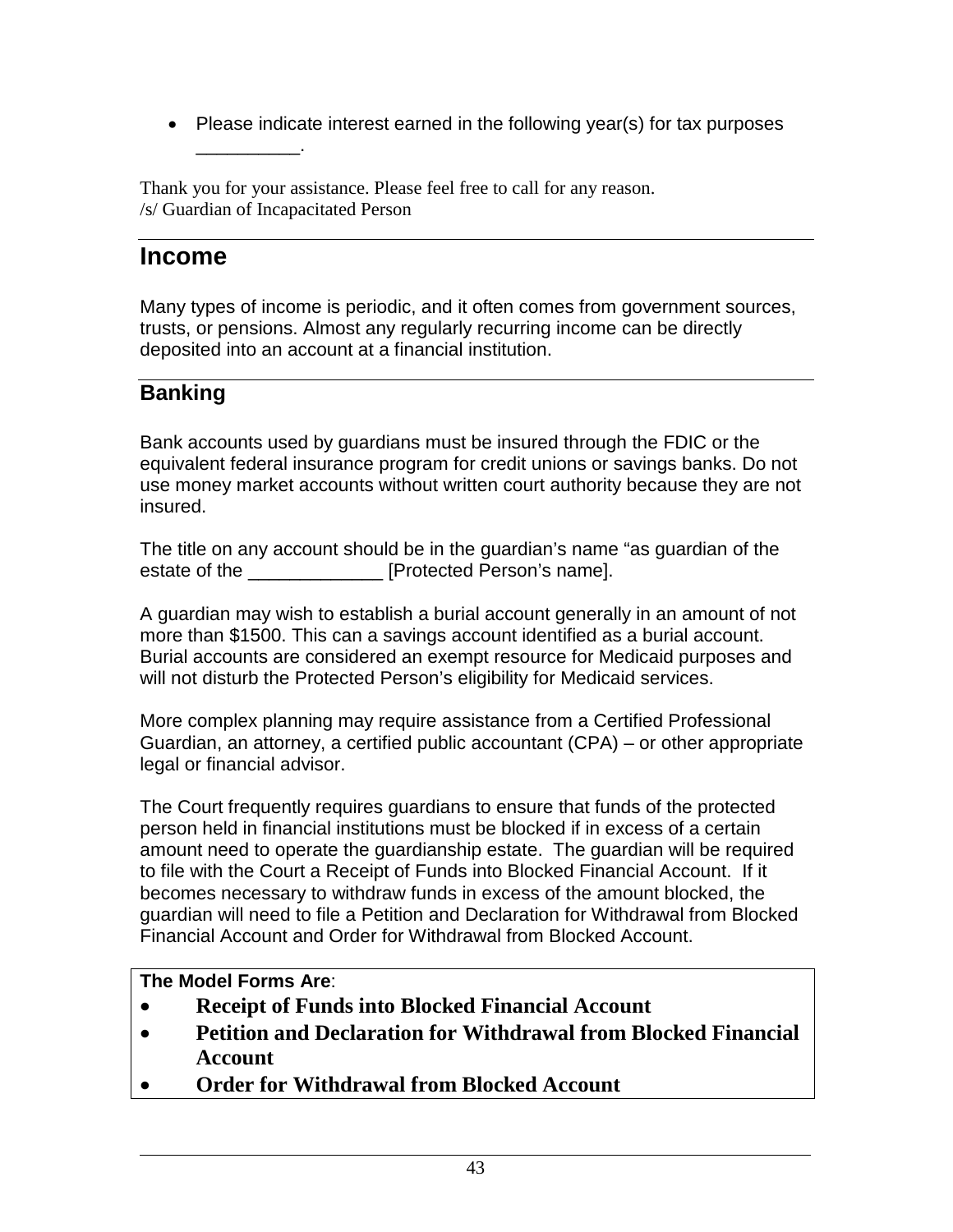# <span id="page-47-0"></span>**Trusts**

## <span id="page-47-1"></span>**Trusts in general**

The Protected Person may be the beneficiary of a trust. Generally speaking a trust is a relationship created at the direction of an individual or court, in which an another individual or entity, identified as a trustee or co-trustee in the event there is more than one, holds the individual's property subject to certain fiduciary duties to use and protect it for the benefit of the trust beneficiary or beneficiaries. A trustee is responsible for the investment management of trust assets and often oversees how trust assets are managed and trust income and/or principal are spent.

There are several types of trusts. A trust may be established in a will, by a parent, grandparent, court or other third party. A trust may also be established by an individual for his or her own benefit it which case he or she may be known as the grantor or trustor.

# <span id="page-47-2"></span>**Special Needs Trusts**

A special needs trust is one kind of trust, that generally restricts the trustee from expending money on behalf the trust beneficiary except for certain specified purposes. This type of trust is often established to maintain Medicaid eligibility while allowing the trustee to expend trust funds on behalf of the trust beneficiary without disqualifying the individual from Medicaid benefits. The laws and requirements of special needs trusts are considered by many to be extremely complex and consultation with a knowledgeable professional is often recommended so that eligibility is not inadvertently jeopardized.

# <span id="page-47-3"></span>**Working with a Trustee**

A trust is a separate legal entity from the guardianship. A guardian of Protected Person is not automatically named or substituted as that person's trustee simply because of their appointment. An individual or entity named as a guardian of a Protected Person will sometimes also act as trustee of a trust established for the benefit of such person. However, there are sometimes risks associated with such dual representation, including the possibility of a conflict of interest with regard to guardianship and trust expenditures. Family members, even if they are appointed as guardian of the estate of a protected person, may also prohibited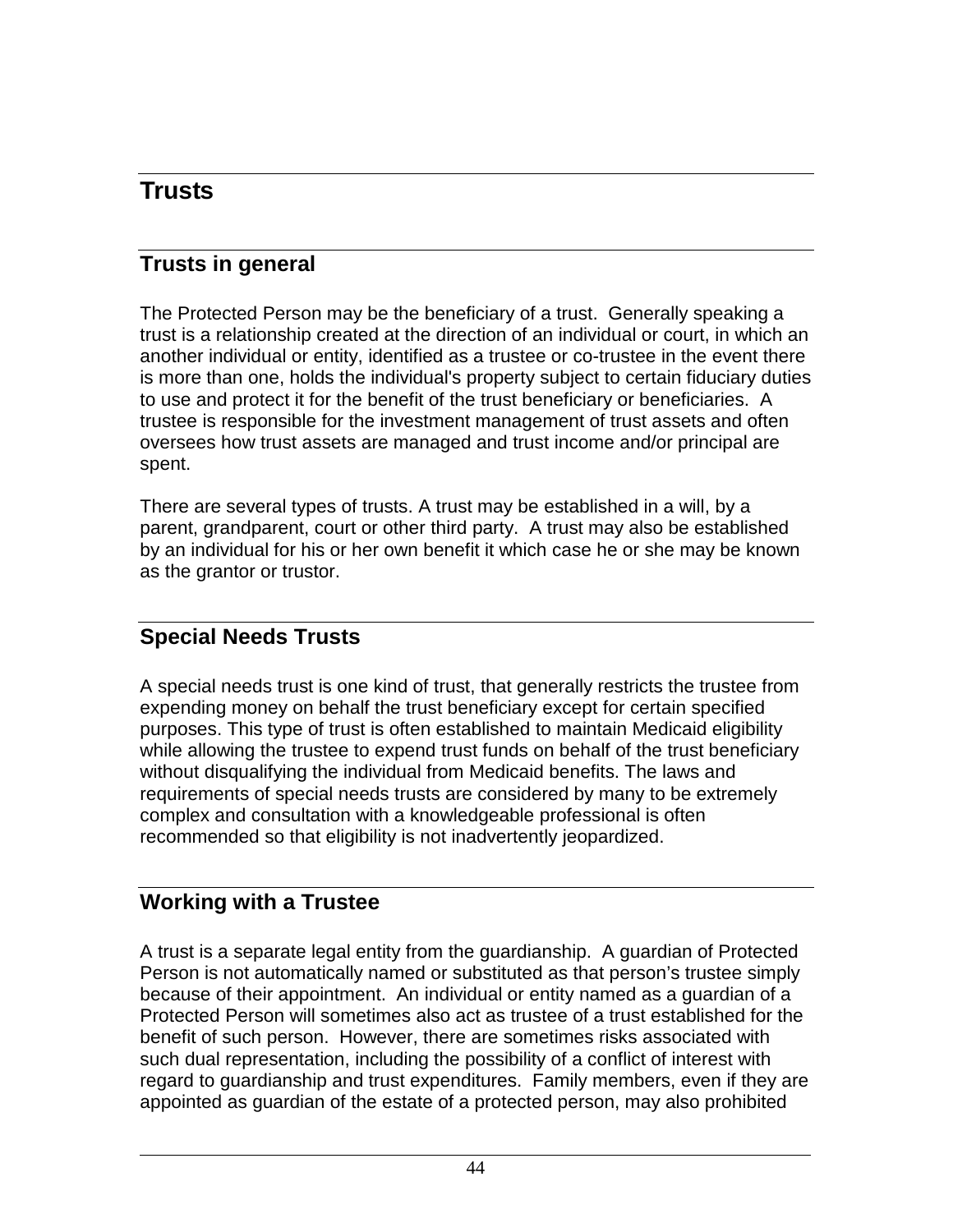from acting as a trustee for a family member beneficiary by court rule. Please, see SPR 98.16W. It is therefore recommended that a family member guardian of the estate also wishing to act as a trustee for a court created trust examine the situation careful and consult with an attorney if necessary.

As a general proposition, a guardian of the estate should be familiar with the general provisions of a trust established for the benefit an incapacitated person. A guardian of the estate and a trustee often work together to maximize benefits and quality of life for a Protected Person. A guardian should not hesitate to inquire of the trustee with regard to the funds available for the and how the funds may be used to benefit the Protected Person. A guardian of the estate is often furnished with a copy of the trustee's annual report of trust activities. In the event the guardian of the estate does not receive such report it may be necessary to request an accounting of trust activities from the trustee. One of the guardian of the estate's duties with regard to financial matters involving the protected person may include making sure a trust established for the protected person is being managed properly on behalf of the incapacitated person.

# <span id="page-48-0"></span>**The Budget**

One of the duties of a guardian of the estate is to establish a budget for the Protected Person. Sources of income will need to be analyzed. Some income, such as Social Security payments and Veteran's benefits, may be reoccurring. Many expenses such as those for housing, utilities, water, sewer, garbage, etc., will also be recurring.

Completion of a list of recurring sources of income and expenses may help with the creation of a budget for the Protected Person. Other items to be considered in creation of the initial budget include the upcoming health and care needs and expenses and possible sources of funds for such expenses including the use of principal and income derived from investment accounts and possible funds received from the sale of a residence, vehicle, or other asset.

# <span id="page-48-1"></span>**Paying Bills**

Absent limitations in the order of appointment of a guardian of the estate for the protected person, such as in the case of a limited guardian of the estate where the protected person retains the right to handle some of his or her own financial matters, is the responsibility of the guardian of the estate pay or arrange for payment of the protected person's debts and expenses.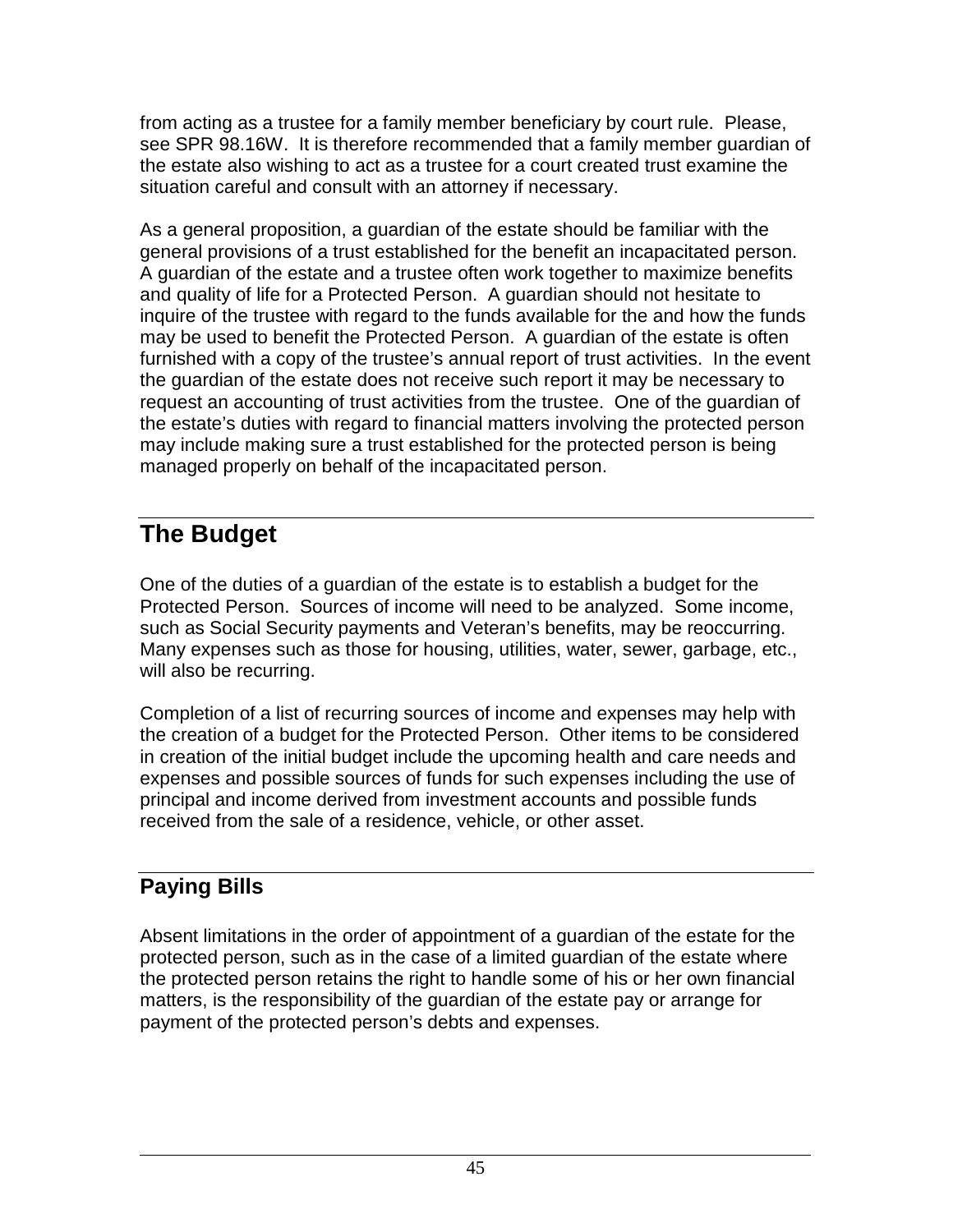#### **Spending Money for Protected Person**

Sometimes a Protected Person retains the right to manage and spend small amounts of money on things of their own choosing such as cigarettes or incidentals. In such event the guardian of the estate will need to establish a system for the Protected Person to have access to and to be able to spend such funds. One option might be a prepaid debit card. Another option might be to deliver the Protected Person a certain sum on money on a regular basis such as weekly or bi-monthly.

#### <span id="page-49-0"></span>**Insurance**

All real estate, vehicles, stored, or high value personal property belonging to the Protected Person should be insured. Depending upon whether the guardianship of the estate is full or limited it may also be a good idea to obtain an umbrella liability policy in order to provide coverage for catastrophic losses.

# <span id="page-49-1"></span>**Driving**

The Protected Person may have a valid driver's license at the time a guardian of the estate is appointed. As a general proposition, the imposition of a full guardian of the person and estate and a finding that a person have previously adjudged to be "mentally ill or insane, or to be incompetent due to a mental disability or disease" may make the Protected Person ineligible to hold a driver's license unless the court makes a specific finding that the incapacitated person may continue driving and is not a danger to others on the road.

If the Protected Person had a driver's license at the time of the imposition of a guardianship for a reason specified above and the court did not make a specific finding that the Protected Person is able to operate a motor vehicle with safety upon the highways during such "incompetency" then the State of Washington Department of Licensing should be notified by the guardian. One way to do this is to forward a copy of the order to The Department of Licensing. Please, see, RCW 46.20.031.

In the event the issue of whether or not the Protected Person should remain eligible to drive and there is a concern about the ability the guardian may submit a "Recommendation for Driver Reexamination" for a driver believe to be unsafe to the Washington State Department of Licensing. The form states, in relevant part, "This recommendation must provide specific information regarding the medical/visual conditions and/or driving abilities of the person in question and must be made in the interest of public safety only. Age is not a consideration."

Please see: [www.dol.wa.gov/forms/520005.pdf.](http://www.dol.wa.gov/forms/520005.pdf)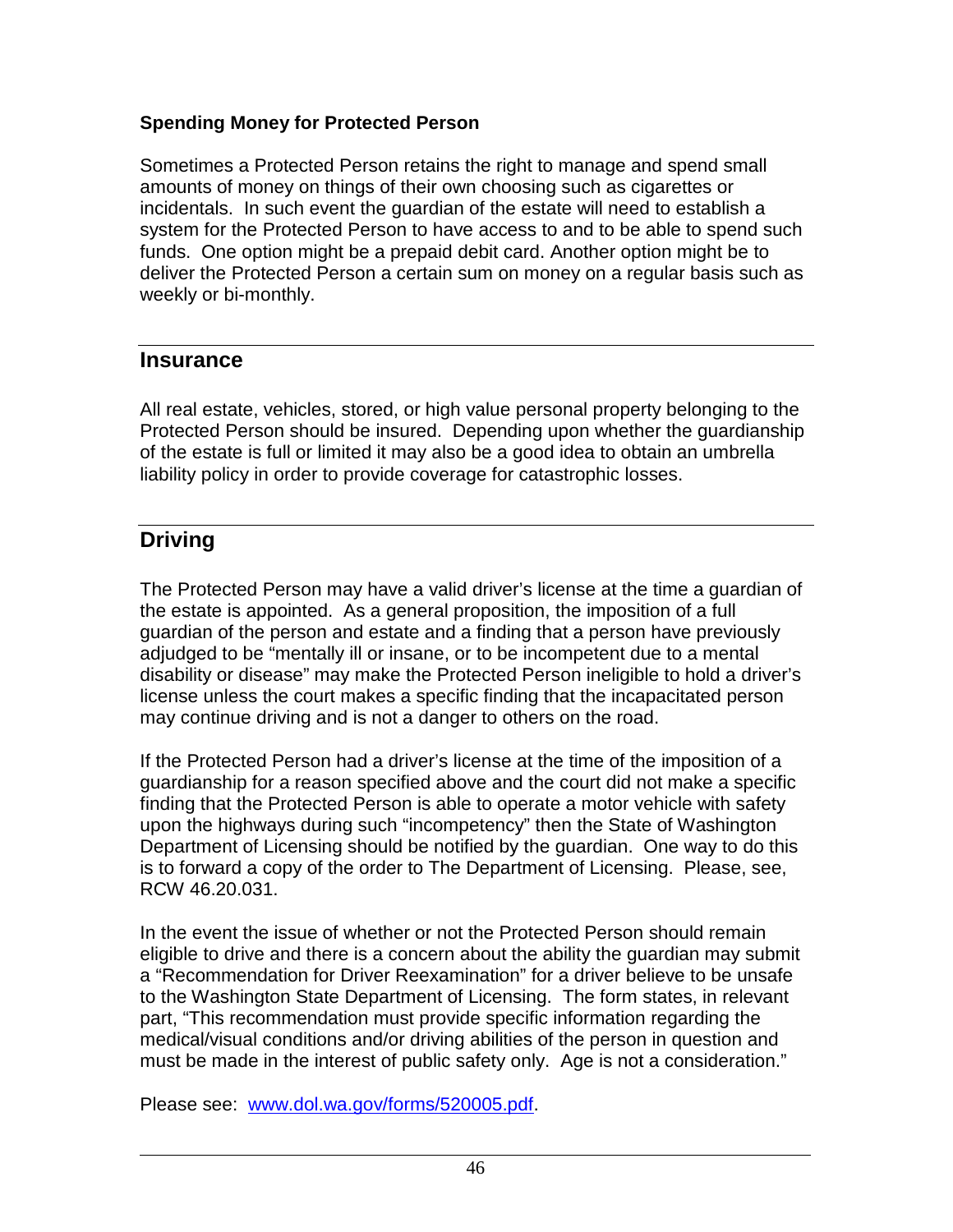## <span id="page-50-0"></span>**Vehicles**

There may be times when the Protected Person's car needs to be maintained for a friend or relative to drive. Both the car and driver must be insured. Paying the cost of transport in a friend's properly insured vehicle is often preferable from a liability point of view. The Protected Person should not have keys or access to any vehicle unless the court has found driving to be an appropriate activity, regardless of who owns the vehicle.

Sale or other disposition of a vehicle, such as by gift or donation, is sometimes deemed to be in the best interest of the Protected Person. However, before selling, gifting, or donating the Protected Person's vehicle to a third party court authority is necessary.

## <span id="page-50-1"></span>**Types of Investments**

Absent court authority allowing a deviation guardianship funds must be deposited into federally insured accounts. The prohibition will generally preclude deposits into some credit union accounts, stock drawing accounts, money market accounts, and other non-federally insured investments.

Regardless of the type of account assets the Protected Persons assets are held in they should generally be identified as being held by the guardian of the estate for the benefit of the Protected Person.

Unless prior court authority is obtained investments of guardianship funds should not be made in any property other than unconditional interest bearing obligations of the State of Washington or of the United States and in obligations the interest and principal of which are unconditional guaranteed the United States. However, in appropriate situations, a guardian of the estate obtain permission from the court to invest in other types of assets as a trustee.

See, RCW 11.92.040 entitled Duties of a Guardian or Limited Guardian In General or RCW 11.98.070 entitled Power of Trustee.

## <span id="page-50-2"></span>**Prudently Manage the Protected Person's Funds and Assets**

A guardian is a *fiduciary*, owing the same fiduciary responsibility to the Protected Person as a trustee owes a trust beneficiary. In other words, the guardian must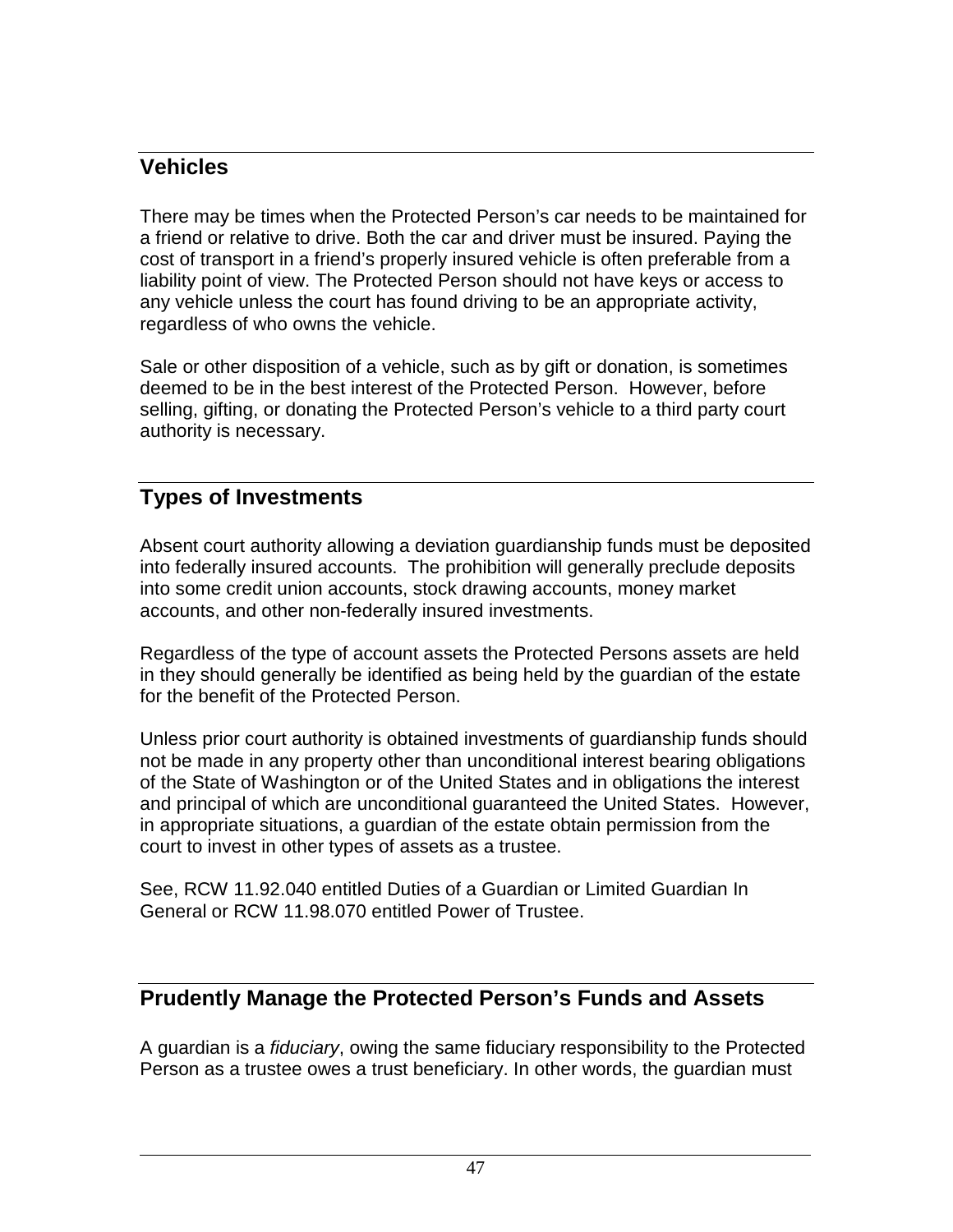use utmost good faith and the highest degree of care in managing the Protected Person's estate.

The guardian, while not an insurer of the Protected Person's estate should use caution and common sense. A guardian of the estate must invest the Protected Person's assets prudently and conservatively and not with regard to speculation.

In addition to managing and possibly investing a Protect Person's assets the guardian of the estate may be required to also collect and deposit the Protected Person's income, pay bills, as well as handle taxes, insurance, and legal claims. It should be noted, however, the court authority is required prior to the institution of any legal action on behalf of a Protected Person. See, RCW 11.92.060(1).

This duty to manage the Protected Person's estate prudently does not mean that a guardian of the estate should allow the Protected Person's needs to go unmet in order to preserve the estate. The guardian's primary duty is to act for and use assets for the benefit of the Protected Person in keeping with what is in the best interest of such person.

# <span id="page-51-0"></span>**No Comingling of Assets**

A guardian of the estate must keep his or her assets separate from those of the Protected Person. Neither joint accounts nor joint ownership of assets is tolerated.

Maintaining separate accounts is essential. Accounts maintained for the Protected Person are titled as follows: *John Doe as Guardian of the Estate of Jane Doe, Protected Person.*

## <span id="page-51-1"></span>**Inform the Protected Person How the Property is Being Managed**

In making decisions about the management of the Protected Person's estate the Protected Person's wishes should be followed to the greatest extent possible. If the Protected Person is not capable of making wishes known or of making reasoned judgments, the guardian should try to make decisions in the Protected Person's best interests based upon known preferences. What is in the best interest of a Protected Person is judged by a court and tested against what a reasonable guardian would do.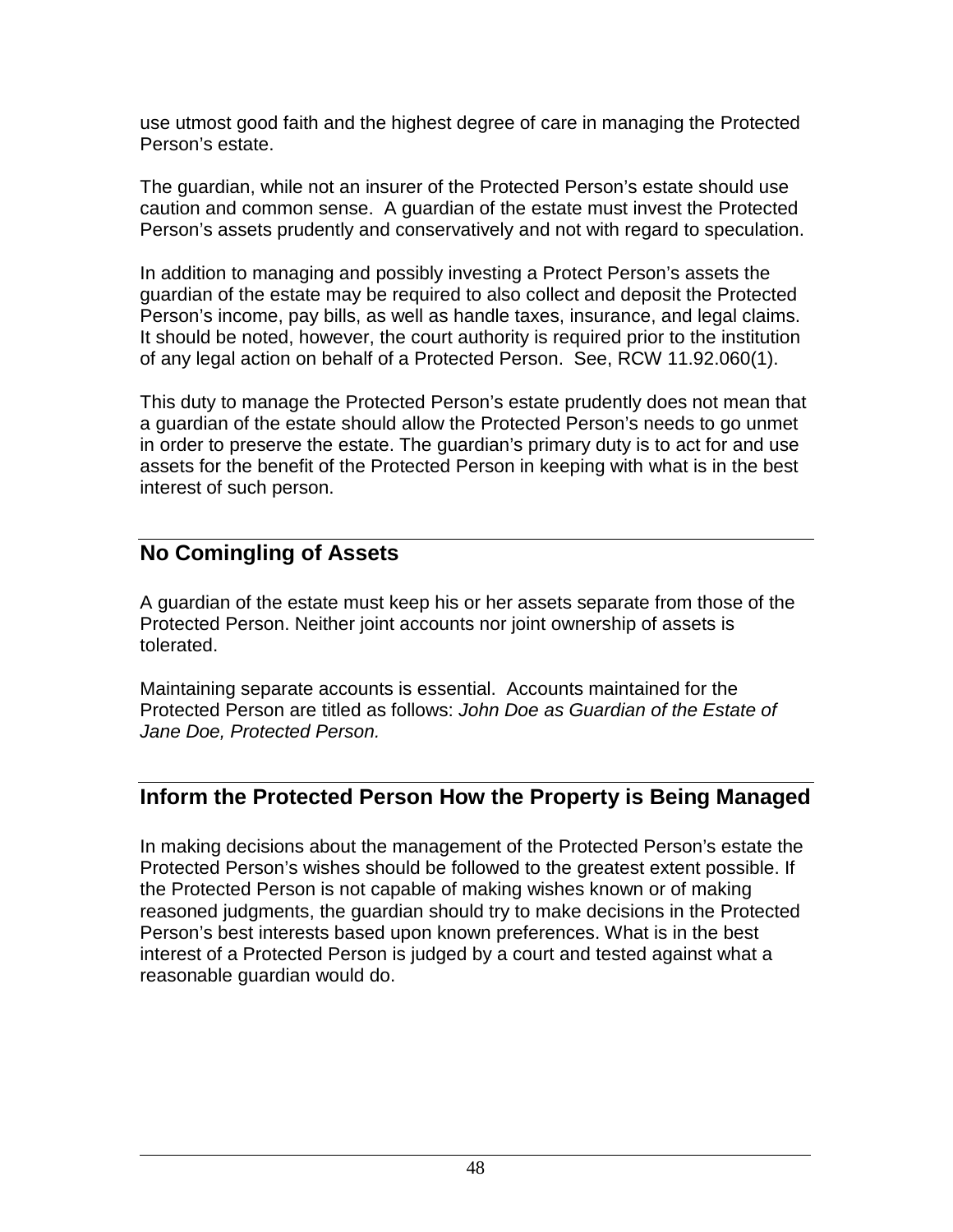# <span id="page-52-0"></span>**Record Keeping**

Guardians may be reimbursed from the guardianship estate for out-of-pocket expenses necessary for the administration of the guardianship and that directly benefit the Protected Person. Guardians should figure expenses, mileage, meals, and supplies at cost or the standard government reimbursement rate.

It is imperative that a guardian keep complete, accurate and up-to-date records and receipts of expenses and reimbursements. Court approval is required before a guardian reimburses him or herself from the guardianship estate expenses, unless the expenses have been previously authorized by the Court.

A guardian should consider purchasing a simple record and accounting software program. At the least, record all expenses paid and reimbursements made in a record-keeping book.

# <span id="page-52-1"></span>**Keeping Track of the Protected Person's Income and Assets**

Proper accounting and verification of expenditures requires receipt be kept for all expenditures on behalf of a Protected Person. Failure to keep such receipts may result in the guardian having to personally reimburse the guardianship estate for undocumented expenditures. . As a practical matter, regardless of the potential for liability for failure to do so, it is helpful to keep such records so that the annual accounting to the court will be accurate.

The court is responsible for monitoring the guardianship to ensure the Protected Person's estate is handled properly. If the guardianship estate's records are not properly kept to the satisfaction of the court, the court remove the non-compliant guardian, require reimbursement of all undocumented expenses, and may hold the non-compliant guardian personally responsible for losses to the guardianship estate including, but not being limited an assessment of costs and fees associated with the need to take corrective action.

# <span id="page-52-2"></span>**Keeping a Record of Guardianship Actions**

Guardianship activities are often scrutinized by the court, guardianship monitoring programs, family and friends, Adult Protective Services, and other interested persons. One of the best ways for a guardian to document his or her faithful performance of a guardian's responsibilities toward the Protected Person in though good record keeping. It is often advisable to keep notes of telephone calls and conversations including the identity of the person involved in the call, as well as the date, time, and substance of the call. If a guardian is expecting to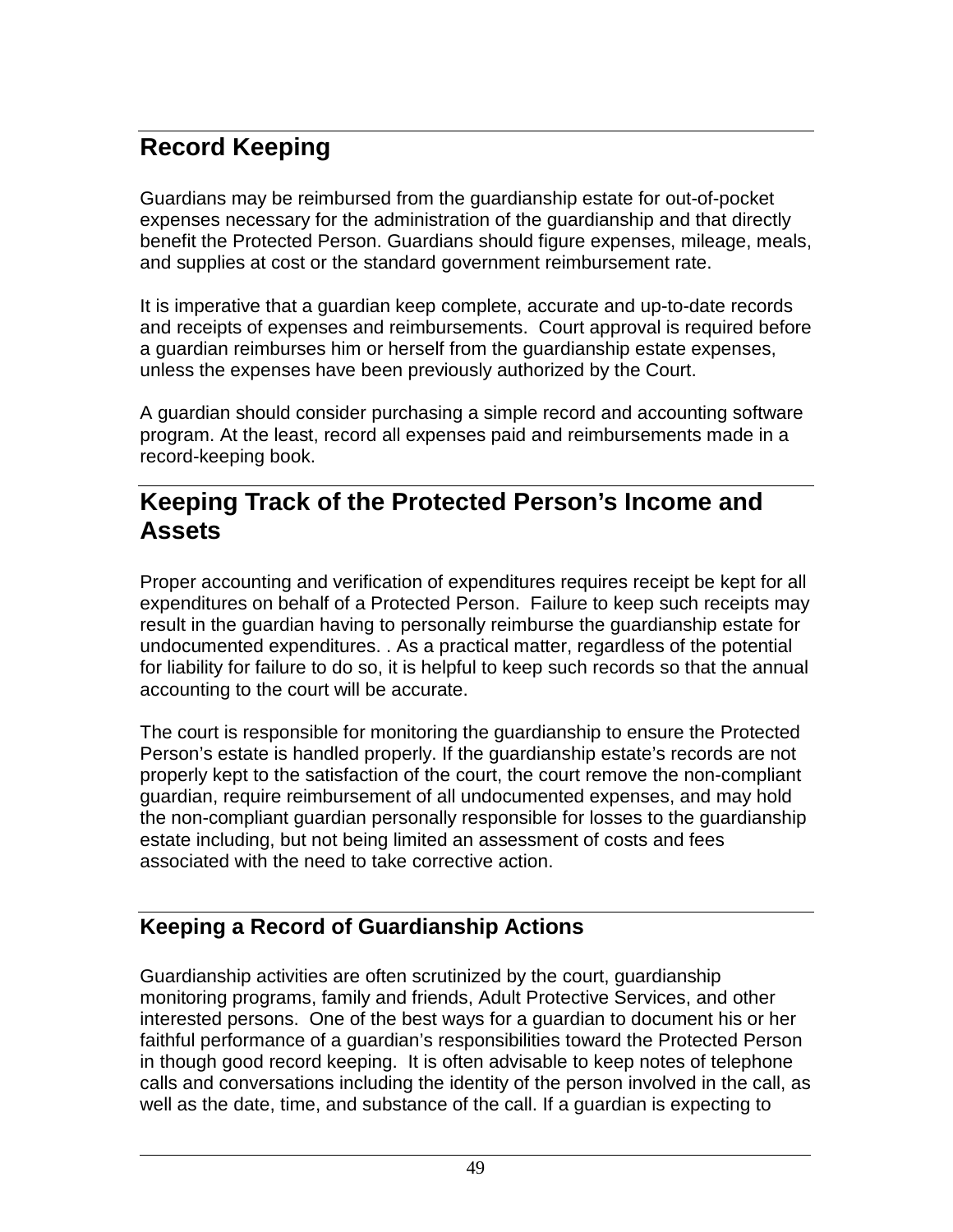receive compensation for his or her services it is a good idea to document the time spent on a daily basis, in hours and minutes, so that there is an adequate foundation and documentation for presenting a claim for reimbursement to the court and other interested persons. The need for accurate and complete records cannot be overstated. Without detailed time and billing records a claim for payment or reimbursement may be denied unless there is some other way to corroborate the expenditure.

Guardians often document their activities with an activity log. A guardian must be able to report on all activities such as when bills were paid or when doctor's appointments were set. A guardian may be questioned in court or in other proceedings with regard to such activities. A contemporaneously kept activity log may be helpful in responding to questions from others. It may also be submitted as an exhibit in legal and other proceedings perhaps making live testimony unnecessary.

As a volunteer, if the guardian is not going to be presenting a claim to the court for reimbursement the guardian does not have to document his or her time expenditures. However, maintaining an activity log is still for planning purposes and for rebutting a claim against a guardian that he or she is not fulfilling their role as guardian.

<span id="page-53-0"></span>The following is a sample format for an activity log:

| Date | <b>Activity Including</b><br><b>Expenditure of Time</b><br>and/or Money | Tasks To Do or Completed;<br>Including to whom money is paid | Completion<br>Date |
|------|-------------------------------------------------------------------------|--------------------------------------------------------------|--------------------|
|      |                                                                         |                                                              |                    |
|      |                                                                         |                                                              |                    |
|      |                                                                         |                                                              |                    |
|      |                                                                         |                                                              |                    |
|      |                                                                         |                                                              |                    |
|      |                                                                         |                                                              |                    |
|      |                                                                         |                                                              |                    |
|      |                                                                         |                                                              |                    |
|      |                                                                         |                                                              |                    |
|      |                                                                         |                                                              |                    |
|      |                                                                         |                                                              |                    |
|      |                                                                         |                                                              |                    |
|      |                                                                         |                                                              |                    |
|      |                                                                         |                                                              |                    |
|      |                                                                         |                                                              |                    |
|      |                                                                         |                                                              |                    |

# **Activity Log – Guardianship of Jane Doe**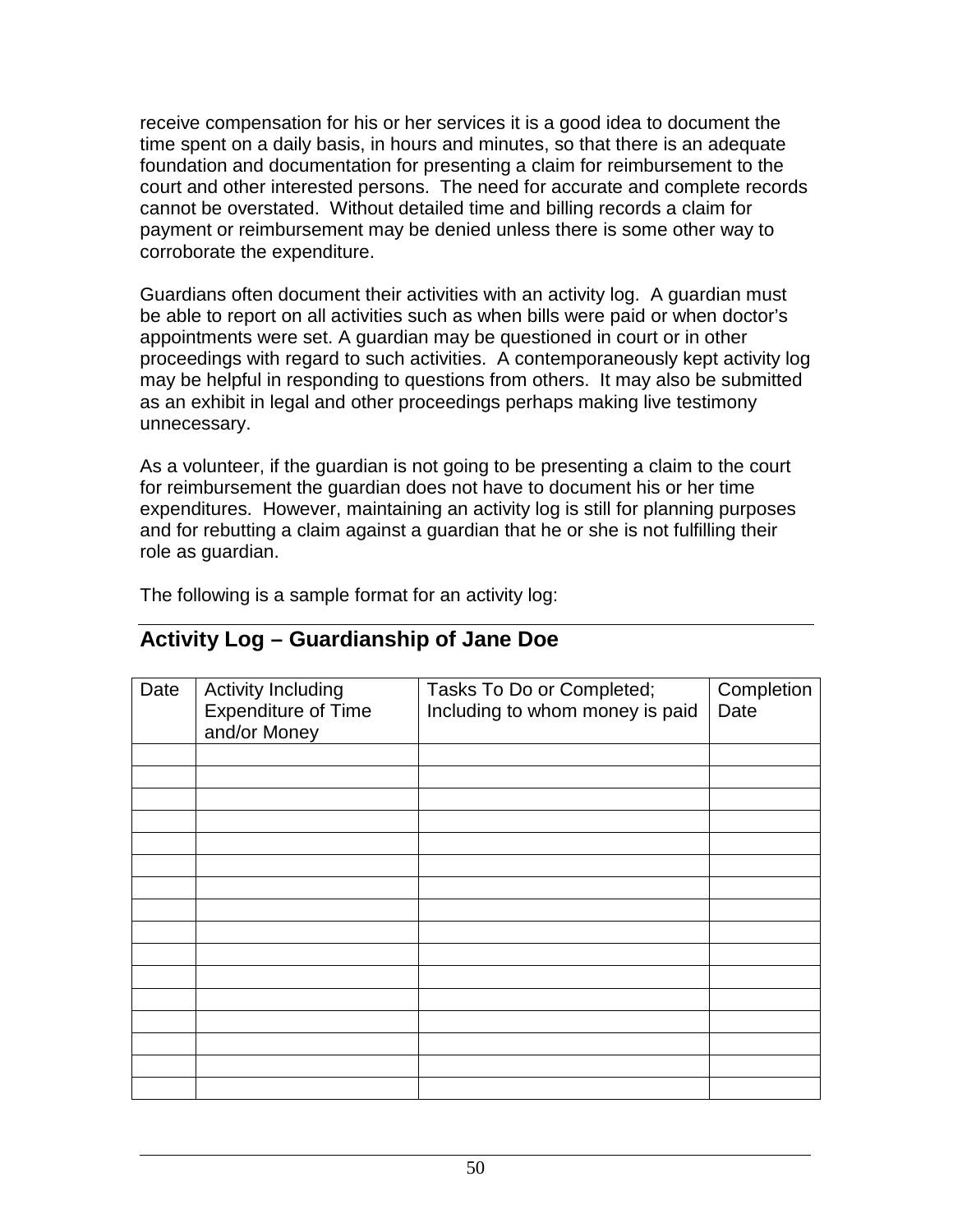| Completion<br>Date | Tasks To Do or Completed;<br>Including to whom money is paid | Activity Including<br>Expenditure of Time<br>and/or Money | Date |
|--------------------|--------------------------------------------------------------|-----------------------------------------------------------|------|
|                    |                                                              |                                                           |      |
|                    |                                                              |                                                           |      |
|                    |                                                              |                                                           |      |
|                    |                                                              |                                                           |      |

## <span id="page-54-0"></span>**The budget and the plan**

One of the duties of the guardian of the estate is the creation of a budget for the Protected Person. If possible create a budget immediately after the assets are marshaled. A framework for an initial budget can be created by identifying sources and regular income and expenses. From there other expenses can be estimated based upon anticipated future needs. Once the initial budget is complete, a guardian of the estate can make informed financial plans necessary to prudently manage the guardianship estate and care for the Protected Person. The budget should be revised regularly as circumstances change.

#### <span id="page-54-1"></span>**Budget**

| <b>Estimated Monthly Income</b>             |    |
|---------------------------------------------|----|
| <b>Social Security</b>                      | \$ |
| <b>Supplemental Security Income</b>         | \$ |
| <b>Veterans Compensation</b>                | \$ |
| <b>Retirement (Specify)</b>                 | \$ |
| Other (Specify)                             | \$ |
| Disability (Specify)                        | \$ |
| Workers Compensation or L & I               | \$ |
| <b>TOTAL INCOME</b>                         | \$ |
| <b>Estimated Monthly Expenses</b>           |    |
| <b>Personal Expenses</b>                    | \$ |
| <b>Court-Approved Guardian Fees</b>         | \$ |
| <b>Other Court Approved Fees</b>            | \$ |
| <b>Court-Approved Guardian Advances</b>     | \$ |
| <b>Medical Insurance Policy</b>             | \$ |
| <b>Other Medical Expenses</b>               | \$ |
| Cost of Protected Person's Participation in | \$ |
| <b>State Funded Care</b>                    |    |
| Other (Specify)                             | \$ |
| <b>TOTAL EXPENSES</b>                       | \$ |
| <b>NET MONTHLY INCOME OR DEBIT (+ OR -)</b> | \$ |
| <b>TOTAL CASH ON HAND</b>                   | \$ |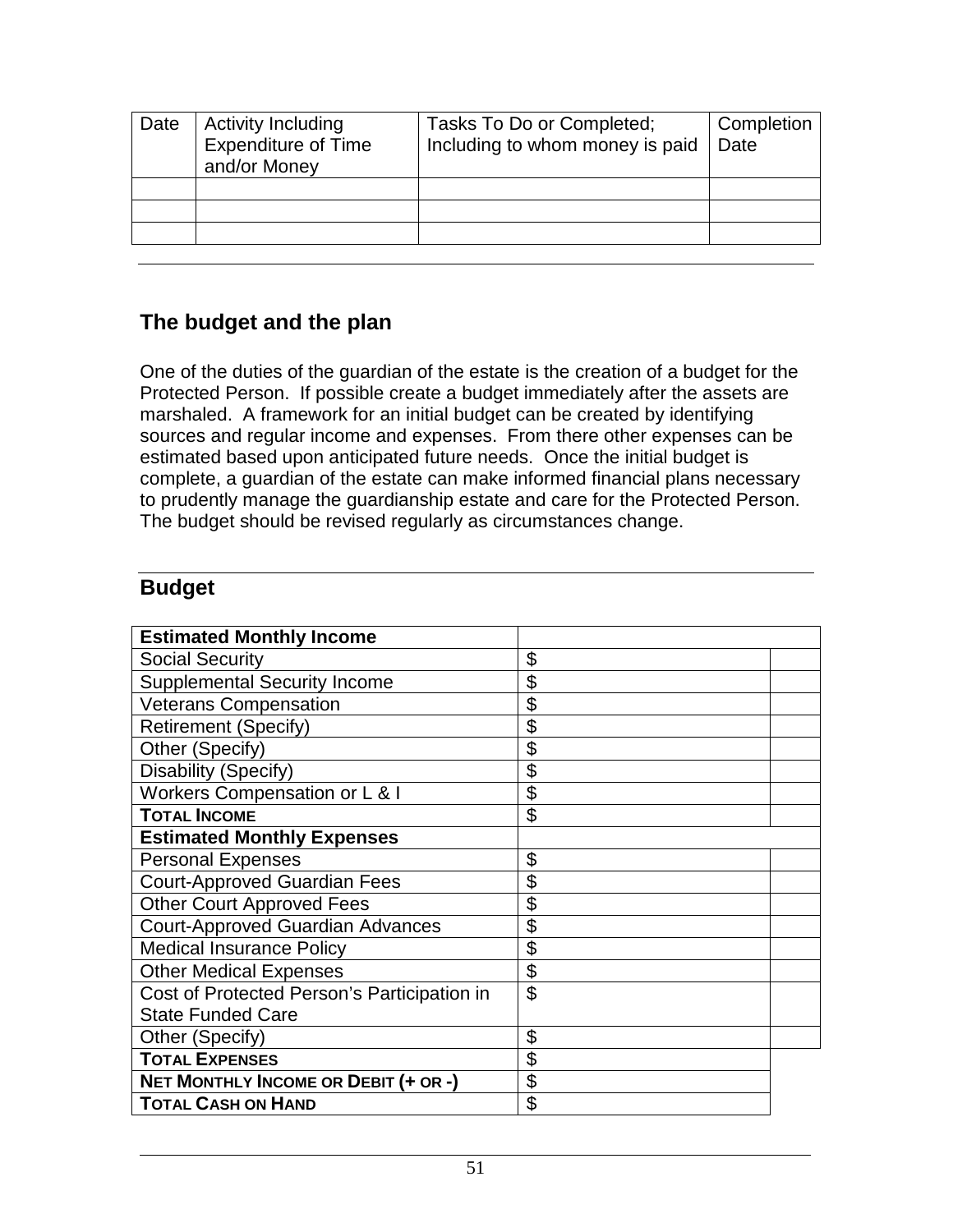# <span id="page-55-0"></span>**Court Permission Needed to Sell Real Property**

Advance court authority is needed to sell real property of the Protected Person. This is a relatively complicated process usually involving three hearings: (1) obtaining permission to sell the property and method, (2) directing sale of property to a named individual or entity, and (3) confirming the sale of real property after publicizing the price and sale date and seeing there are any potential purchasers willing to purchase the property under different conditions and/or at a higher price. Because of the complexities involved in the sale of real property held in a guardianship it is recommended that an attorney be consulted. Often the consulted attorney is paid from the proceeds of the sale of the real property.

#### <span id="page-55-1"></span>**Court Permission Needed to Sell, Gift, Donate, or Otherwise Dispose of Personal Property**

Disposing of personal property held in the name of a guardianship, whether by gifting, donation, outright disposal, or sale is also very complex. If the asset has sufficient value it is recommended an attorney be consulted to ensure procedural and substantive rules are followed. For personal property of negligible value, it may be possible to submit a Petition for Instruction to the court and request instruction on how to dispose of the guardianship property.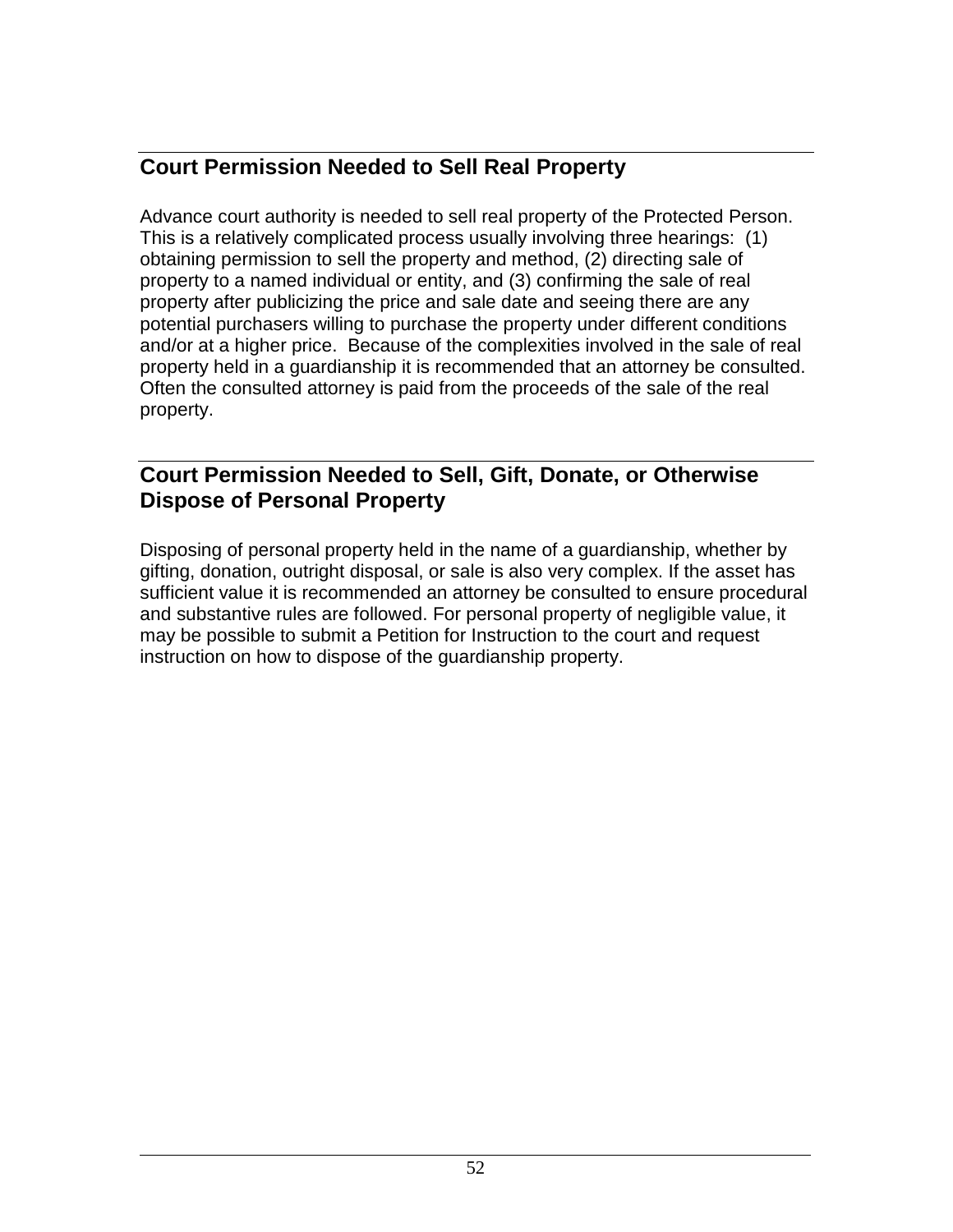#### **IMPORTANT INFORMATION FOR ALL GUARDIANS (GUARDIANS OF THE PERSON AND/OR ESTATE)**

# <span id="page-56-0"></span>**Future Reports**

## <span id="page-56-1"></span>**Annual or Triennial Reporting Cycles**

The court will set reporting dates for the guardian at the time of the appointment of a guardian. Depending upon the activity envisioned and value of guardianship assets the guardian may be required to report on an annual or triennial basis. An annual (biennial or triennial) accounting must be filed the quardian of the estate within 90 days after the anniversary of appointment.<sup>[33](#page-56-2)</sup> It is important that the guardian have a clear understanding of report due dates and monitor them. As a general rule the courts will not remind a guardian of an upcoming report date. If a guardian misses a deadline, the Court has many remedies including removal and replacement of a repeatedly delinquent guardian.

**The Model Forms Are**:

- **Guardian's Report and Accounting**
- **Petition for Approval of Budget and Disbursements**
- **Order Approving Guardian's Report, Accounting, Personal Care Plan and Budget**
- **Order Approving Budget and Disbursements**

The inventory may need to be updated at the time of the annual or triennial report, as well as the proposed budget. The new proposed budget may be set forth in the petition to approve the annual or triennial report. Much of the required information may be set forth in an Exhibit form and filed with the court using a cover sheet with the case caption.

<span id="page-56-2"></span><sup>&</sup>lt;sup>33</sup> RCW 11.92.040(2).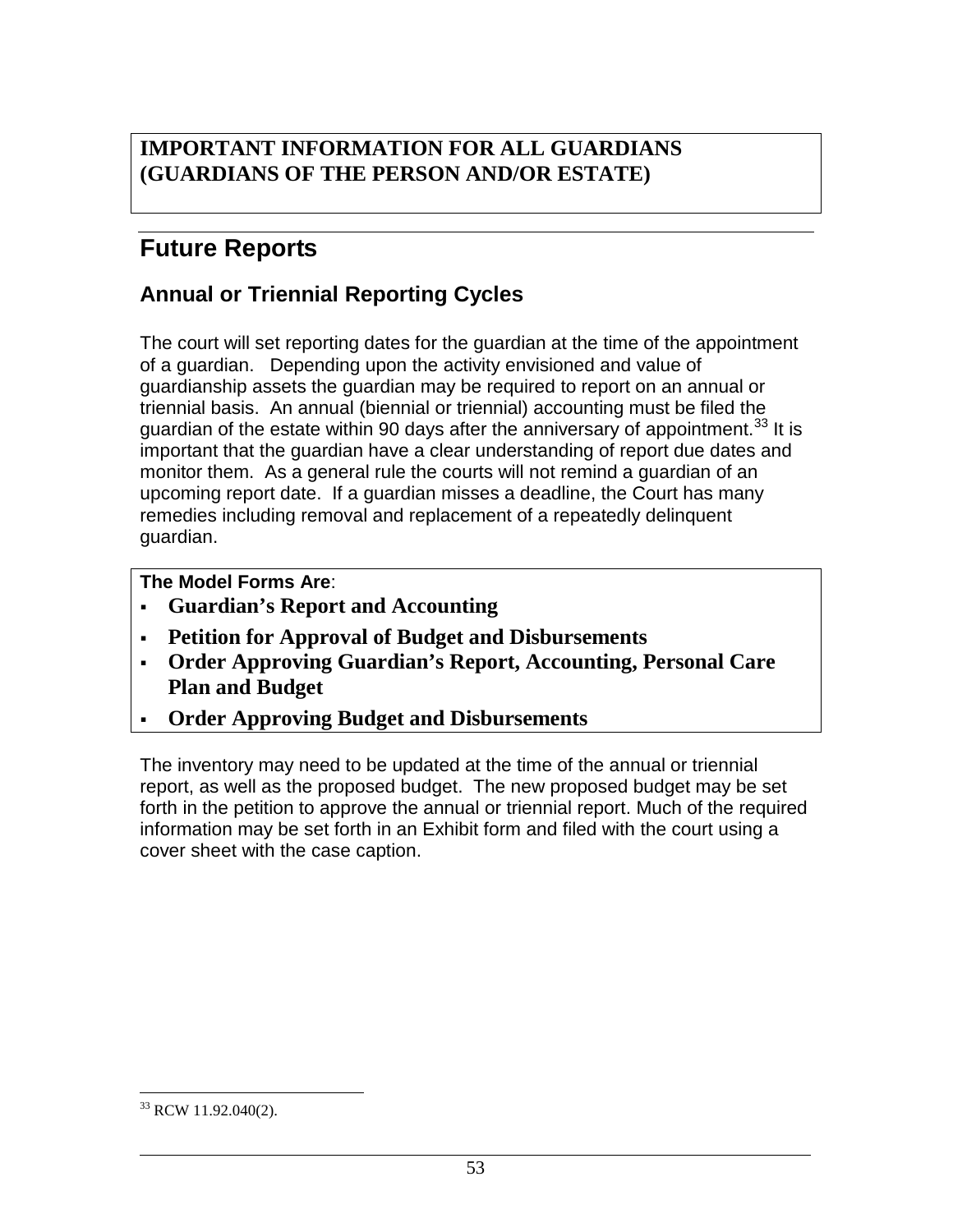# <span id="page-57-0"></span>**Timely Reporting of Changes in Circumstances**

A guardian should report the following to the court **within 30 days of occurrence**:

- Any medical condition which may require a change in the personal care plan and/or budget;
- Any increase in assets resulting in a current balance of more than \$3000 in cash or near cash assets;
- Any other major change in assets, material increase or decrease;
- Address changes;
- Any other material change in circumstances affect the life of the Protected Person which the court and interested parties should be made aware of.

#### **The Model Forms Are**:

- **Notice of Change of Address**
- **Notice of Change in Circumstances**

# <span id="page-57-1"></span>**Petitions for Instructions**

For the Court to act or assist a guardian, it must enter a court Order. For the court to enter (sign) an order, it must have a formal request to do, along with an explanation of relevant facts and legal authority to support the request. In a guardianship, that request is typically called a Petition for Instruction.

If not set forth in a verified Petition, then facts supporting the Petition may be set out in an affidavit or certified statement of the Guardian. The Guardian, or the attorney of the Guardian, must provide notice to all interested parties and the Protected Person. Interested parties, as well as the Protected Person, have the right to respond to the Petition by filing a formal pleading called a Response with the Court. At the hearing on the Petition, a judge or commissioner will determine the facts, apply the law and enter an Order, which grants or denies the request or sought.

#### **The Model Forms Are**:

- **Petition For Instruction**
- **Order on Petition for Instructions**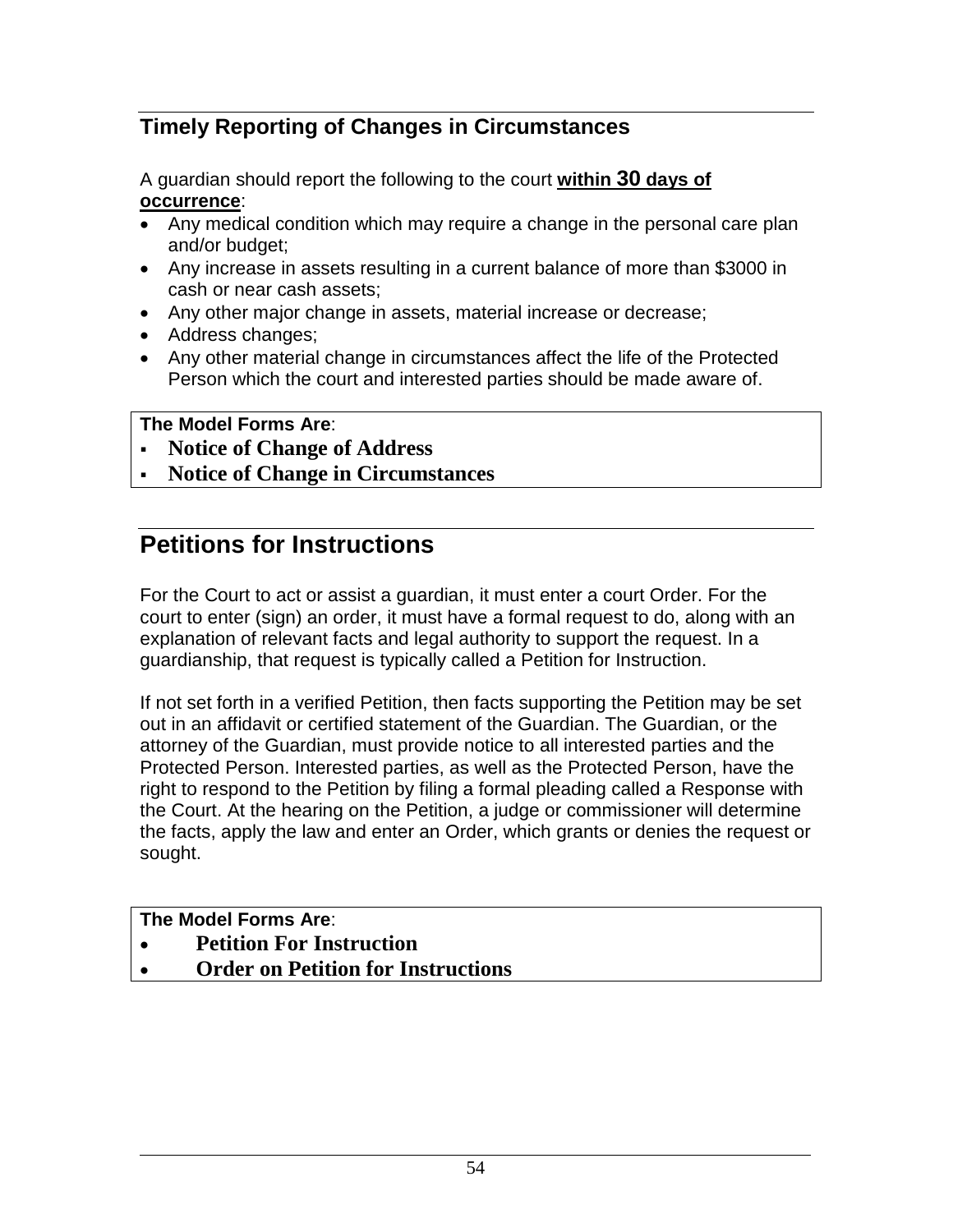# <span id="page-58-0"></span>**Working with An Attorney**

Attorneys may represent any of the parties in a guardianship. The *Handbook* focuses on the guardian's dealings with an attorney who represents the guardian in his or her capacity as a guardian.

Most volunteer guardians will find it helpful and prudent to obtain an attorney who practices guardianship law to assist and guide them to the extent necessary.

After appointment as a guardian and after having reviewed this handbook, a guardian may wish to consider meeting with an guardianship attorney to discuss any questions or concerns one has about his or her new legal role and to establish a relationship which the guardian can rely on in the future.

Volunteer guardians are permitted to complete and file reports and pleadings that are required by the Court and to appear without an attorney in the *ex parte* department where guardianship matters are heard before court commissioners or judges. However, a guardian may wish to utilize the services of a guardianship attorney to draft or review reports or pleadings. A guardian may find it preferable to have an attorney present guardianship reports or request special instructions or orders from the court on his or her behalf.

An attorney who is familiar with guardianship law will be knowledgeable about the substantive law, rules and procedures of the court. Rather than researching rules, laws and procedures, a guardian may find it more efficient and effective to pay a qualified attorney.

#### <span id="page-58-1"></span>**How is an attorney for a guardian paid?**

An attorney for the guardian may be paid out of the estate of the protected person, as long as attorney's fees are reasonable and the work is necessary and beneficial to the guardianship. However, before a guardian may use guardianship estate funds to pay the attorney for services provided, the Court must approve attorney's fees. A guardianship attorney should be willing and able to seek court approval for his or her fees on the guardian's behalf.

#### <span id="page-58-2"></span>**When to meet with an attorney?**

As suggested above, a guardian may want to establish a relationship with a guardianship attorney soon after your appointment. Or, a guardian may seek the advice or services of a guardianship attorney only when the need to do so arises. Throughout the *Handbook* there have been suggestions about when a guardian may find it helpful to seek the advice of an attorney, or have an attorney assist the guardian with court matters, including: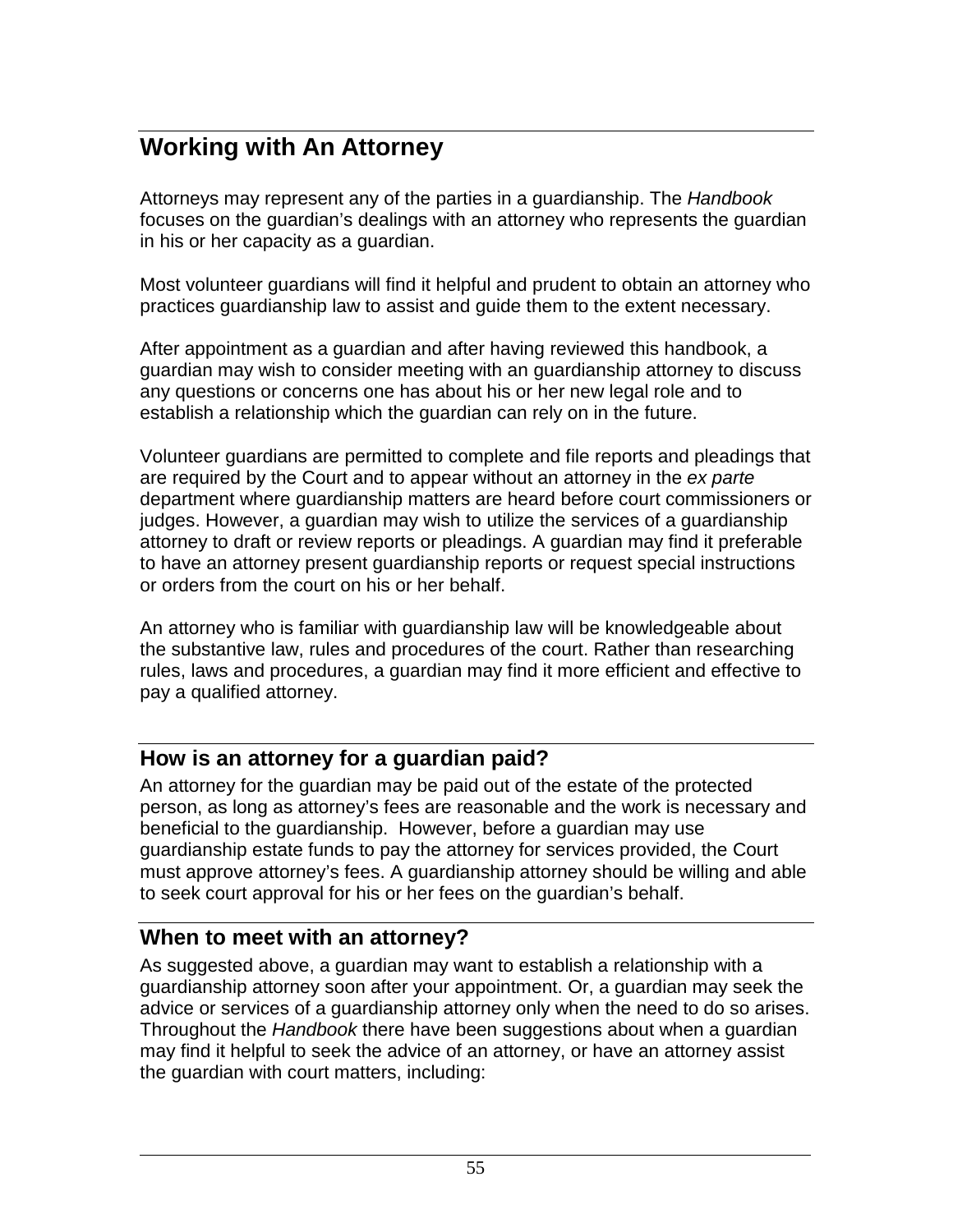- Producing, filing and presenting a court-required report;
- Recovering property belonging to the Protected Person;
- Seeking court authority for payment of fees to the Guardian, Guardian's attorney or other professionals who perform services for the benefit of the guardianship;
- Seeking court authority to gift, sell, lease, mortgage, or grant an easement, license or similar interest in any of the real property of the Protected Person;
- Seeking court authority to gift, sell, donate or dispose of personal property of the Protected Person;
- Seeking court authority to make any major changes in the form of the protected person's assets;
- Seeking court authority to compromise a claim against or debt of the guardianship estate;
- Seeking court authority to perform other actions that are not listed or described in the original order appointing the guardian;
- Seeking court authority to move the Protected Person to a different county within Washington, or to another state (as long as the Protected Person agrees to the move);
- Seeking court authority to file a petition for dissolution of marriage or registered domestic partnership of the Protected Person;

## <span id="page-59-0"></span>**Preparing for a meeting with an attorney**

Before the guardian meets with an attorney, the guardian should spend some time determining what it is that he or she needs to know or want the attorney to do. The guardian should write out the questions he or she has, and be sure to note the reason for the visit when making an appointment with attorney.

A guardian should bring a copy of the court Order appointing you him or her as guardian and any other court pleadings related to the guardianship he or she has. The guardian should gather all paperwork that he or she has about the problem he or she wishes to discuss and organize the paperwork in some manner, for example with oldest documents on the bottom and most recent documents on top.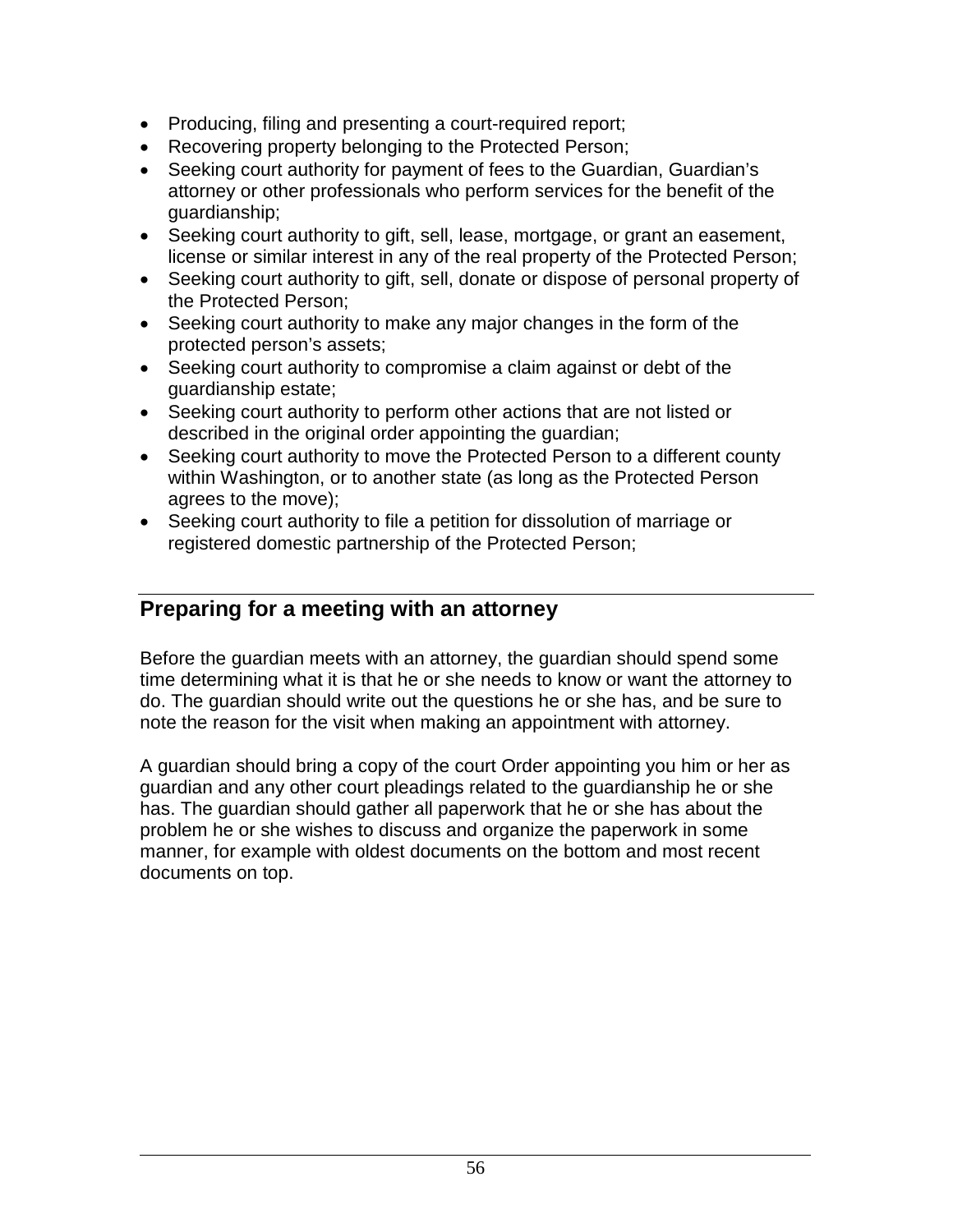# <span id="page-60-0"></span>**Compensation as a Guardian; Reimbursement for Costs; Payment of Attorney Fees from the Guardianship Estate**

A Guardian may be compensated for his or her services, but the fees must be approved and ordered by a Court prior to payment of any compensation from the guardianship estate.

In order to facilitate budgeting for the guardian, the guardian may request authority from the court to advance itself fees on a monthly or quarterly basis, usually only up to a specific dollar amount without prior court approval, at the time of the hearing in the Initial Report. These fee advances are subject to review and approval at the time of the Annual or Triennial Report. However, it should be noted that the costs and fee advances still need to be justified by expenses, time, and activity records and that if the court determines that the advances are not justified the guardian may need to repay the advance and/or serve for some time in the future without charge. Furthermore, as a general proposition, unless a guardian ad litem is appointed to review a cost and fee request at the time of the Annual or Triennial Report it should be remembered that all of the guardian's actions and inactions are still subject to review and approval, or disapproval, at the time of the guardian's final report.

The Court will consider whether the fees are "just and reasonable" and whether the services performed by the Guardian were both necessary for the administration of the guardianship and directly benefited the Protected Person.

In order for the Court to approve the fees of a guardian, if requested, it is imperative that the guardian:

- 1. Record all time spent in service or benefit to the guardianship or Protected Person;
- 2. Describe each activity performed;
- 3. Charge an hourly rate for activities performed.

If the Protected Person is a client of DSHS and is receiving long term care services, the Department must receive notice of any request for fees and administration costs. The amount of compensation from the guardianship estate for guardian's fees and administrative costs may be limited by the Department (See *Payment of Fees if Protected Person is a Client of DSHS* Section on page 59)

If the Court determines that the Guardian has failed to perform his or her duties, the Court may deny or limit compensation.

A guardian's fees and other administration fees, including attorney's fees, may be allowed by the Court any accounting or report presented by the Guardian subject to review and approval at the time of the final accounting unless a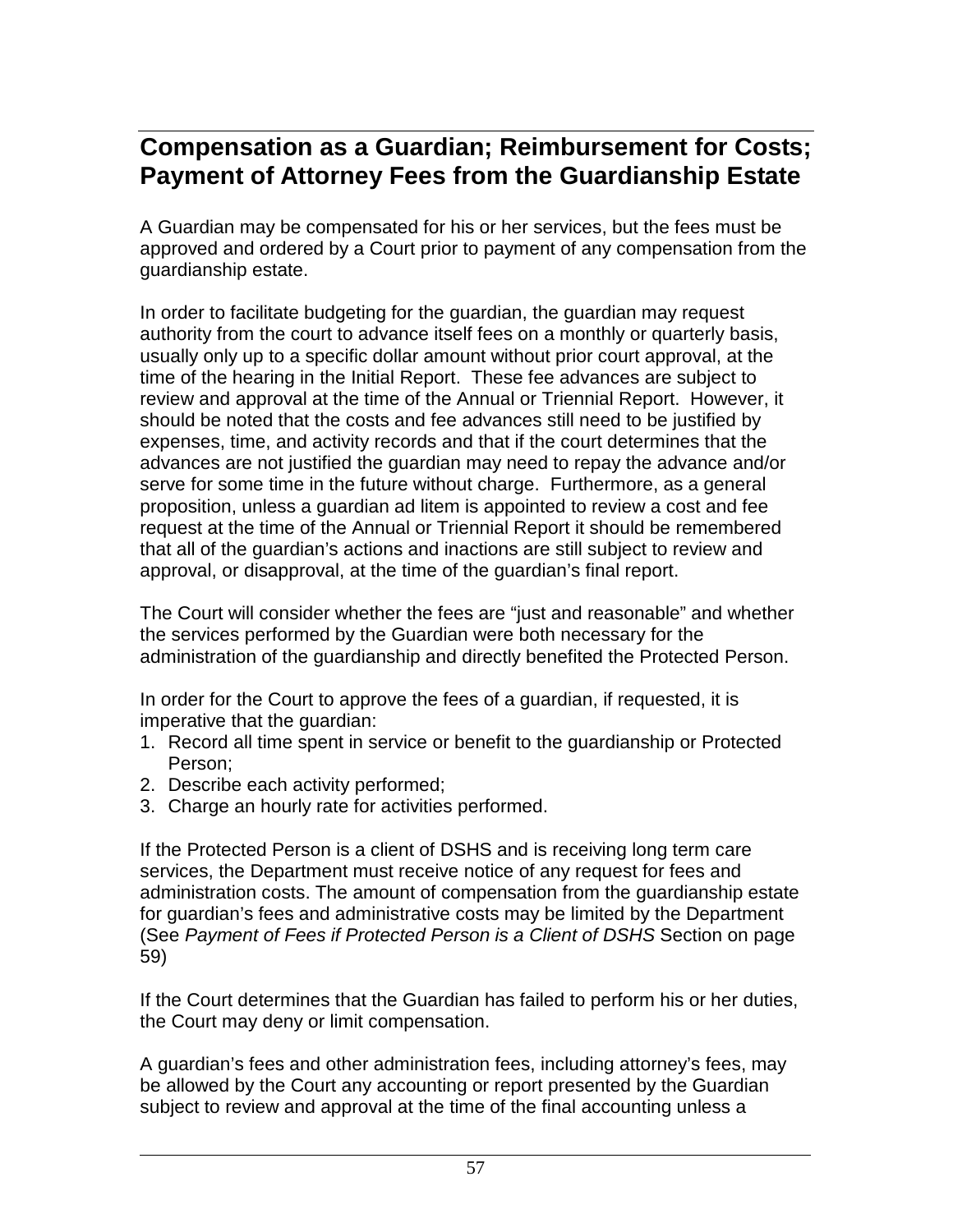guardian ad litem has been appointed for the purpose of reviewing the appropriateness of such costs and fees. See, RCW 11.92.050.

In addition, the fees may be approved at any time the Guardian or Guardian's attorney petitions the Court for an allowance of compensation, expense or fees for services.

Attorney fees are considered an administrative cost of the guardianship, as are other cost and fees for services not provided by the guardian or limited guardian. See, RCW 11.92.180. See, Chapter 388-79 WAC, infra.

#### <span id="page-61-0"></span>**Never more than two**

In Washington State, a volunteer guardian may not serve as a guardian in more than two guardianships *for which he or she is being paid* unless the guardian is a certified professional guardian. Information about the mandatory six-month certification training, the UWEO Guardianship Certificate Program can be found through the Washington courts website.

# <span id="page-61-1"></span>**Payments of Fees if the Protected Person is a Client of DSHS**

WAC Chapter 388-79 sets payment rates for guardians of DSHS clients. The Guardian or the Guardian's Attorney must provide notice to the Regional Administrator (RA) of the appropriate DSHS Administration (HCS or DDD) of any court hearing at which the Guardian will be requesting approval or payment of Guardian's fees or administration fees, including those of the Guardian's attorney. If the payment amount requested exceeds the rates set forth in WAC 388-79, DSHS may oppose the payment requested and request that the Court order a lower payment rate.

Refer to WAC 388-79, Guardianship Fees for Client of the Department, for the current rates amounts.

## <span id="page-61-2"></span>**Cases with fees under \$175/month**

If the guardian's fees and attorney's fees are less than the current fee set forth in WAC 388-79, then the proposed Order setting or approving fees should be sent to the RA, as described above. A financial worker will review the Order and issue the Protected Person a new award letter.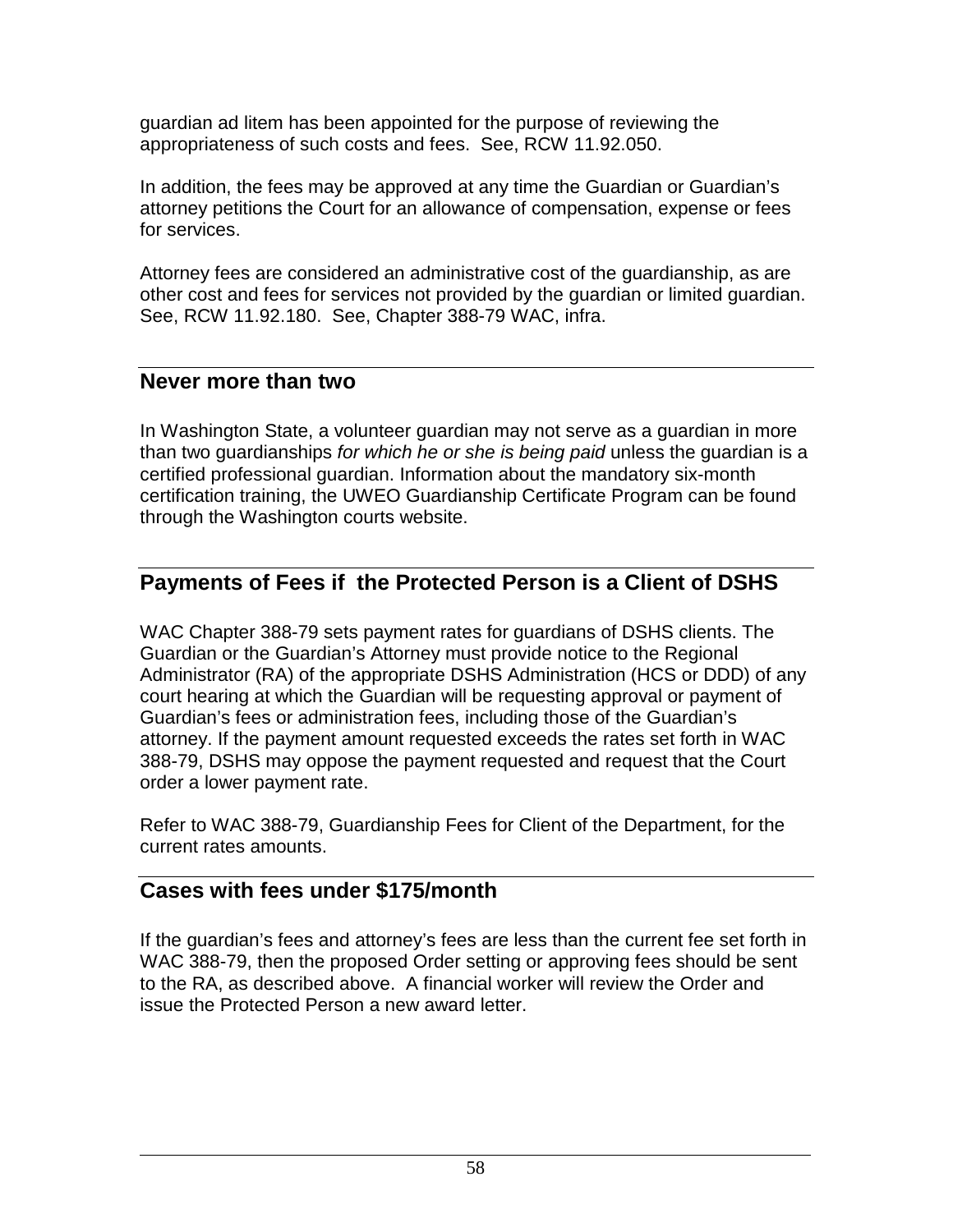# <span id="page-62-0"></span>**Reimbursement for Expenses: Recordkeeping**

Guardians may be reimbursed from the guardianship estate for out-of-pocket expenses necessary for the administration of the guardianship and that directly benefit the Protected Person. Guardians should figure expenses, mileage, meals, and supplies at cost or the standard government reimbursement rate.

It is imperative that a guardian keep complete, accurate and up-to-date records and receipts of expenses and reimbursements.

A guardian should consider purchasing a simple record and accounting software program. At the least, record all expenses paid and reimbursements made in a record-keeping book.

# <span id="page-62-1"></span>**How or When Is a Guardianship Modified or Terminated?**

Because of reporting requirements of the guardian and the law's interest in maximizing the autonomy of incapacitated persons, no guardianship is "permanent" or intended to remain in the same form indefinitely. However, most guardianships are perpetual as long as the client remains legally incapacitated, the guardian performs its statutory and court-ordered responsibilities, and reporting requirements are fulfilled. Nonetheless, guardianships are frequently are modified or terminated, based upon the changed needs of the IP or formerly incapacitated person.

A court order is required to modify or terminate a guardianship. Any person, including the protected person, may petition the court to modify or terminate a guardianship, or to replace a guardian. The court may order the modification or termination of a guardianship for good cause only.

#### **Guardianship May be Modified Because:**

- The protected person has gained capacity to adequately manage some or more (but not all) of his or her personal and/or financial affairs;
- The protected person has gained capacity sufficient to execute an appropriate less restrictive alternative, but still requires the support and assistance that a guardian provides;
- **Other good cause, as determined by the Court.**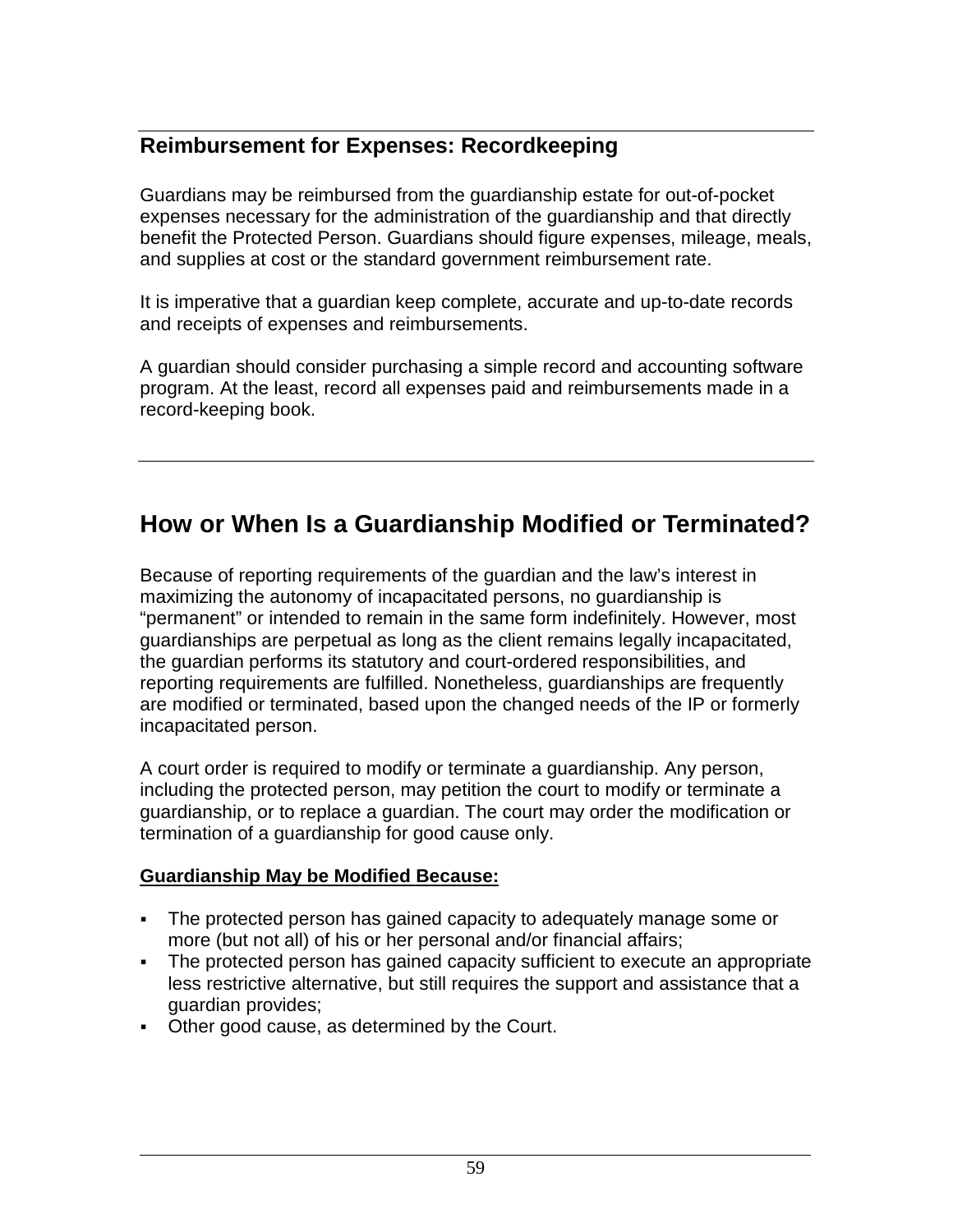#### **Modifications to a Guardianship May Include:**

- Modification from a full to limited guardianship;
- **Modification from a limited to full quardianship;**
- Modification of a less limited guardianship to a broader (but not full) guardianship;
- Modification of a broader guardianship to a more limited guardianship;
- Removal of a guardian and appointment of a successor guardian;
- Resignation of a guardian and appointment of a successor guardian;
- Appointment of a co-guardian.

Upon the termination of any guardianship for any reason, the Guardian must file a final report and/or account with the information required by RCW 11.92.040(2) and petition the Court for approval of the report, per RCW 11.92.053.

# <span id="page-63-0"></span>**Gaining or Recovery of Capacities**

If the Protected person gains capacity to adequately manage some or all of his or her personal and/or financial affairs, or has gained capacity sufficient to execute an appropriate less restrictive alternative, the guardianship should be modified or terminated to maximize the autonomy of the Protected Person or formerly incapacitated person.

Whenever a guardianship is terminated, the former Guardian must submit a final report and/or accounting to the Court and transfer property and records to the formerly incapacitated person, or his or her estate.

# <span id="page-63-1"></span>**Removal or resignation of the Guardian**

Guardians are subject to the ongoing supervision of the court in the county in which the guardianship was created. One purpose of the requirement that guardians regularly report to the Court is to ensure that the guardianship continues to meet the needs of and maximize the autonomy of the Protected Person. If the Guardian fails to file reports as required and the previous Letters of Guardianship expire, the Guardian no longer has legal authority to act on behalf of the Protected Person, but the Guardian remains legally liable for actions unlawfully taken on behalf of the Protected Person.

A Guardian may wish to resign even though the guardianship should continues in effect. A Guardian must petition the Court for permission to resign and have a successor Guardian appointed by the Court. A Guardian who receives the Court's permission to resign or who is removed by the Court must provide all records and property of the guardianship to the Court and/or the successor Guardian, as ordered by the Court and file an accounting per RCW 11.92.040(2) **within 30 days** of the court Order terminating the appointment.

#### **See Helpful Model Forms listed on page 61**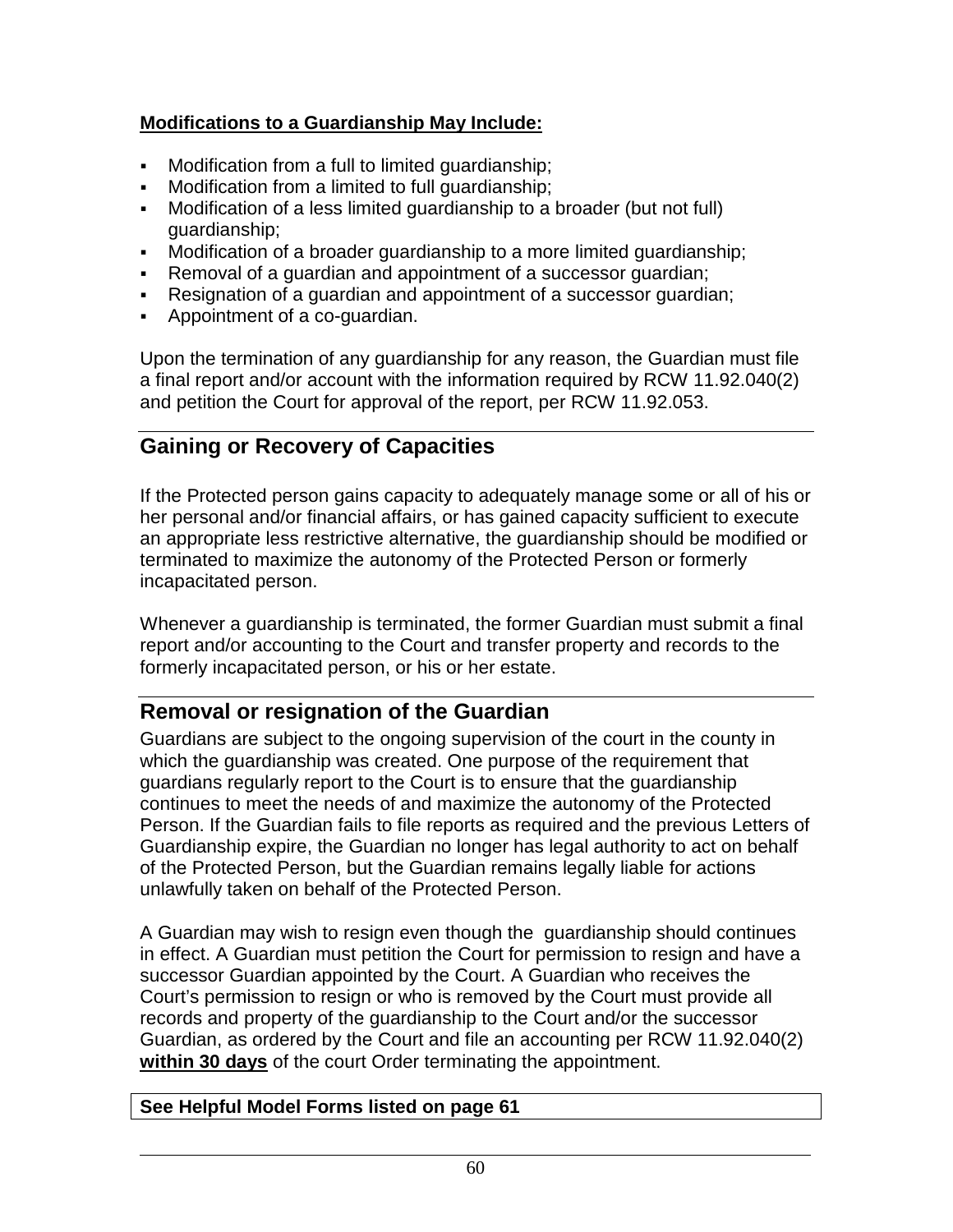## **The statutes involved are**

RCW 11.88.140 Termination of guardianship or limited guardianship RCW 11.92.053 Settlement of estate upon termination RCW 11.92.040 Duties of guardian or limited guardian in general

# <span id="page-64-0"></span>**Death of the Protected Person**

The Guardian should notify the Court immediately of the date and place of death of the Protected Person. The legal authority of the Guardian to manage the personal and/or financial affairs automatically terminates, except that the Guardian of the Estate may pay the costs of disposition of the deceased person's remains in some circumstances (See a guardianship attorney for further instruction, and RCW 11.88.150). However, the Guardian is required to file a final report and/or accounting with the Court.

If the Protected Person dies intestate (without a Will), a Guardian of the Estate may administer the estate of the deceased Protected Person. (See a guardianship attorney for further instruction, and RCW 11.88.150).

# <span id="page-64-1"></span>**Disposition of Remains**

If the Protected Person did not did not designate someone to make decisions for his or her remains upon death or if the Protected Person has no family members to consent to such decisions, the Guardian may finalize burial or funeral arrangements (See RCW 11.88.150(1) and RCW 68.50.160). The Guardian should attempt to fulfill the Protected Person's wishes, if those wishes are known. If the Protected Person's wishes are not known and there are no religious or philosophical objections, cremation may be considered as a more cost effective alternative.

Pre-death planning can help to minimize costs. A Guardian should consider purchasing a pre-death burial, cremation plan or funeral plan, or maintaining a savings account for such purposes. *Peoples Memorial Association* and others provide pre-death planning services at reasonable cost.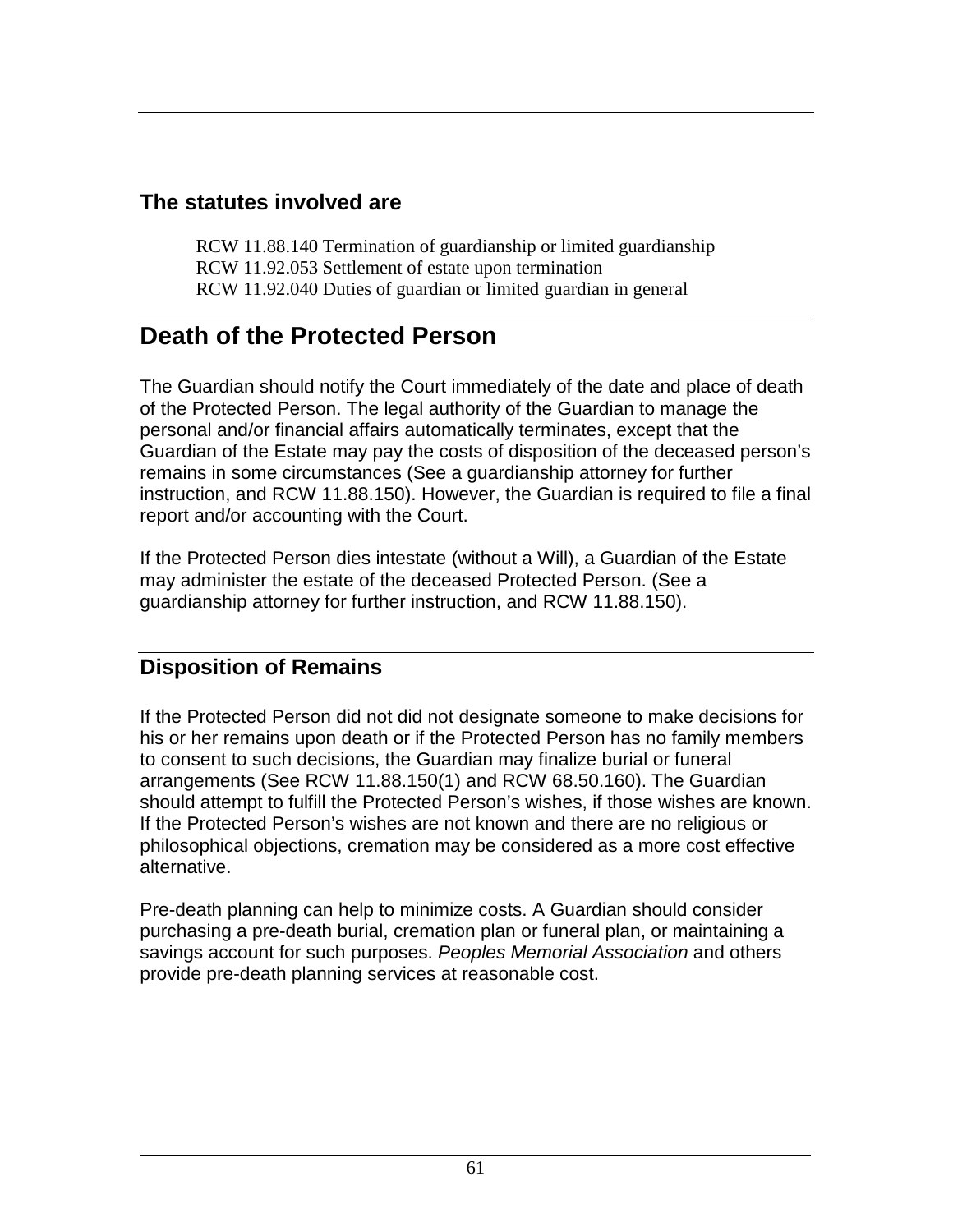#### <span id="page-65-0"></span>**Veteran's burial**

If the Protected Person is a veteran, see:<http://www.cem.va.gov/faq.htm> or call **1-800-827-1000**. A guardian will need the DD Form 214. The guardian should explain that he or she is the guardian of a deceased veteran, and the Veteran's Association (VA) should arrange to pick up the body at the appropriate address. The VA should arrange for the funeral and disposition of remains.

If there is money to pay for the appropriate arrangements, the VA will make a cash payment to a cemetery or funeral home that will designate a plot, handle the gravesite, the funeral, the burial and headstone. The federal military cemetery is in Auburn is available for veterans without funds to pay for a burial plot.

# <span id="page-65-1"></span>**Closing the Guardianship and Final Reports**

**Within 90 days of the death** of the Protected Person, the Guardian must file a final report and/or accounting with the Court. Notice of the Petition to Approve the Final Report and Disbursements should be sent to those entitled to notice. After the report is approved by the Court, the Guardian is discharged obligation and any bond is released.

The Guardian is required to deliver the Protected Person's property to the persons entitled to receive it. If a guardian is uncertain as to who the appropriate person or persons may be, a guardianship attorney should be consulted.

#### **The Model Forms Are**:

- **Notice of Guardian's Intent to Resign and Petition to Appoint Successor Guardian**
- **Notice Of Death Of Incapacitated Person**
- **Petition For Order Approving Guardian's Activities And Final Report**
- **Order Approving Guardian's Final Report**
- **Petition for Order Closing Guardianship and Discharging Guardian**
- **Order Closing Guardianship, Discharging Guardian and Exonerating Bond**
- **Declaration of Service**

#### **The statutes involved are**

RCW 11.88.140 Termination of guardianship or limited guardianship RCW 11.88.150 Administration of a deceased incapacitated person's estate RCW 11.92.053 Settlement of estate upon termination RCW 11.92.040 Duties of guardian or limited guardian in general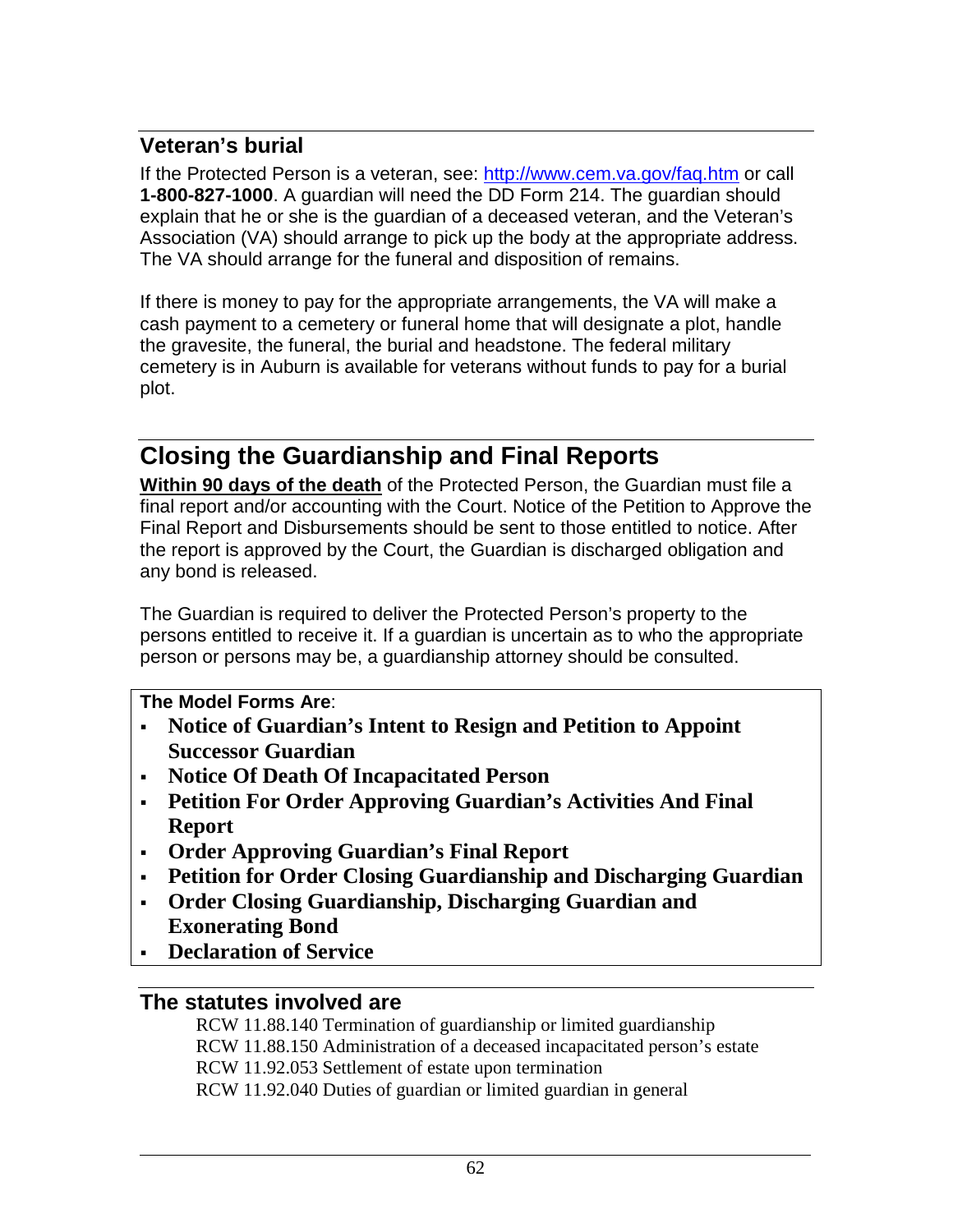# <span id="page-66-0"></span>**Other Places That May Help**

## <span id="page-66-1"></span>**SHIBA**

The Insurance Commissioner at<http://www.insurance.wa.gov/> has a tab for consumers and then for the SHIBA HelpLine.

SHIBA HelpLine is a statewide network of trained volunteers who help consumers and their families with questions about insurance. The free service – sponsored by Washington State Insurance Commissioner's Office – involves about 350 volunteers is communities around the state who meet with consumers to educate and advocate for consumers regarding health insurance and related topics.

Counseling and assistance topics include, but are not limited to, Medicare, Medigap, (Medicare Supplement) insurance, managed care, long-term care insurance, employment-related benefits, individual/commercial plans, medical billings, retirement and pre-retirement decisions, Medicaid, disability, fraud and abuse, and consumer protection issues.

For more information about SHIBA HelpLine, call the toll-free SHEBA referral line at 1-800-397-4422 to set up an interview with a SHEBA HelpLine volunteer.

## <span id="page-66-2"></span>**Religion**

A guardian should make every effort to keep the Protected Person connected with any religious community or affiliation that pre-dated the guardianship. Maintaining this connection often results in additional community support and help, and frequently provides a measure of comfort for the Protected Person.

#### <span id="page-66-3"></span>**Pets**

There are two common circumstances when a pet becomes a real problem. The first circumstance is when the Protected Person's residential placement or residence changes. While many facilities will take pets – some will not. Getting the Protected Person into a place that allows a pet is the best solution. Finding a new home for the animal is less attractive.

The second circumstance is death of the Protected Person. Hopefully, there are family or friends who will take the pet. If not, it may be difficult to find a new home for the pet.